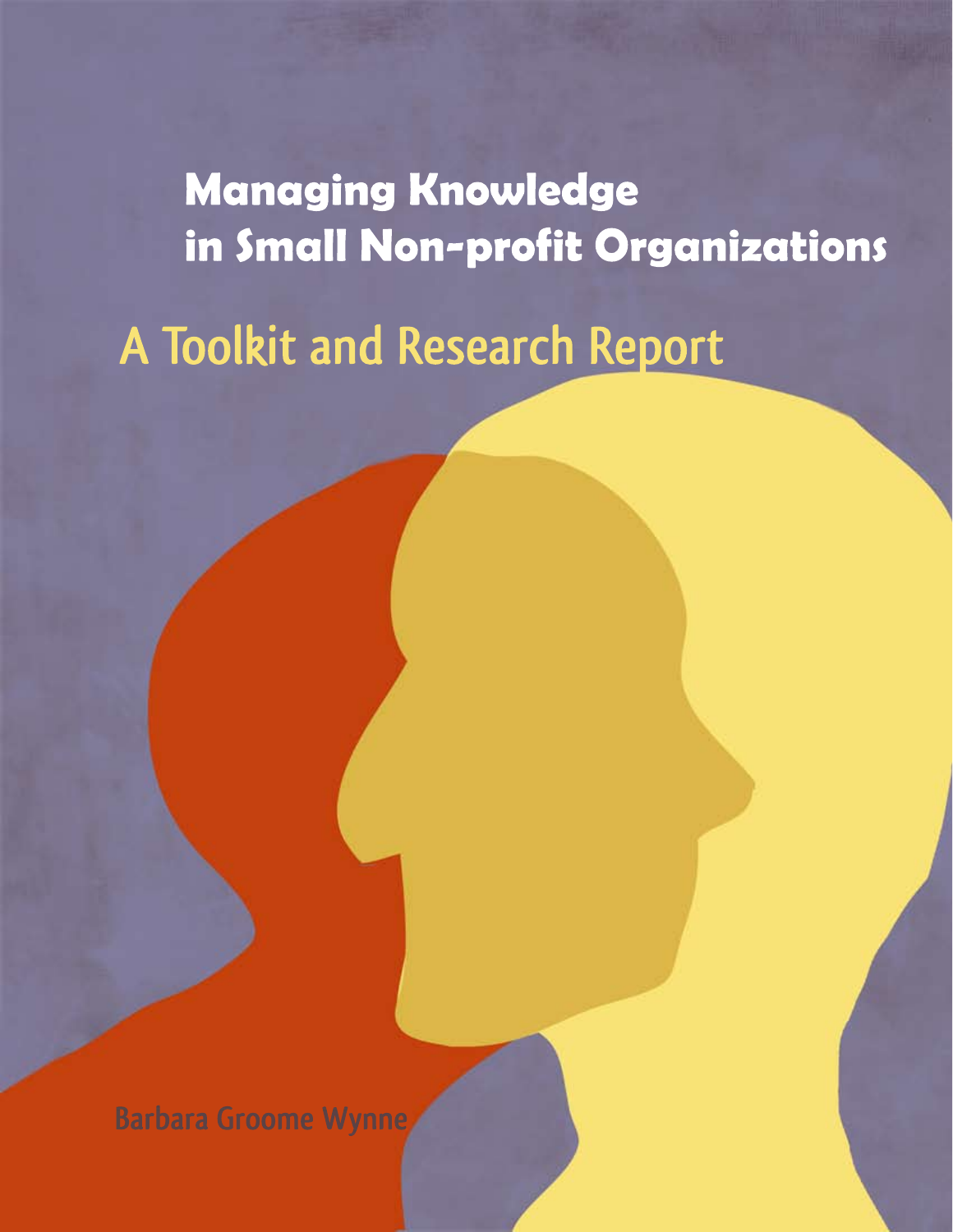#### **Acknowledgements**

This toolkit and report are the products of the study, *Examining the risk of lost knowledge due to personnel changes in small non-profit organizations on Prince Edward Island*.

The study was completed as part of the degree requirements for the Master of Arts in Communication and Technology program through the University of Alberta, and was supervised by Dr. Kirby Wright and Dr. Marco Adria.

The research was conducted with the support of the Atlantic Social Economy and Sustainability Research Network (SESRN), under the supervision of Dr. Irene Novaczek of the Institute of Island Studies at the University of Prince Edward Island, and follows the SESRN research project, *Bridging Public Investment and Social Value: An examination of the supports for the Social Economy on Prince Edward Island.*

> **The researcher would like to thank her supervisors and all the study participants for their generosity, both in sharing their knowledge and in their contributions to the social economy.**

> > Author: Barbara Groome Wynne Editors: Dr. Irene Novaczek & Joan Sinclair ISBN 978-0-919013-68-1 September 2010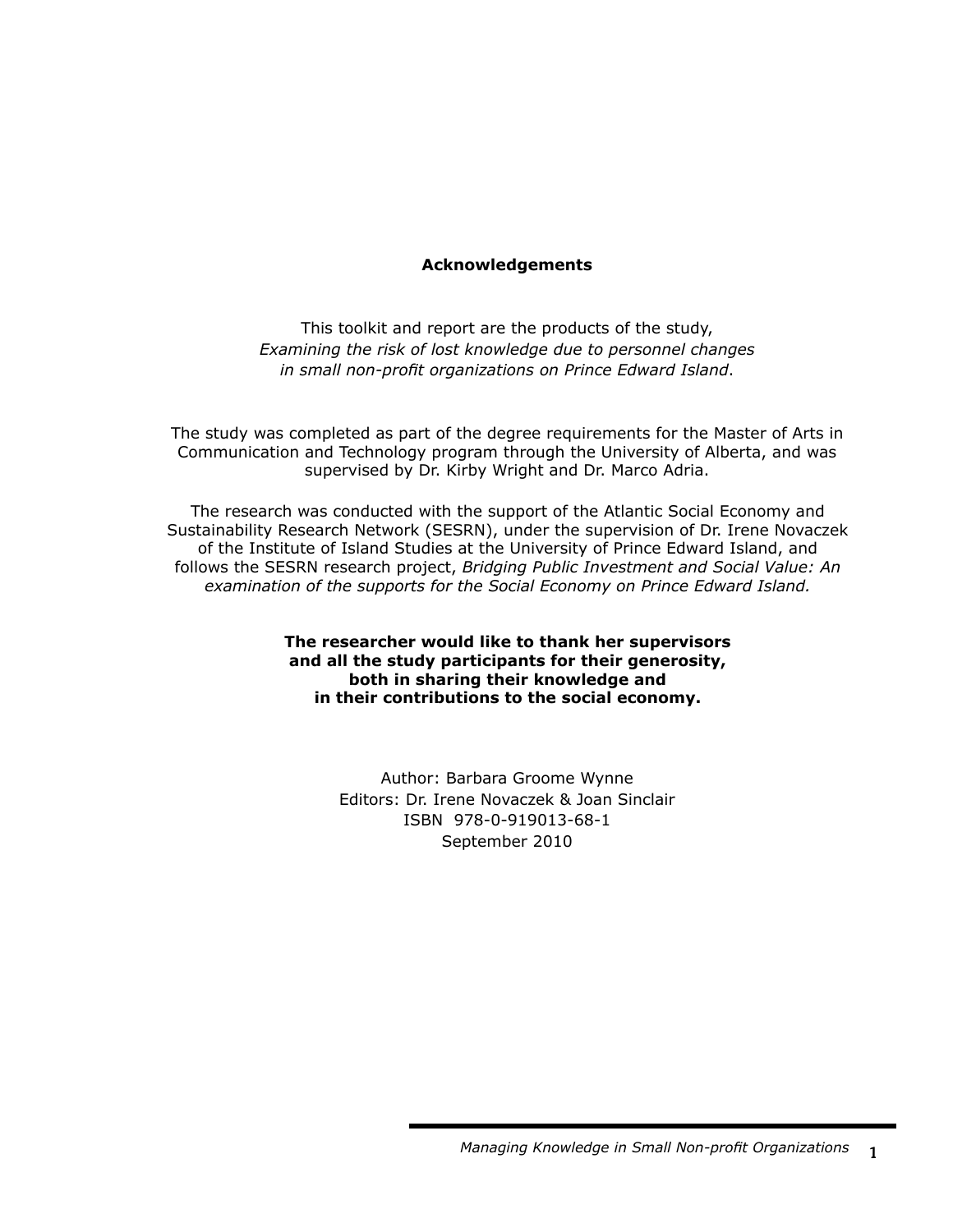# **Managing Knowledge in Small Non-profit Organizations**

ISBN# 978-0-919013-68-1 Cusack's socio-political history set in a small-scale society.

The Social Economy and Sustainability Network is comprised of researchers from community organizations, universities and government agencies across Atlantic Canada. This research network is based at Mount Saint Vincent University (MSVU), under the direction of Dr. Leslie Brown, and is funded by the Social Sciences and Humanities Research Council of Canada. "This well researched and well documented monograph on the Emyvale hospital is an exhaustive ocial Economy and Sustaniability Network is comprised of researcher

www.msvu.ca/socialeconomyatlantic/  $\,$ 

**Social Economy and Sustainability Research Network** Partenariat sur l'économie sociale et la durabilité

—*Edward MacDonald*, Department of History, University of PEI

. In completion our traditions of the Competition of the Latitudes<br>Bridging, Bonding, and Building / Renforcement des liens et des capacités sy, bonding, and ballang , Renforcement at the last containing of the beginning of the last contains  $\frac{1}{2}$ 

*\$Island Studies Press5*

The Institute of Island Studies, at The University of Prince Edward Island Charlottetown, Prince Edward Island 1 Canada C1A 4P3 INSTITUTE OF INSTITUTE OF ITEMS OF ITEMS IN THE LA

dalton Cover.inddalton Cover.inddalton Cover.inddalton Cover.inddalton PM 1:11:00 PM 1:11:00 PM 1:11:00 PM 1:1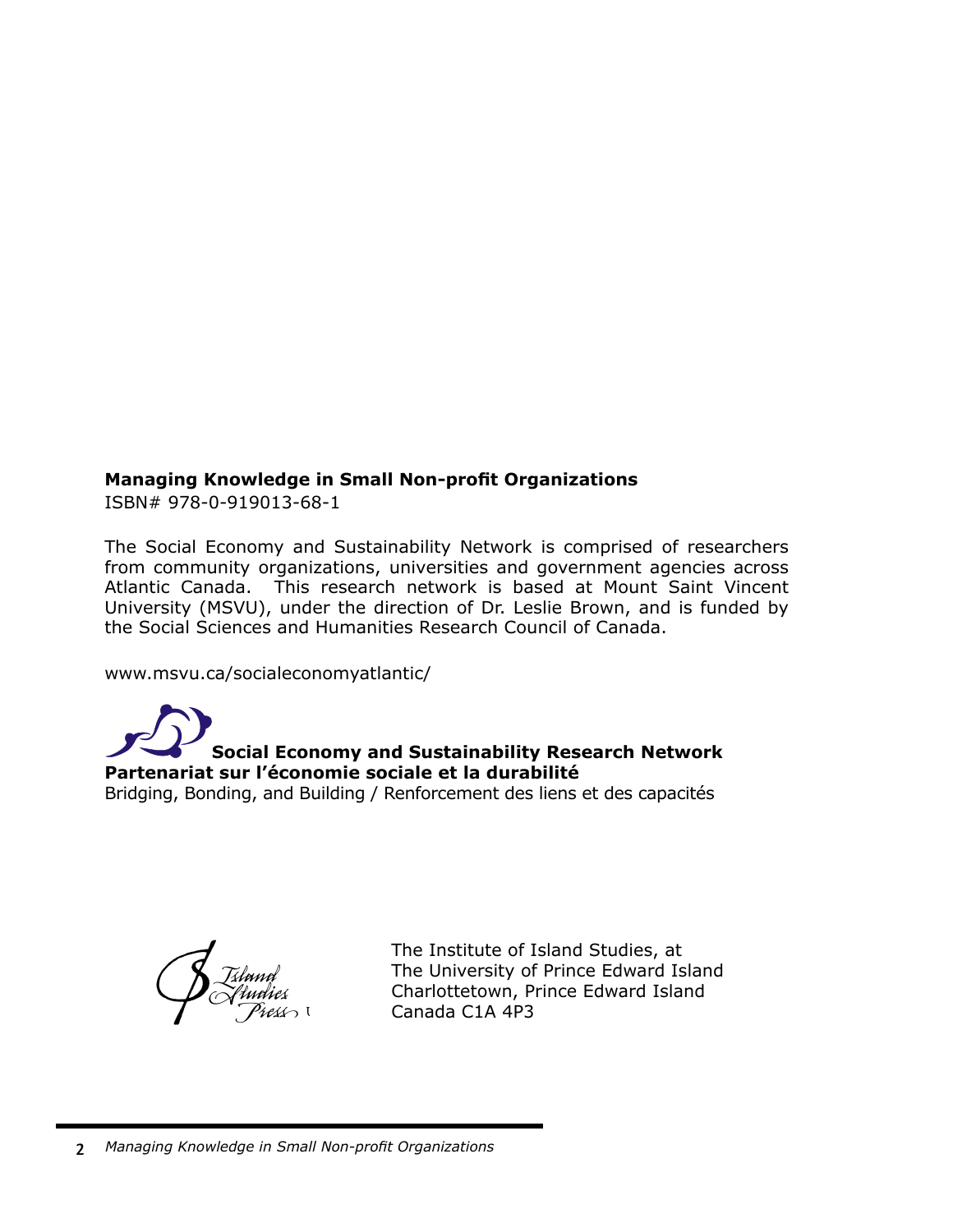*KNOWLEDGE MANAGEMENT TOOLKIT* 

*Introduction 4 About this Toolkit 5 How to use the Toolkit 6 Identifying The Risks Of Lost Knowledge 7 Overcoming Barriers – Tip Sheet 9 Articulating Mission & Values – A How-To Guide 11 Defining Organizational Roles – Template 12 Functional Job Description – Template 13 Program Descriptions – Template 15 Effective Documentation – Tip Sheet 16 Knowledge Exit Strategy – Guidelines 18 Effective Filing Systems – Tip Sheet 20 Developing A Mentoring Program – Guidelines 21 After Action Review – Template 22 Sudden Loss Of Executive Plan – Template 24 Training Your Successor – Checklist 26 Building Social Capital – Tip Sheet 27 Effective Networks – Tip Sheet 28 SUMMARY OF RESEARCH 29 Theory 30 Methodology 31 Findings 32 Discussion 42 Conclusion 46*

*REFERENCES 48*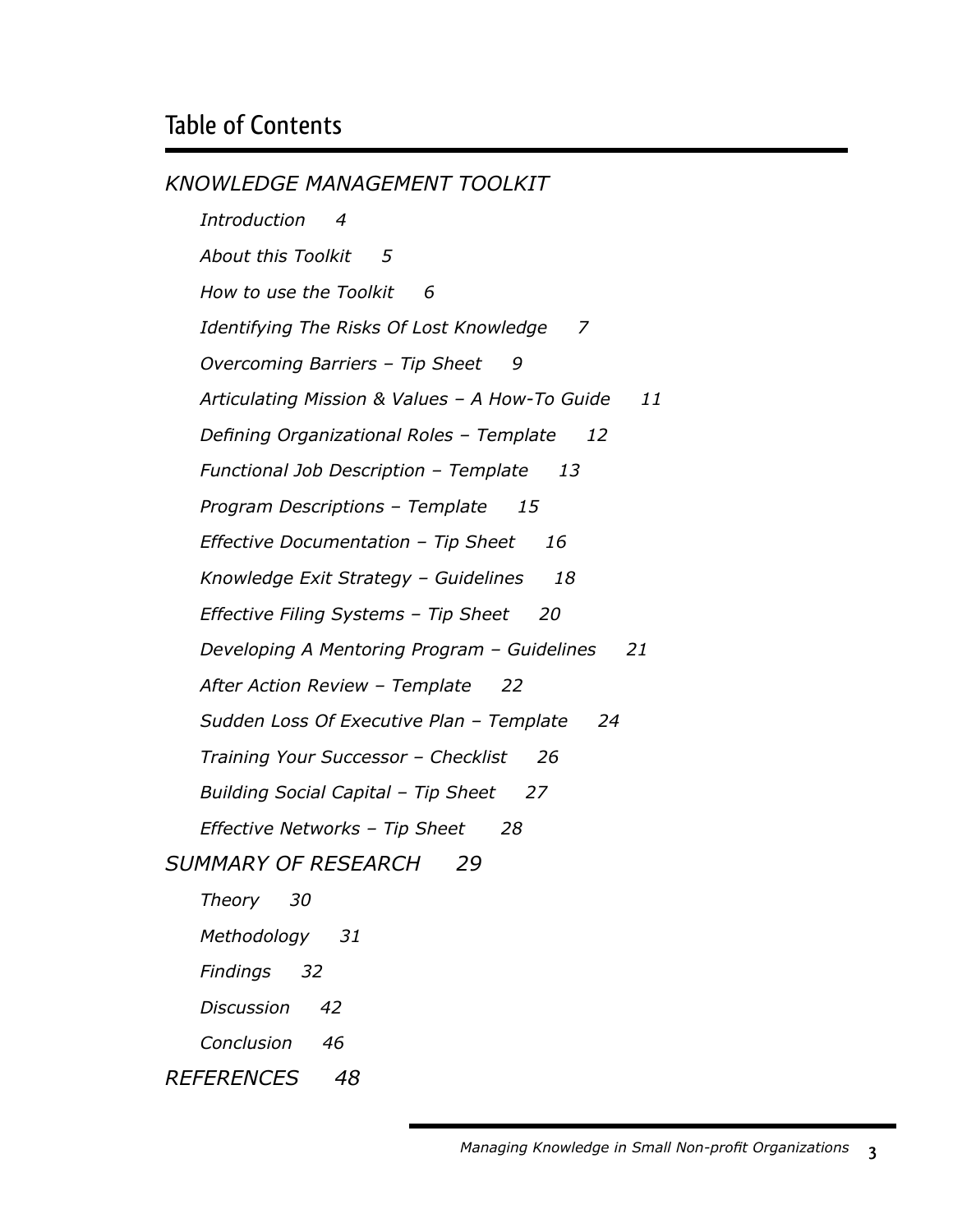

Knowledge management is concerned with how knowledge is generated, stored, transferred and analysed. With a projected retirement boom and shortages of skilled personnel, organizations will have to develop effective ways to manage their knowledge, or risk losing the wisdom and experience of their veteran personnel when they retire, putting the organization's sustainability at risk.

This risk may be especially significant for small non-profit organizations, because they may already face challenges associated with small numbers of employees, limited resources and restrictions tied to how they are funded.

This report contains the Knowledge Management Toolkit that emerged from the findings of the study, *Examining the risks of lost knowledge in small non-profit organizations on Prince Edward Island*. This report also offers a summary of that study.

Its key findings were that small non-profits may benefit from knowledge management tools which can be customized to meet their particular needs in their environment of limited resources and competing priorities, and that creating and maintaining strong personal bonds which transcend work relationships, can reduce the risk of valuable knowledge lost through staff attrition.

The toolkit was developed upon three premises:

- • Knowledge can be managed effectively through numerous small efforts over an extended period.
- • Knowledge management should contribute to work processes and organizational goals.
- • People are the key to managing knowledge.

This project strives to assist small non-profits — a sector largely neglected in knowledge management research  $-$  in finding ways to lessen the risk of losing their organization's knowledge due to staff turnover and thereby increase their ability to be more sustainable, and valuable.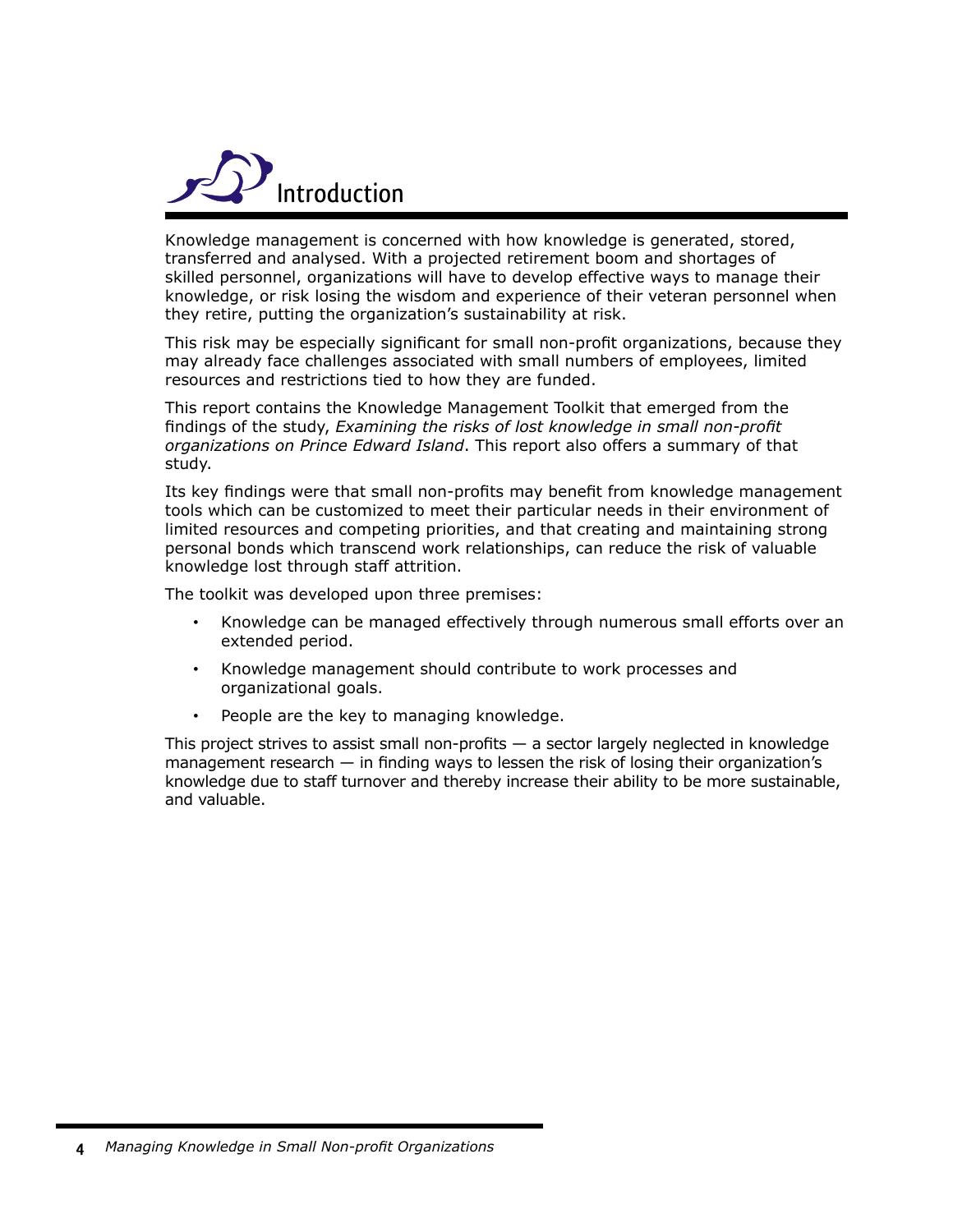

#### *About this Toolkit*

This toolkit was developed for small non-profit organizations to help reduce the risk of lost knowledge due to staff turnover. It is based on the findings for the study, *Examining the risks of lost knowledge in small non-profit organizations on Prince Edward Island*, as well as a review of knowledge management research and its best practices. This toolkit recognizes that knowledge management requires a long-term approach and that there is no cookie cutter solution to the challenges faced by small non-profits. What may work for one, may not work for another. As a result, this toolkit is a multi-dimensional menu of tools which can be used by each organization according to its needs.

DeLong (2004) suggests five considerations when developing effective knowledge management practices, which were used to develop this toolkit.

First, the practice should be valuable for both the present and future of the organization.

Second, staff must be motivated to share and retain knowledge.

Third, the practices that are used must be a good fit for the organization's needs and resources.

Fourth, the knowledge management practices used should capture history in a way that will be relevant to future activities.

And finally, the tools developed must take into account any barriers that exist, in order to offer realistic solutions that can be put to use.

Based on the risks identified in the study and the suggestions of the study participants, the Knowledge Management Toolkit features tools which:

- create opportunities to transfer explicit and tacit knowledge, and to ask questions;
- describe ways to document information which are comprehensive, flexible and reflective of individuals' knowledge;
- outline training methods that involve face-to-face interaction and independent learning;
- contribute to social capital, though the development and maintenance of networks, the sharing of knowledge, and the articulation of vision and values;
- • describe tips for effective filing systems and documentation.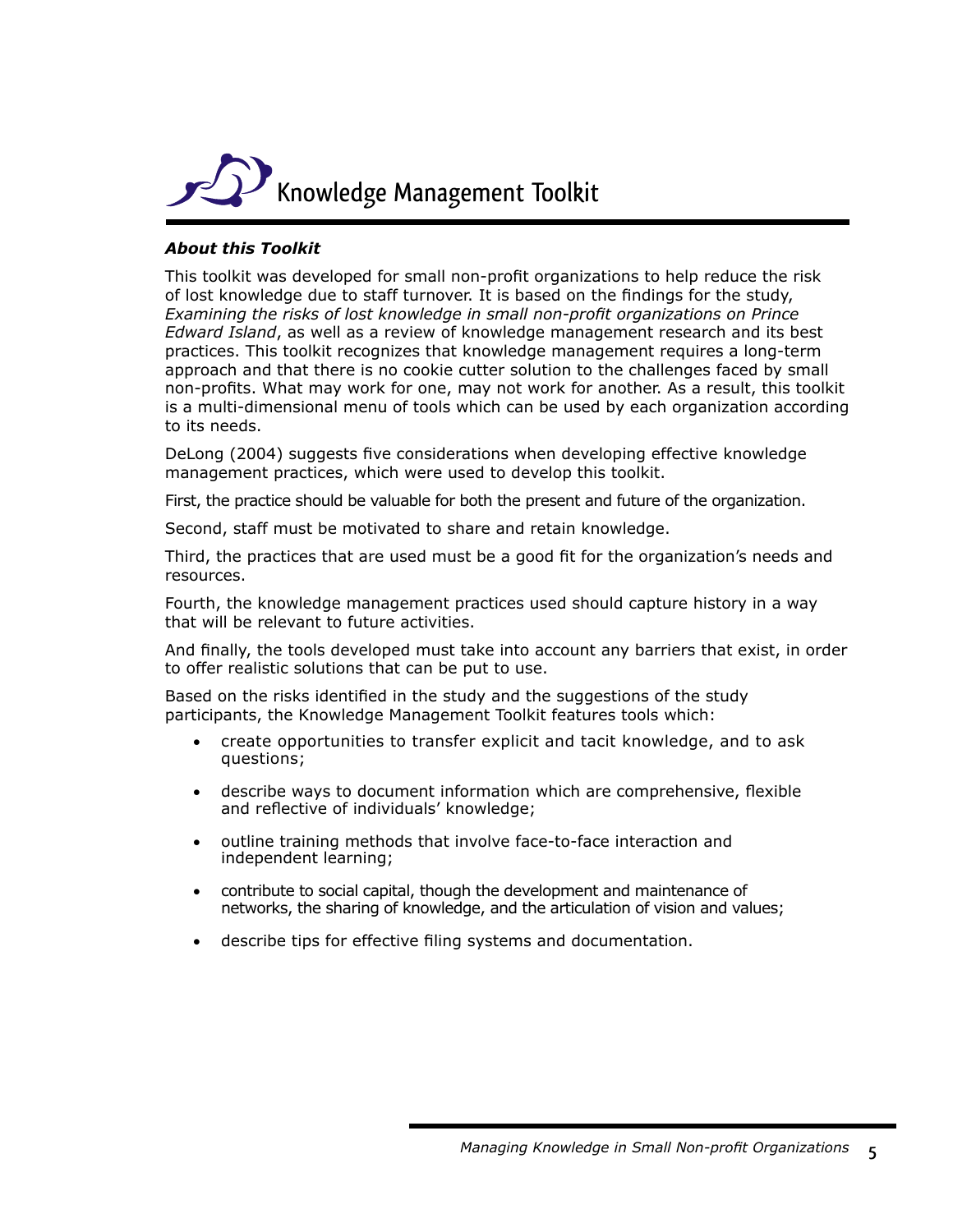### How to use the Toolkit

The Toolkit contains templates, tip sheets, guidelines and checklists that address explicit and tacit knowledge as well as personal and impersonal ways of transferring knowledge.

The Toolkit should be considered as a menu of knowledge management options, and each tool can be used as a standalone item, or be combined with other tools.

The Toolkit is a starting point for organizations to develop their own knowledge management strategies, and covers the following main topics:

- • Identifying risks
- • Overcoming barriers
- Knowledge retention tools
- • Knowledge transfer tools
- Succession tools
- • Building social capital

The tools are intended to be customized based on the individual's and the organization's needs, and are merely suggested approaches on a variety of knowledge management topics. Users should not feel confined to the format provided, and are encouraged to modify and share.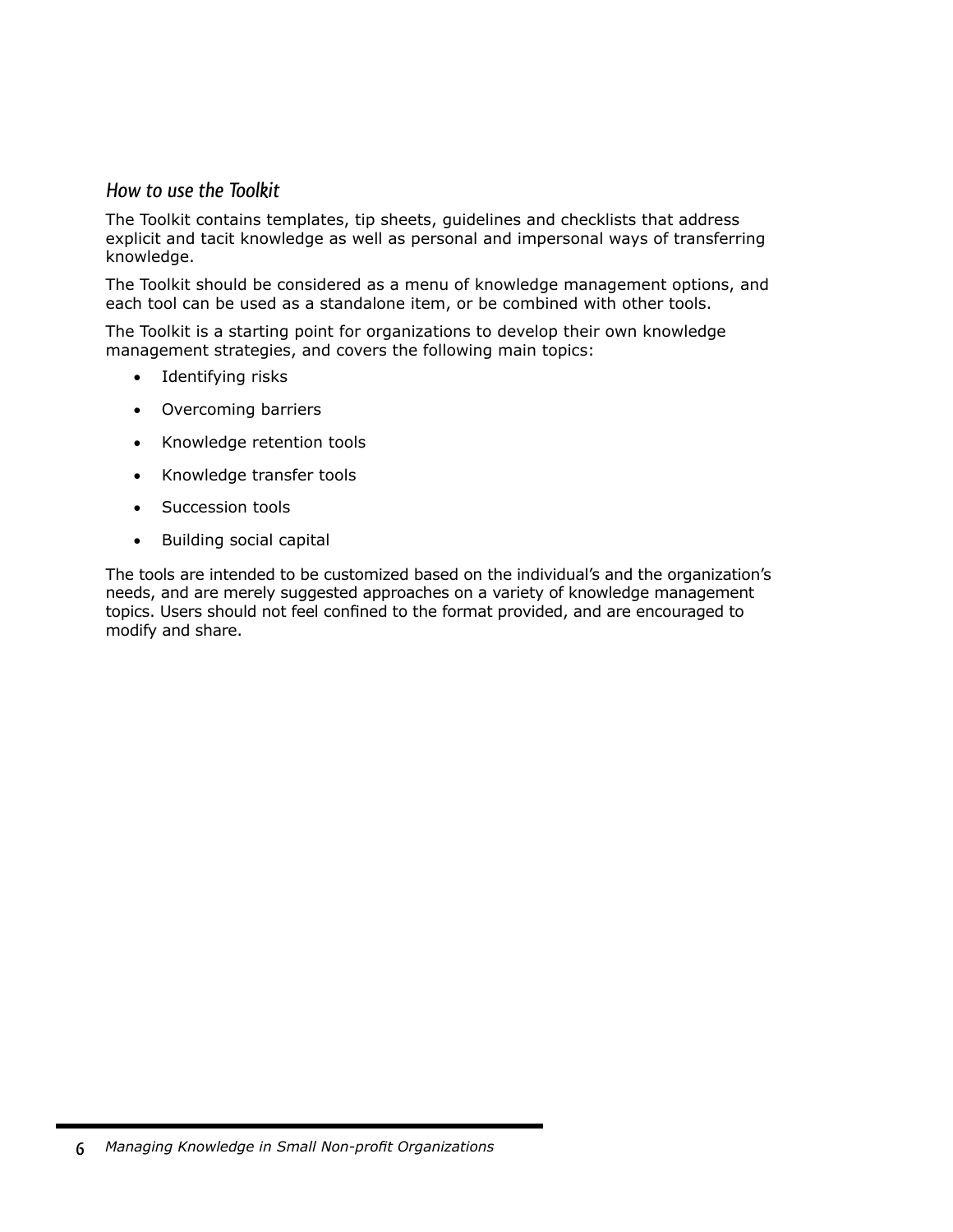

#### *What are the risks of lost knowledge?*

The risks associated with lost knowledge due to staff turnover are specific to each organization and the contexts in which they operate.

#### *Why is it important for small non-profits to identify the risks of lost knowledge?*

In order to lessen the risk of lost knowledge, it is important to first identify which types of knowledge are at risk. Small non-profits may face unique challenges because of the small number of people in their organization, the unique services that they provide and the limited resources available to them.

#### *Questions to help identify the knowledge at risk associated with turnover*

How many people are involved in management or operations of the organization? Do these people have unique organizational knowledge that is not known to others? Do these people have critical knowledge about…

- the way the organization operates now?
- the future vision and plans for the organization?

Are these people likely to leave the organization (retirement, other opportunities, etc)…

- in the next year?
- in the next five years?

Are any of the following in place?

- a succession plan?
- an exit strategy?
- an emergency executive succession plan?

Does the organization typically maintain contact with previous staff?

*(continued on page 8*)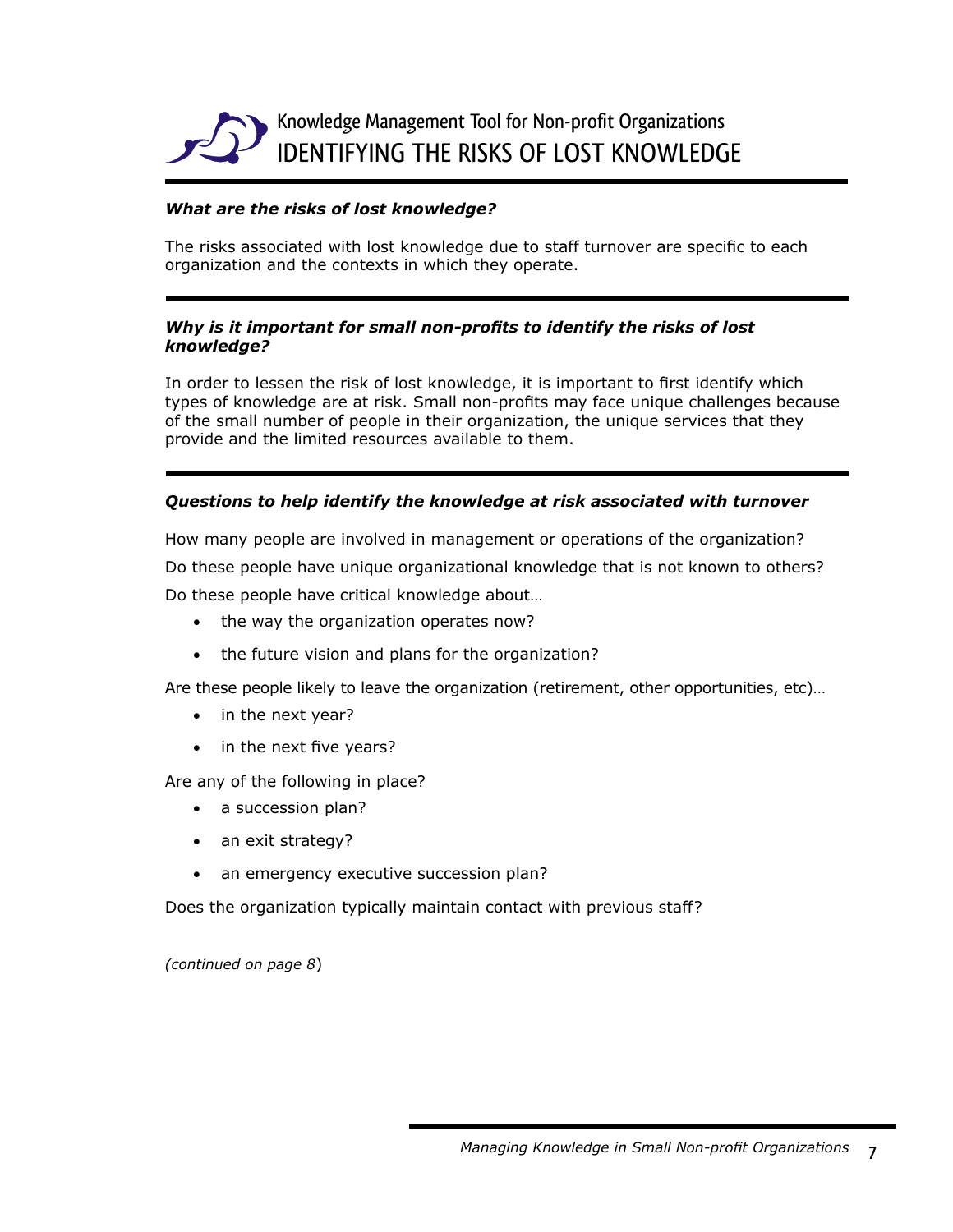### *Questions to help identify the knowledge at risk associated with culture and practices*

Does the organization have a knowledge sharing culture?

- Are there opportunities to ask questions, tell stories and share experiences?
- Is documentation and knowledge sharing a part of the work process or is it considered an extra task?
- Are staff and Board aware of the formal networks in which the organization is involved?

#### *How about the informal networks and connections?*

Is the organization's documentation …

- • complete and comprehensive?
- accessible to all those who need or could benefit from the knowledge?
- easy to understand?
- up to date?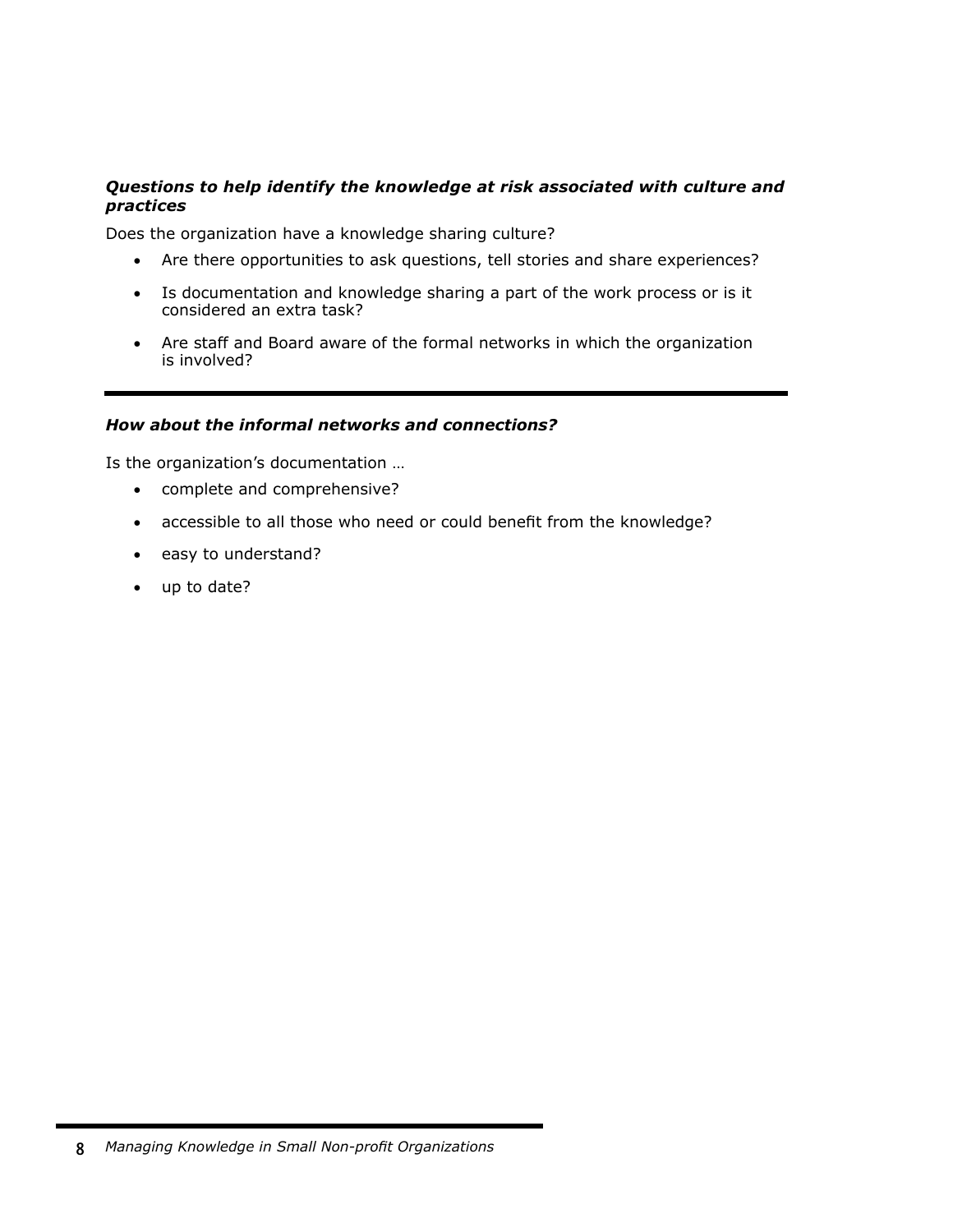

#### *Why is it important to recognize the barriers to knowledge management?*

It is important for small non-profits to recognize these barriers in order to develop realistic, resourceful initiatives to overcome them, and be successful within their dayto-day operation.

| <b>Barrier</b>                        | <b>Tactics to overcome these barriers</b>                                                                                                                                         |  |  |
|---------------------------------------|-----------------------------------------------------------------------------------------------------------------------------------------------------------------------------------|--|--|
| <b>Lack of time</b>                   | Acknowledge time pressures and be realistic about<br>$\bullet$<br>what can be achieved to manage knowledge.<br>Make knowledge management a part of the work<br>$\bullet$<br>flow. |  |  |
|                                       |                                                                                                                                                                                   |  |  |
| <b>Limited</b><br>resources           | Identify priorities for the retention and transfer of<br>$\bullet$<br>critical knowledge.                                                                                         |  |  |
|                                       | Consider the value of low-tech solutions.                                                                                                                                         |  |  |
| <b>Competing</b><br>priorities        | Find ways to retain and transfer the knowledge<br>$\bullet$<br>that emerges from the organization's priorities.                                                                   |  |  |
| <b>Organizational</b><br>culture does | Develop policies and a working environment that<br>$\bullet$<br>supports knowledge sharing.                                                                                       |  |  |
| not support<br>knowledge<br>sharing   | Integrate knowledge management into the<br>$\bullet$<br>strategic goals of the organization.                                                                                      |  |  |
| <b>Limited</b><br>perceived           | Consider the future of the organization and the<br>$\bullet$<br>knowledge that will be required for sustainability.                                                               |  |  |
| benefits                              | Envision the potential consequences if knowledge<br>$\bullet$<br>is lost.                                                                                                         |  |  |
| <b>Project funding</b><br>parameters  | Build upon funders' requirements for reporting to<br>$\bullet$<br>help document meaningful knowledge.                                                                             |  |  |
|                                       | Consider using project evaluations to retain project<br>knowledge.                                                                                                                |  |  |

*(continued on page 10)*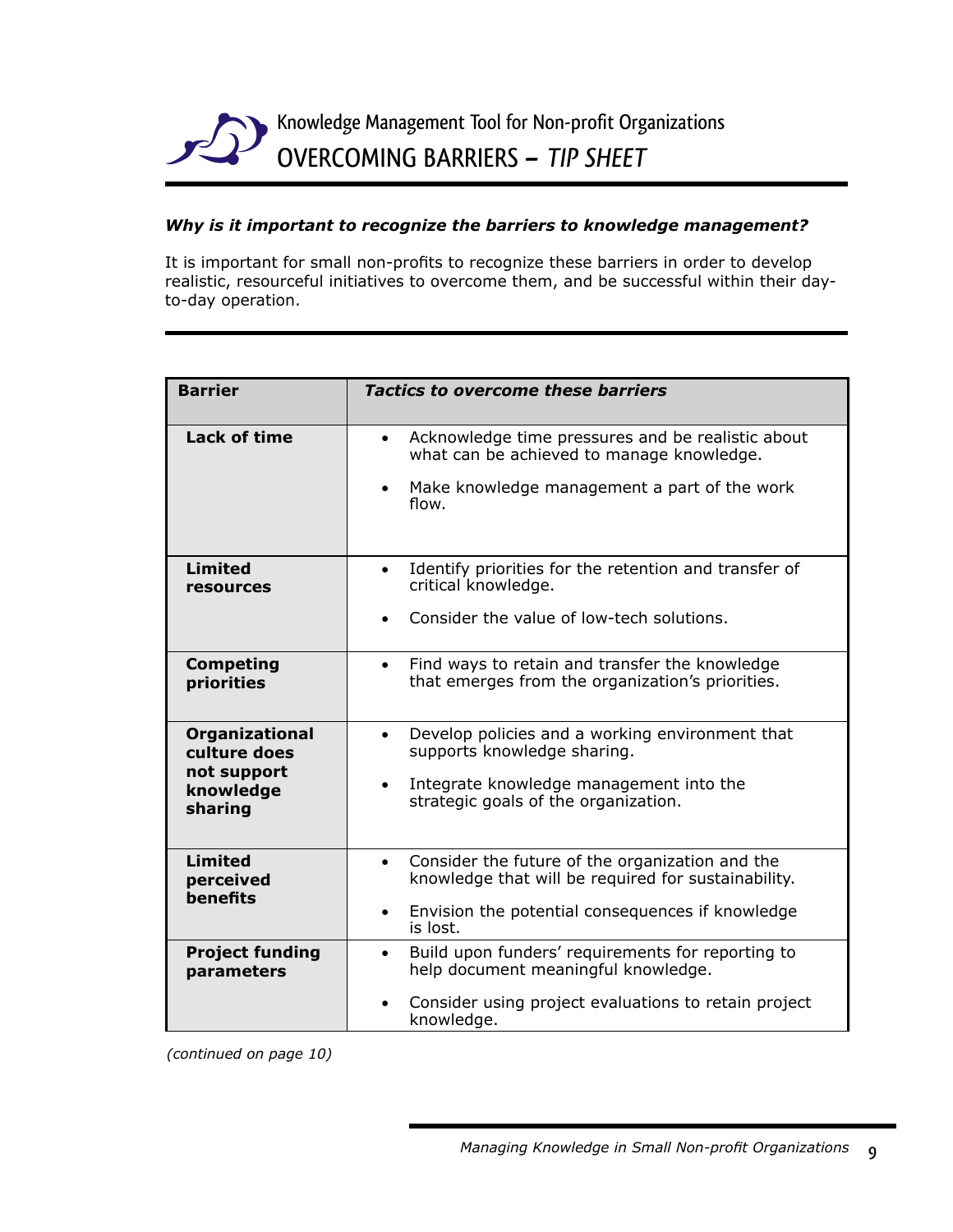| The nature of<br>knowledge    | Identify knowledge that can and should be<br>$\bullet$<br>documented.<br>Create formal and informal opportunities to share<br>wisdom.<br>Recognize that not all knowledge needs to be<br>retained. |
|-------------------------------|----------------------------------------------------------------------------------------------------------------------------------------------------------------------------------------------------|
| No historic                   | Recognize that there is a projected workforce                                                                                                                                                      |
| need for<br>succession        | shortage in the near future, which will force non-<br>profits to compete with other organizations for                                                                                              |
| planning                      | skilled staff.                                                                                                                                                                                     |
|                               |                                                                                                                                                                                                    |
| <b>Fear that</b><br>knowledge | Create opportunities to build trust within the<br>organization and with external networks.                                                                                                         |
| sharing will<br>reduce power  | Reduce hierarchy.<br>$\bullet$                                                                                                                                                                     |
|                               | Embed knowledge sharing in the goals and values<br>of the organization.                                                                                                                            |
|                               |                                                                                                                                                                                                    |
| Size of the<br>organization   | Capitalize on small size by using the opportunities<br>for cross-pollination of knowledge                                                                                                          |

*Adapted from:* Riege, A. (2005; 2007).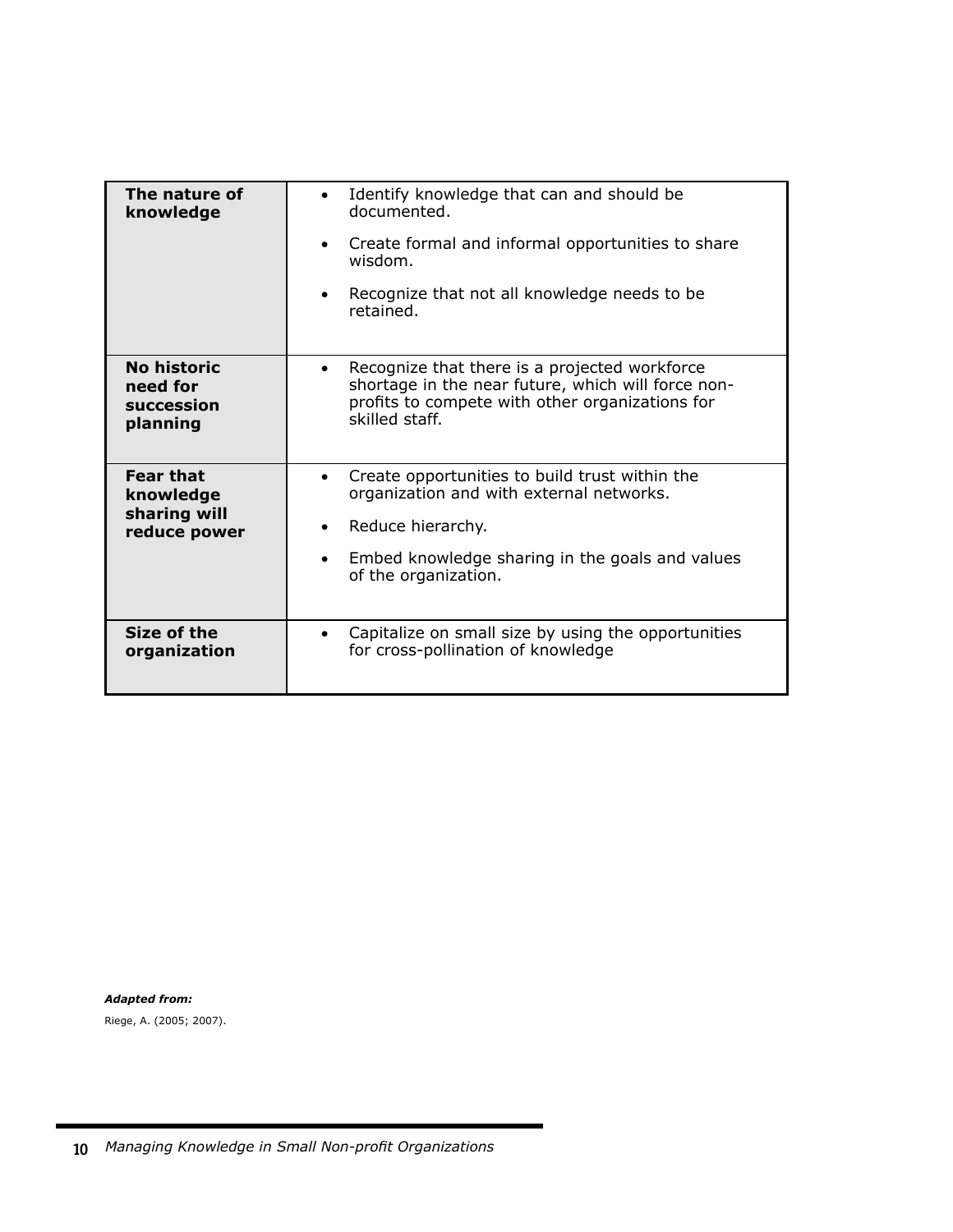

#### *What are the organization's mission and values?*

An organization's mission and values describe its purpose for existence and the principles by which the organization operates.

#### *Why is it important for small non-profits to articulate their mission and values?*

In small organizations, the mission and values are sometimes not stated, because there is no perceived need to do so. Instead, mission and values become assumptions that are shared by a small, tightly-knit group of people working toward common goals. By articulating the mission and values, knowledge of what is important to the organization is stated clearly, and can be more easily recorded and communicated for posterity.

#### *How to develop a mission statement*

- • A mission statement describes an organization's purpose.
- • A mission statement guides the organization's direction and intentions.
- To create a mission statement...
	- $\circ$  Identify the overall purpose of the organization.
	- $\circ$  Identify the key measures of success in achieving the stated purpose.
	- $\circ$  Craft a concise statement that reflects the purpose, measures and results.

#### *How to develop values statements*

- • Values are the principles which are the foundation for all the activities of the organization and which guide the organization's priorities.
- Values are reflective of staff, membership and the community served.
- To develop a values statement...
	- $\circ$  Consider 4-6 concepts which should underpin all organizational activities.
	- o Collaborate with members of the organization in the discussion.
	- o Ask the questions:
		- What are the standards for the organization?
		- How should the operations be conducted?
		- How does the organization want to treat its stakeholders?
	- o Select values that will motivate excellence in achieving the organization's mission.

*Adapted from:* Allison, M. & Kayne, J. (2005).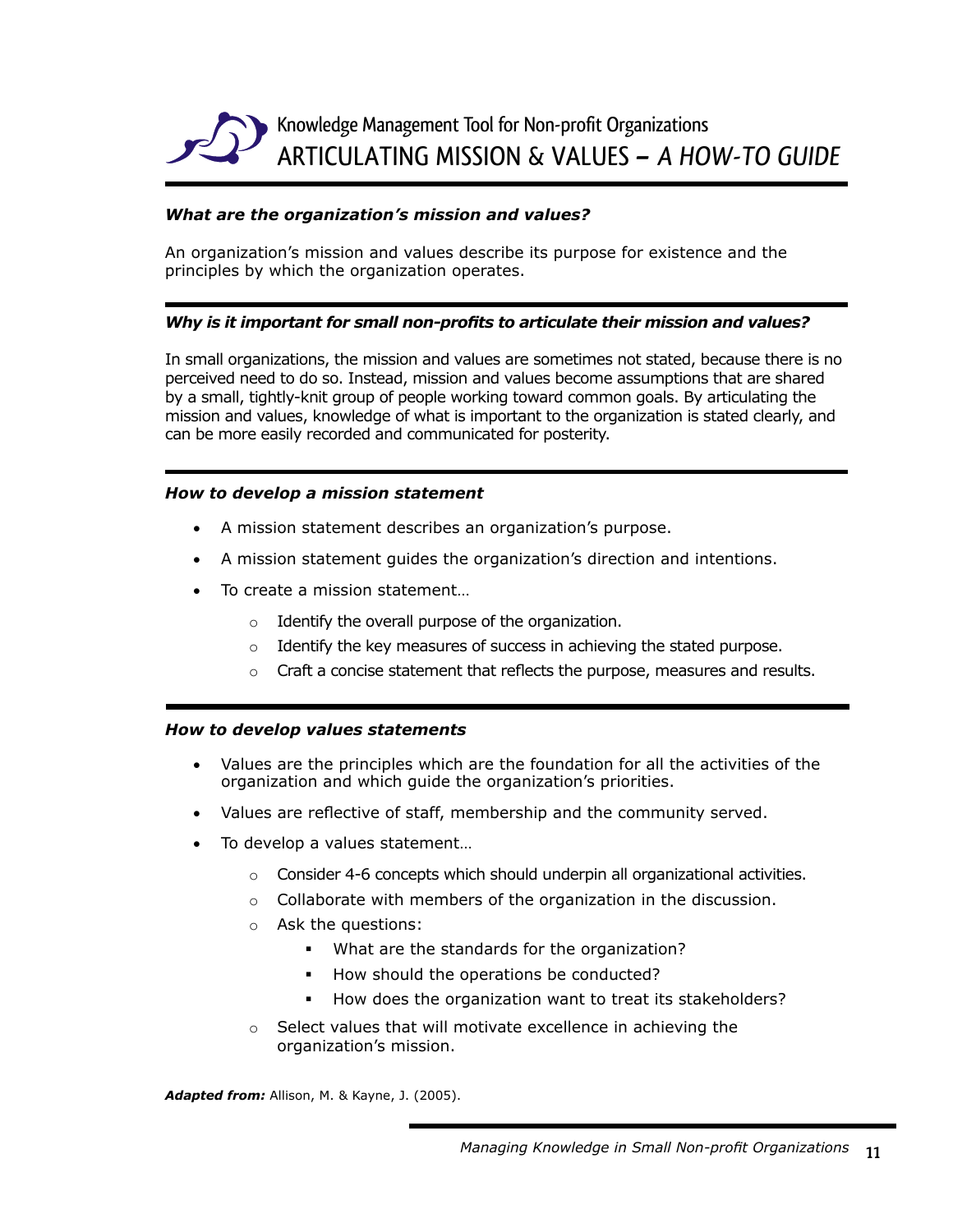

#### *What are organizational roles?*

Organizational roles define the key players in the organization and their responsibilities, areas of influence, and decision-making authority.

#### *Why are defined roles important for small non-profit organizations?*

Defining organizational roles identifies the people within the organization and how they work with each. Role definitions can be helpful when hiring, orienting and training new staff. They can also be useful in mapping knowledge and managing organizational workload and responsibilities, in times of change.

#### *Template for Description of Organizational Roles*

| <b>Position</b>          | <b>Name</b> | <b>Responsibilities</b> | <b>Level of authority</b> |
|--------------------------|-------------|-------------------------|---------------------------|
| <b>Board</b>             |             |                         |                           |
|                          |             |                         |                           |
|                          |             |                         |                           |
| Staff                    |             |                         |                           |
|                          |             |                         |                           |
|                          |             |                         |                           |
| <b>External Contacts</b> |             |                         |                           |
|                          |             |                         |                           |
|                          |             |                         |                           |

#### **Traditional Nonprofit Organizational Structure**



be described graphically using

*Organizational Chart*

organizations charts (see the example to the right). For small non-profits, the same person may occupy numerous roles on the chart.

Roles and relationships can also

Source: Hurwit & Associates (2009).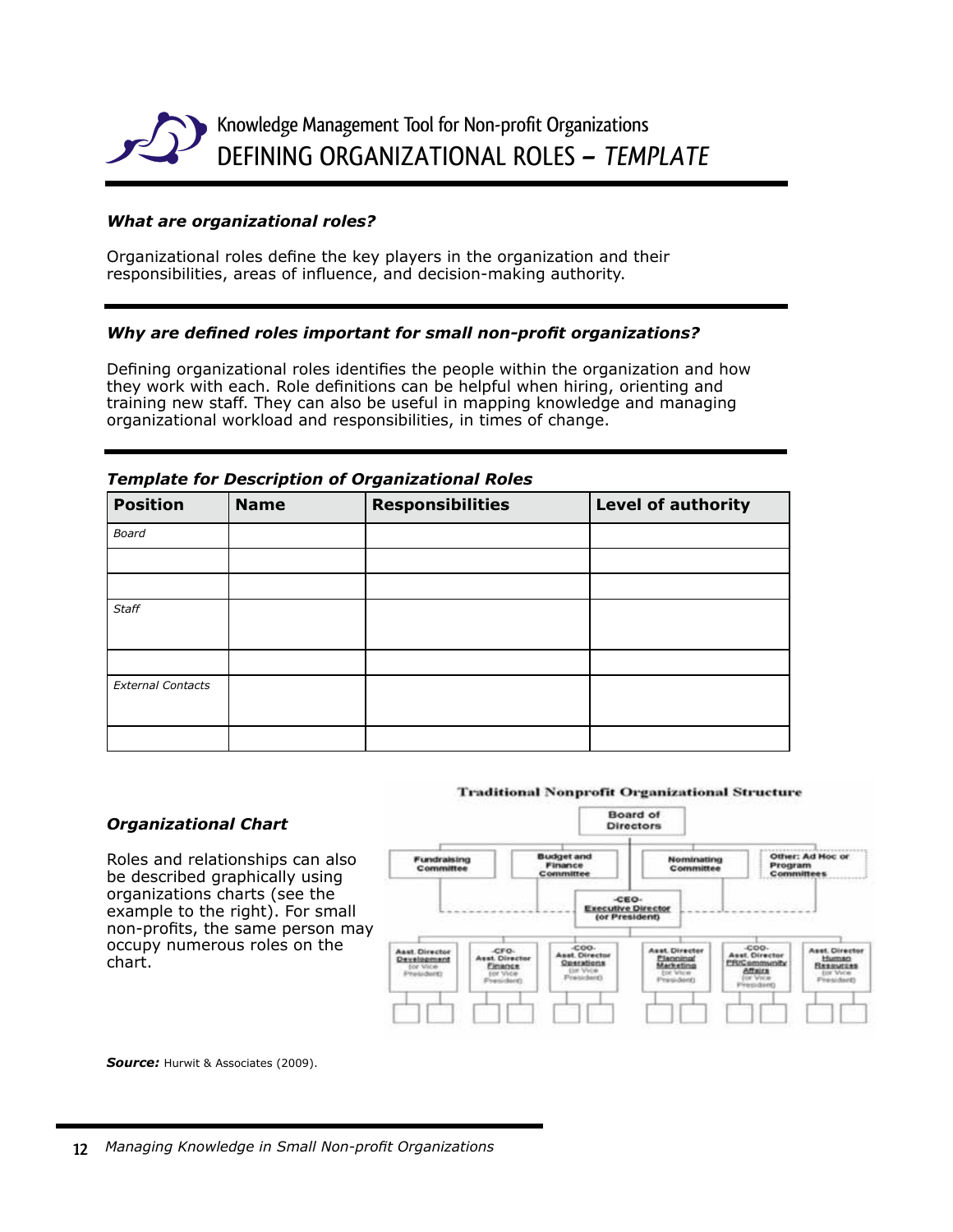

#### *What is a functional job description?*

A functional job description describes the unique responsibilities and duties of a position. It is an evolving document that changes with the organization's goals and priorities.

#### *Why are functional job descriptions important to small non-profit organizations?*

A functional job description is one way to document the contributions of staff, and to describe the way in which a position functions. In small organizations with a limited number of staff, the functional job description can be an opportunity to share document knowledge about the organization's operations.

| Summary of<br>position                     |                                      |
|--------------------------------------------|--------------------------------------|
|                                            |                                      |
|                                            |                                      |
| Reporting<br>relationships                 |                                      |
|                                            |                                      |
| Description of<br>responsibilities         | Percentage of time spent on<br>task: |
|                                            |                                      |
|                                            |                                      |
|                                            |                                      |
|                                            |                                      |
| Daily tasks<br>(unique to the<br>position) |                                      |
|                                            |                                      |
|                                            |                                      |

#### *Template for functional job description*

*(continued on page 14)*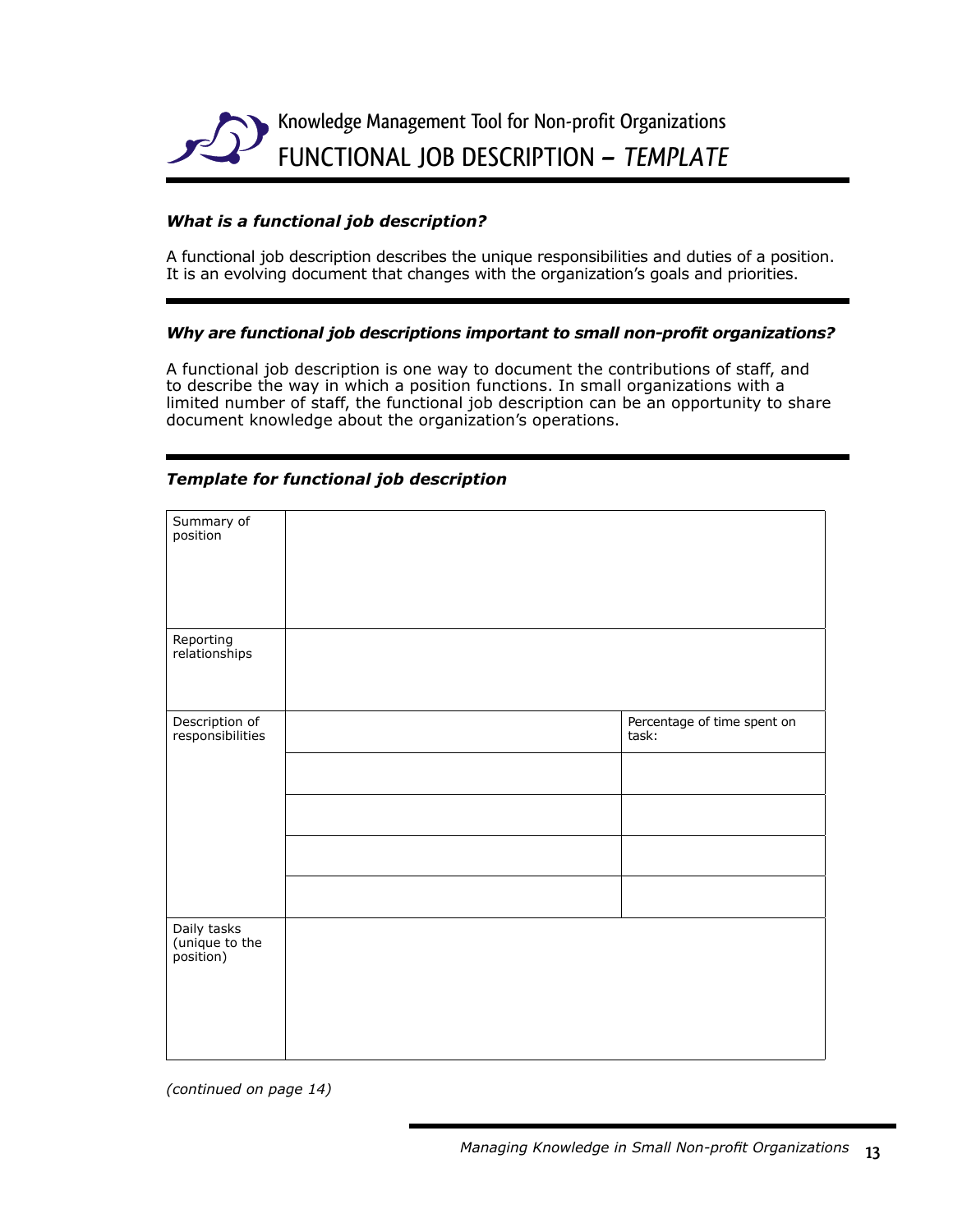| Ongoing projects |                                                |  |
|------------------|------------------------------------------------|--|
|                  |                                                |  |
|                  |                                                |  |
|                  |                                                |  |
|                  |                                                |  |
|                  |                                                |  |
|                  |                                                |  |
|                  |                                                |  |
|                  |                                                |  |
| Future plans     | In the next year                               |  |
|                  |                                                |  |
|                  |                                                |  |
|                  |                                                |  |
|                  |                                                |  |
|                  | In the next five years                         |  |
|                  |                                                |  |
|                  |                                                |  |
|                  |                                                |  |
|                  |                                                |  |
|                  |                                                |  |
| Key contacts     |                                                |  |
|                  |                                                |  |
|                  |                                                |  |
|                  |                                                |  |
|                  |                                                |  |
|                  |                                                |  |
|                  |                                                |  |
|                  |                                                |  |
|                  |                                                |  |
|                  |                                                |  |
|                  |                                                |  |
|                  | Date for review of functional job description: |  |
|                  |                                                |  |
|                  |                                                |  |
|                  |                                                |  |
|                  |                                                |  |
|                  |                                                |  |
|                  |                                                |  |

*Adapted from:* University of Rochester, Human Resources Department. (2005).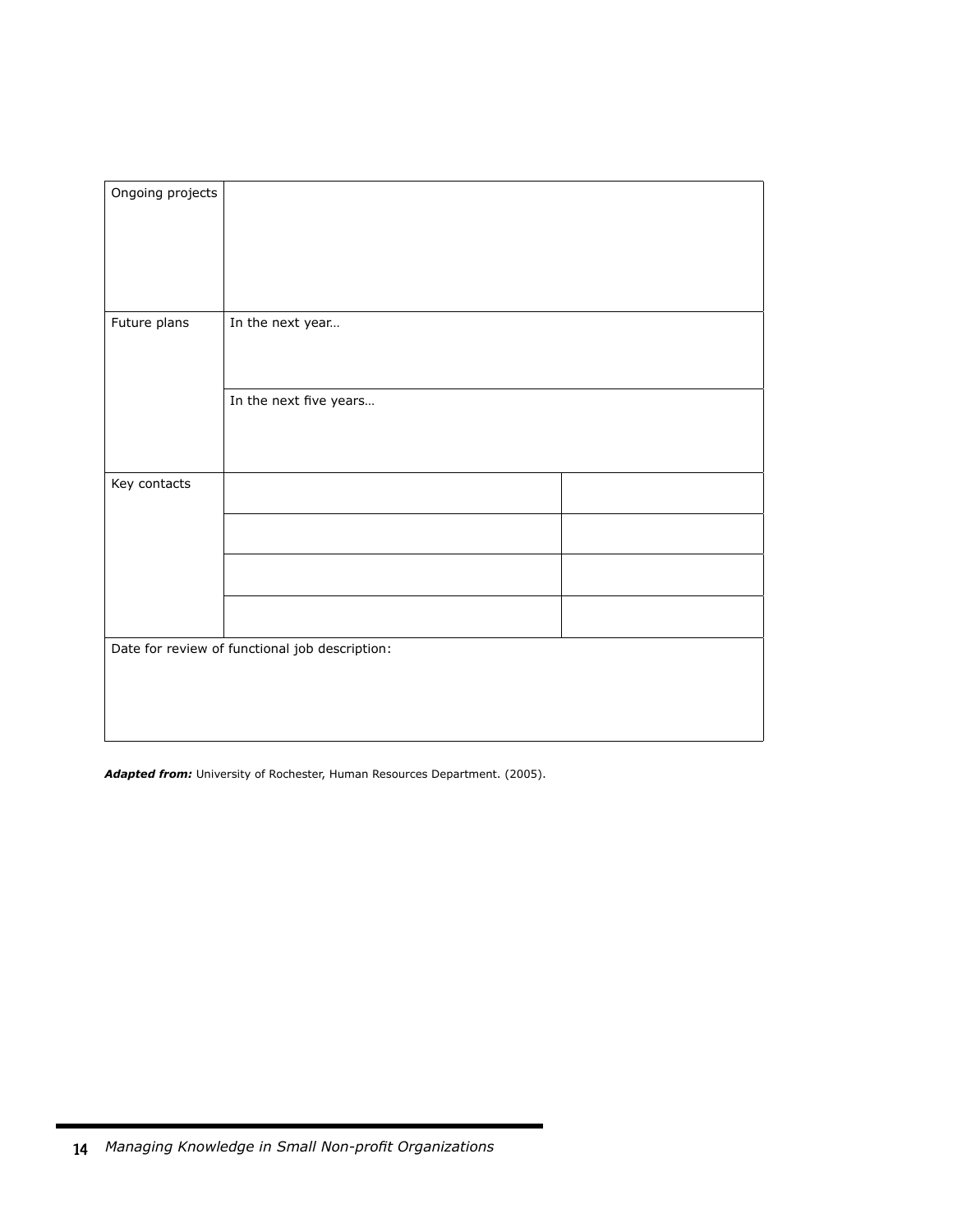

#### *What is a program description?*

A program description describes a defined body of work that an organization carries out. The description can include the goals, activities, progress, timelines and key players.

#### *Why are program descriptions important for small non-profit organizations?*

A program description can be a useful tool for small non-profits in organizing and recording the work that is done, and can be a valuable timesaver in training new staff.

#### *Program Description Template*

| Program Name:         |  |
|-----------------------|--|
| Purpose:              |  |
|                       |  |
| Activities:           |  |
|                       |  |
| Community:            |  |
|                       |  |
| Program goals:        |  |
|                       |  |
| Personnel involved in |  |
| Program development:  |  |
|                       |  |
|                       |  |
| Implementation:       |  |
| Funder:               |  |
| Timeline              |  |
| Start date:           |  |
| Milestones:           |  |
| End date:             |  |
| Evaluation:           |  |
|                       |  |
| Future plans:         |  |
|                       |  |
|                       |  |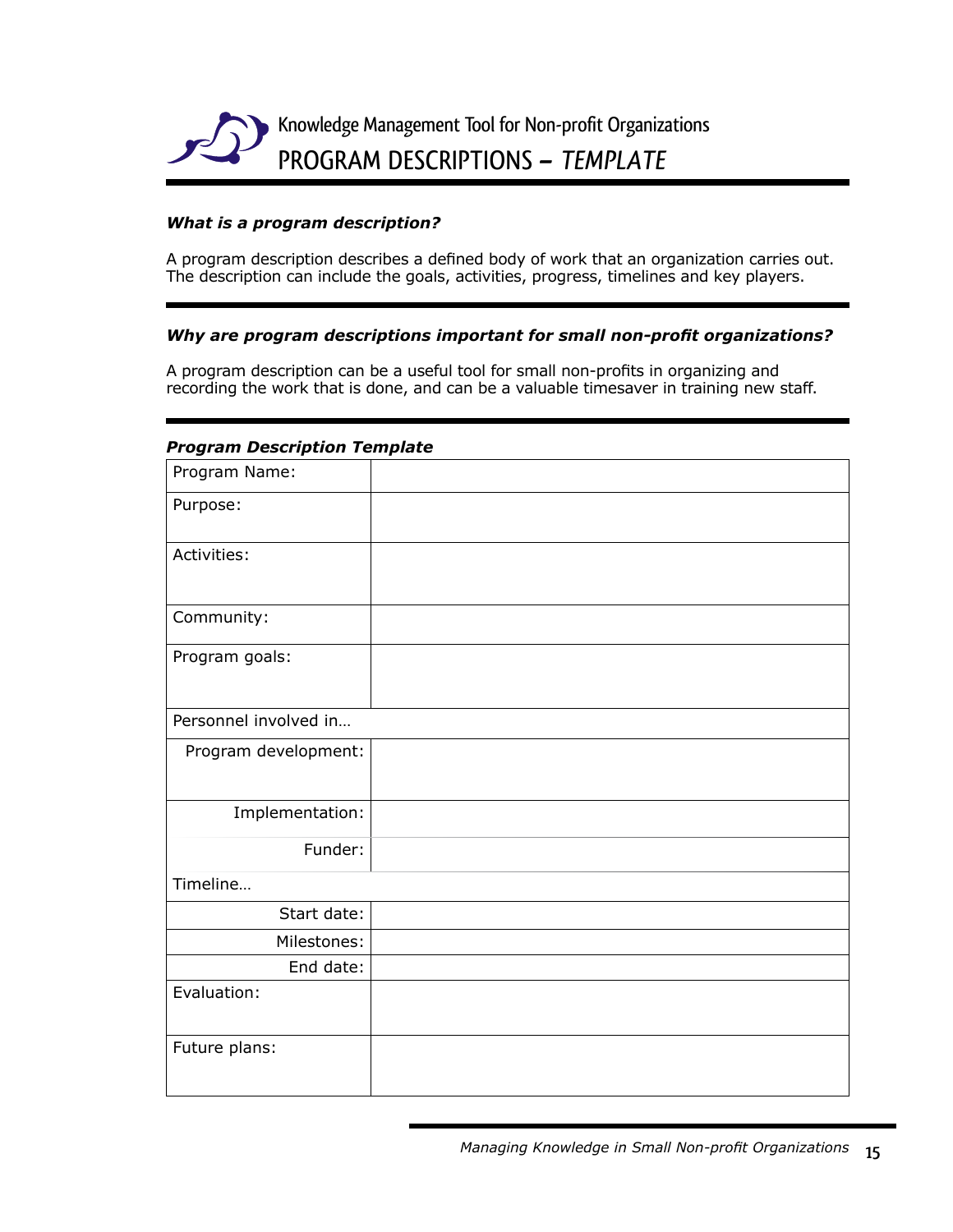

#### *What types of knowledge can be captured in organizational documentation?*

Not all knowledge can, or should, be documented. Organizational knowledge that lends itself well to documentation is explicit, rules-based knowledge that can be codified. As well, remember that documentation is only one component of knowledge management.

#### *Why is effective documentation important for small non-profit organizations?*

Effective documentation helps to organize work and to record history. It is particularly important during transition of personnel and programs.

#### *Tips for effective documentation*

- Examine your current documentation practices.
	- o What works well? Where is there room for improvement?
	- o What have been the organizational consequences of ineffective documentation?
- Documentation should emerge from business needs.
	- $\circ$  Prioritize the types of knowledge that should be documented and address high priority items first.
	- o For lower priority items, create a list of documentation that can be completed if time/resources permit in the future.
	- o Regularly review documentation and purge obsolete information.
- Effective documentation should be a reasonable part of the work process.
	- o Leverage activities that are already a part of operations. For example…
		- Include a narrative account along with the subjective information in funder reports.
		- Consider documenting personal visions and future plans for the organization as part of performance review activities.
		- In e-mails, add context and rationale for decisions made.
		- Retain these documents in the organization's files.
- Effective documentation should contribute to efficiencies in the future.
	- o Document to communicate decisions and actions.
	- $\circ$  Develop minute-taking practices that expand on annotated agenda items.
	- o Make documentation a part of the work flow.
	- o Create catalogues of speeches, work plans and report templates.

*Continued on page 17*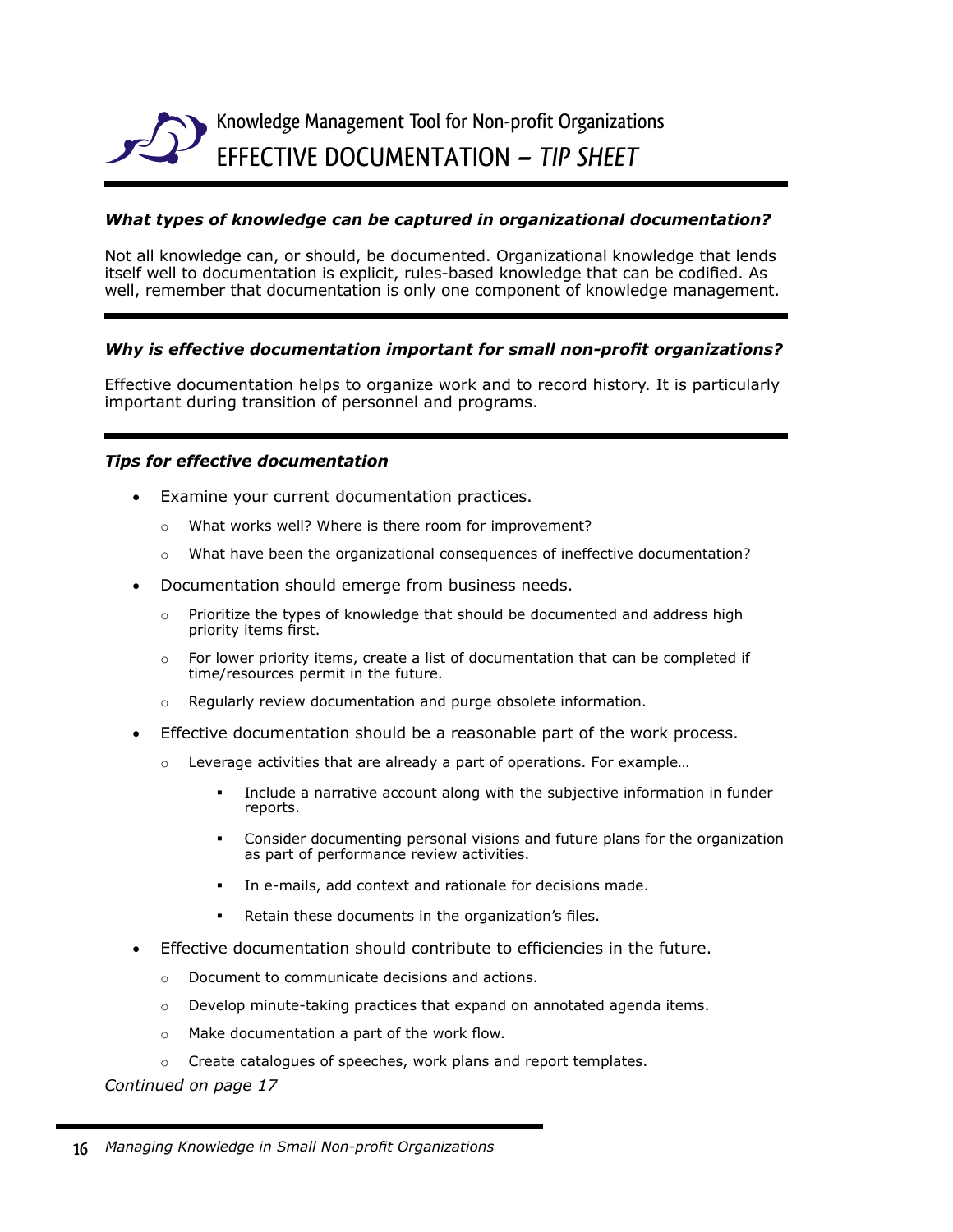- o Keep an organizational timeline of regular activities and events.
- o Create a shared calendar for organization staff.
- o Document issues that may have an impact on the organization's future activities. Provide background information and a description of how issue was resolved.
- When documenting, consider the audience.
	- o Use language that will be understood by your audience and avoid unfamiliar jargon.
	- $\circ$  Is the documentation accessible to those who need it? Would the use of alternate media (e.g. Video) contribute positively to accessibility and usability?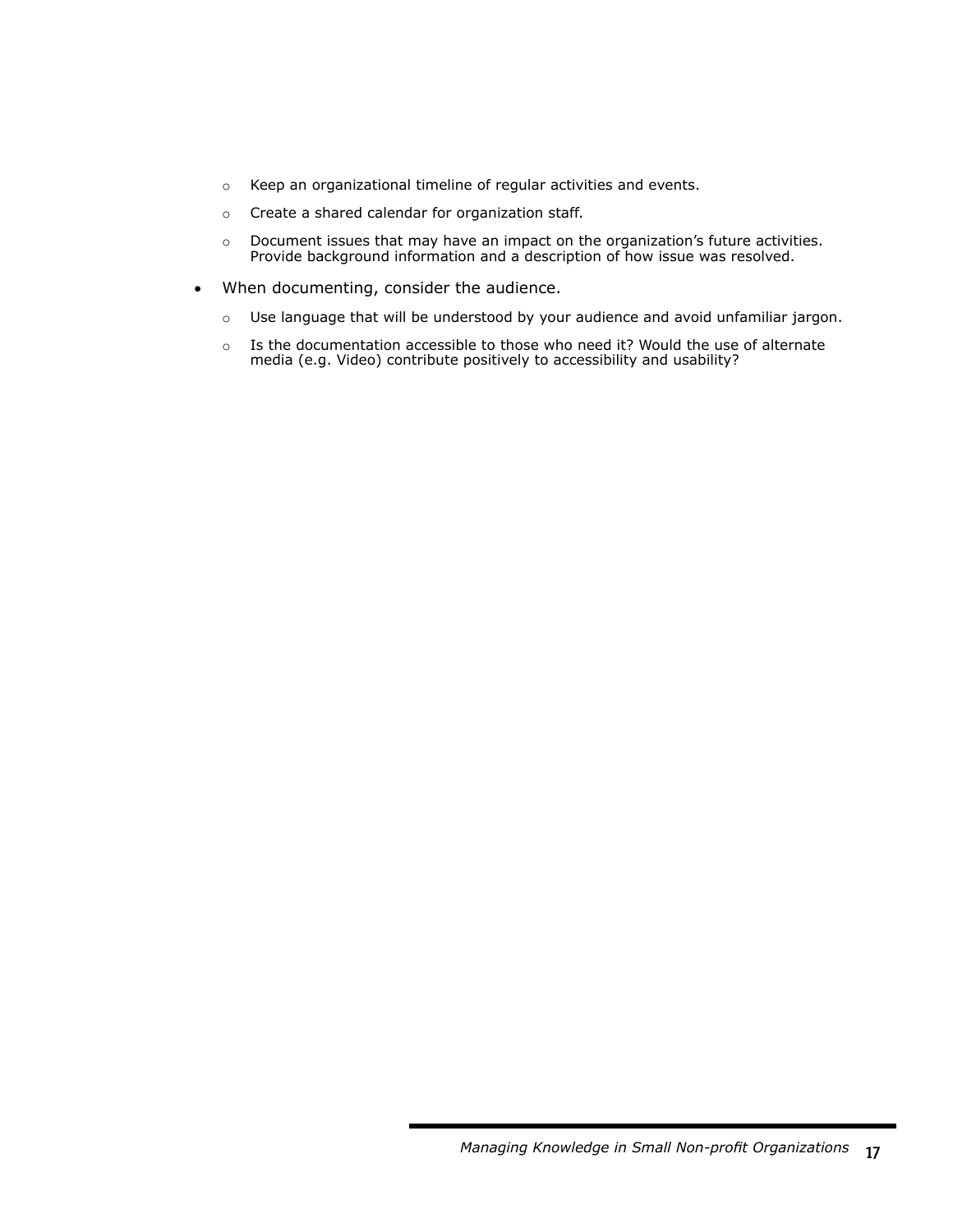

#### *What is an exit strategy?*

An exit strategy is a risk management tool that lays out a planned transition when a staff member is leaving, as in the case of retirement, for example. Typically a component of a business or career plan, an exit strategy can ensure that the critical knowledge of the person leaving is retained within the organization. An exit strategy can be developed by the outgoing person, or it can be used as the basis of an exit interview.

#### *Why is it important for small non-profit personnel to develop an exit strategy?*

Small non-profits face unique challenges around knowledge management, because of the small number of people involved in the organization, the unique services that they provide and the limited resources they have to provide them. An exit strategy is one way to reduce the risk of knowledge being lost when key personnel leave.

#### *Questions to assist in the development of a Knowledge Exit Strategy*

- When do you plan to leave the organization?
- Has a successor been identified?
- Do you have an emergency succession plan?
- Has an emergency replacement been identified?
- How do you plan to pass along your knowledge of the organization?
- Is there an updated job description on file?
- Is there anyone else in your organization who knows how to do your job?
- What needs to be done on a daily basis, to keep the organization operating?
- • What activities/tasks need to be completed within 3 months of your departure? Within 6 months? Within one year?
- What projects will be in progress when you leave? Who are the other people working on these projects?
- Who are your key contacts?
- What are the most important things that you know about the organization?
- What is the most important part of your role?
- What are the most important skills that are required for your job? *Continued on page 19*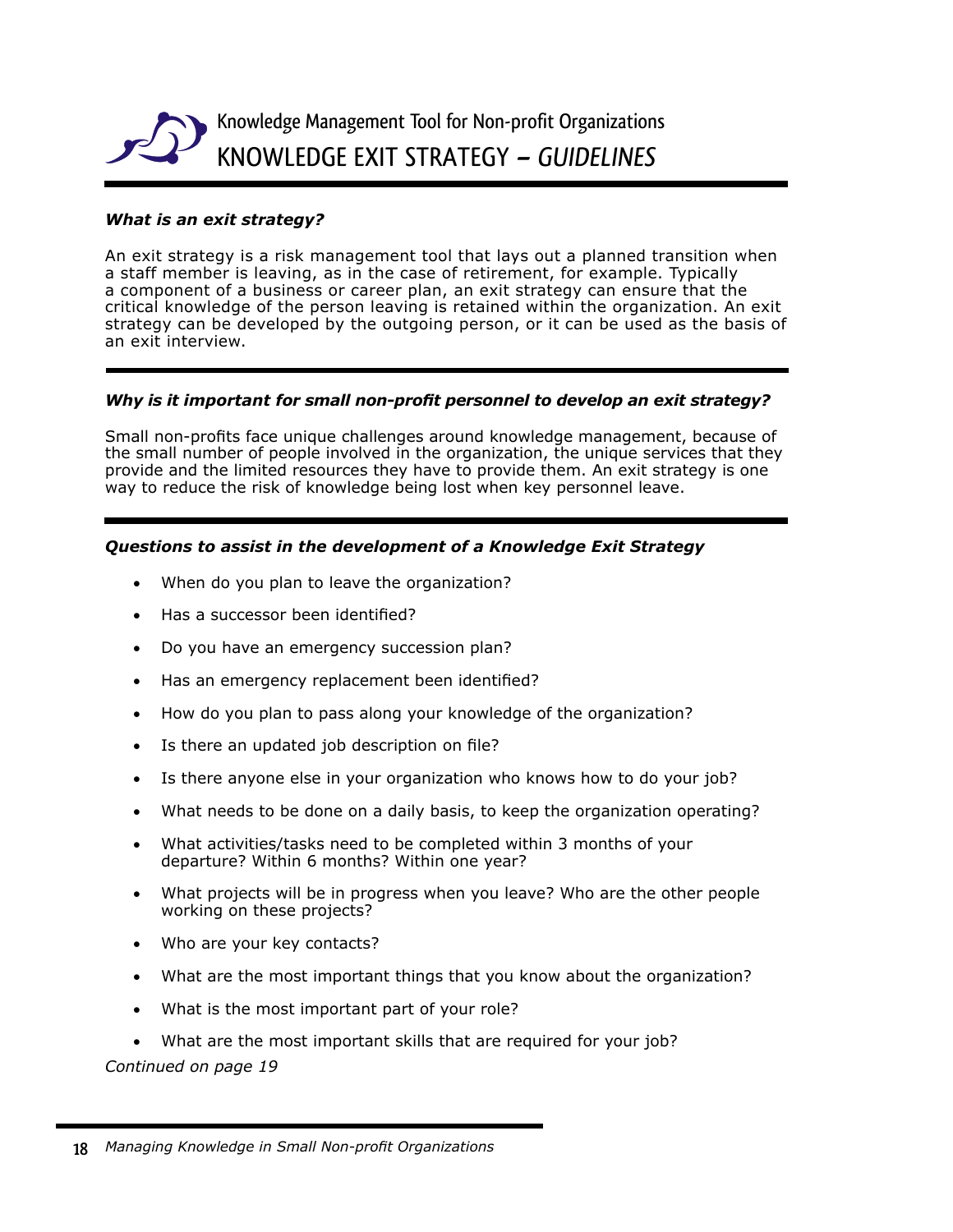- What have been your greatest challenges?
- Where do you see the organization in the next five years?
- What challenges do you foresee for the organization?
- • What opportunities exist?
- What are your personal goals for the organization?
- • Will you continue to be involved in the organization after your departure?
- Will you be part of the training process for your successor?
- Will you be available to answer questions about the organization after your departure?

*Adapted from:* Federation of Community Organizations & Non-Profit Sector Leadership Program. (2008).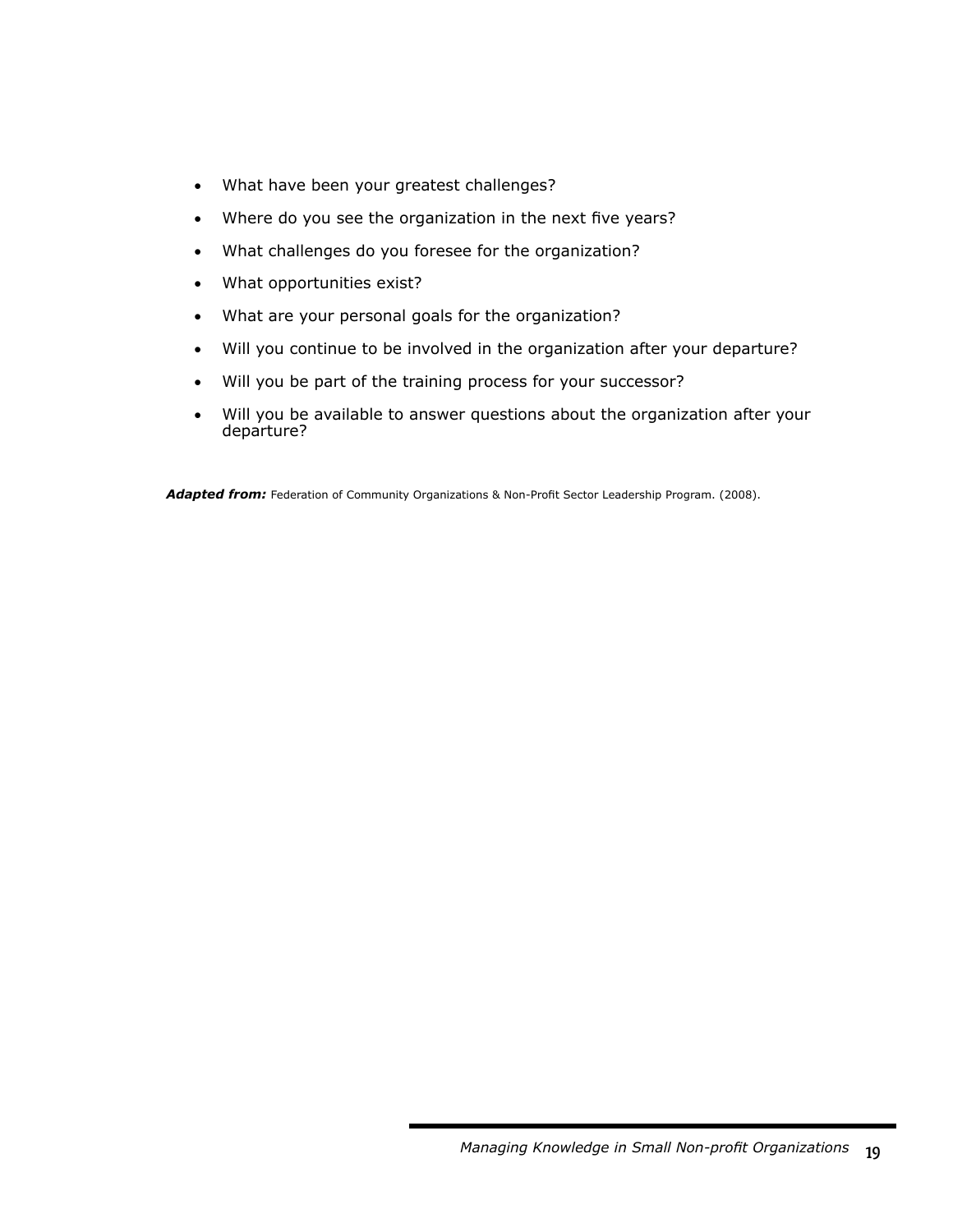

#### *What are the characteristics of effective filing systems?*

Effective filing systems are those which are well-planned, complete, accessible and up to date. They are organized in a way that allows for logical storage and easy retrieval of information.

#### *Why is it important for small non-profits to maintain effective files?*

Effective filing systems can help retain knowledge, save time and organizational memory. In resource-limited small non-profits, they can have a significant impact on operating more efficiently.

#### *Tips for developing effective filing systems*

- Consider which files should be accessible and which files must be secure.
- Store files in a location and format that is accessible, whether in an electronic or hard copy format.
- Use media that is suited to the knowledge being stored. Files may be electronic, hard copy or a combination.
- Use meaningful key words and dates when naming files, and apply the method consistently.
- • Organize files intuitively, with meaningful folders and subfolders.
- Take advantage of the functionality of the technology that is available  $$ e.g., electronic searches, shared document storage, and networks.
- Hard copy file drawers should be indexed and be no more than 90% full to allow for easy retrieval.
- Use a system that records when files are in use and by whom.
- Perform regular back-ups and consider storage of back-ups off site.
- Do not maintain duplicates of the same file, and ensure that previous or draft versions are identified accordingly.
- Regularly purge or archive files that are incomplete, obsolete or rarely used, except files that are historically significant. Technology can be of assistance in this task, by using search functions to look up documents by last opened and last revised dates.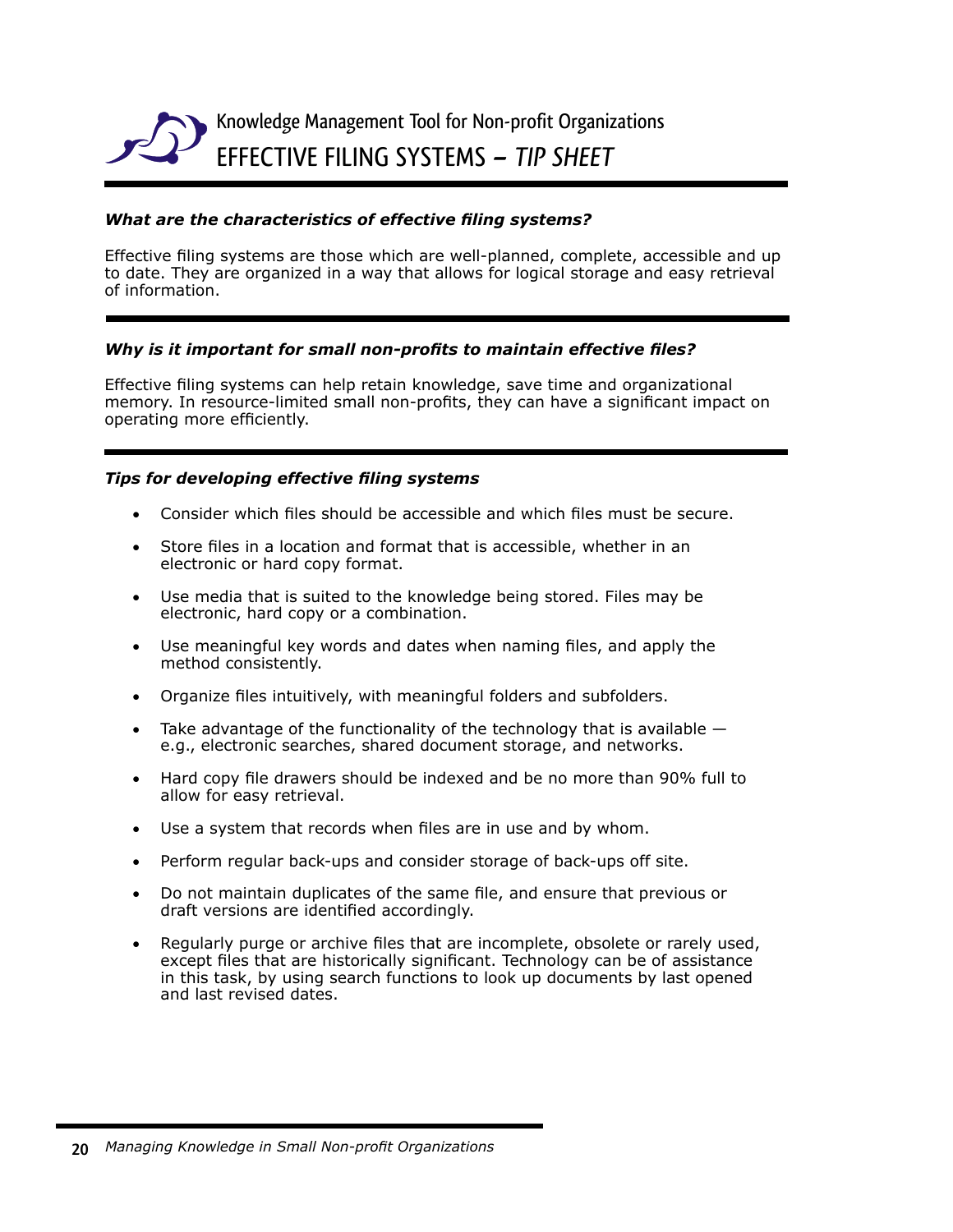

#### *What is a mentoring program?*

A mentoring program involves a more experienced person transferring the information he or she knows to another person, through open dialogue.

#### *How can a mentoring program benefit a small non-profit organization?*

Small non-profits may not have resources to develop formal training programs, or to have an overlap period between outgoing and incoming staff. Mentoring programs create the opportunity for knowledge to be transferred face-to-face, and can address questions and situations that help staff share values, wisdom and experience.

#### *Mentoring Program Guidelines*

- Mentorship does not have to be a formal program, but should be supported at the organizational level and by those who are involved in the mentorship.
- Organizational culture must be supportive of learning.
	- $\circ$  The learner must have ample opportunity to try out new skills, to make mistakes, to ask questions and to receive feedback.
- Consider who should be involved in the mentoring program. Outgoing staff may play a valuable role in identifying learning objectives and identifying possible mentors.
	- $\circ$  There can be more than one mentor for different learning objectives.
- Participation should be voluntary not everyone is prepared to take on the mentor role, and not everyone learns best in this environment.
- At the outset, identify the mentorship partners, clarify roles, state expectations and determine the learning objectives.
- Determine how the mentoring program will achieve closure.
- Partners should be in agreement about the goals and objectives of the program.
- Regular checkpoints should be established to monitor progress related to the goals and objectives.
- Mentoring programs need not only target new personnel. A mentorship can develop in any situation where one person has knowledge to pass along to another.
- • Evaluate the mentoring program throughout its duration and consider an *After Action Review* at closure.

Adapted from: International Mentoring Association (2009).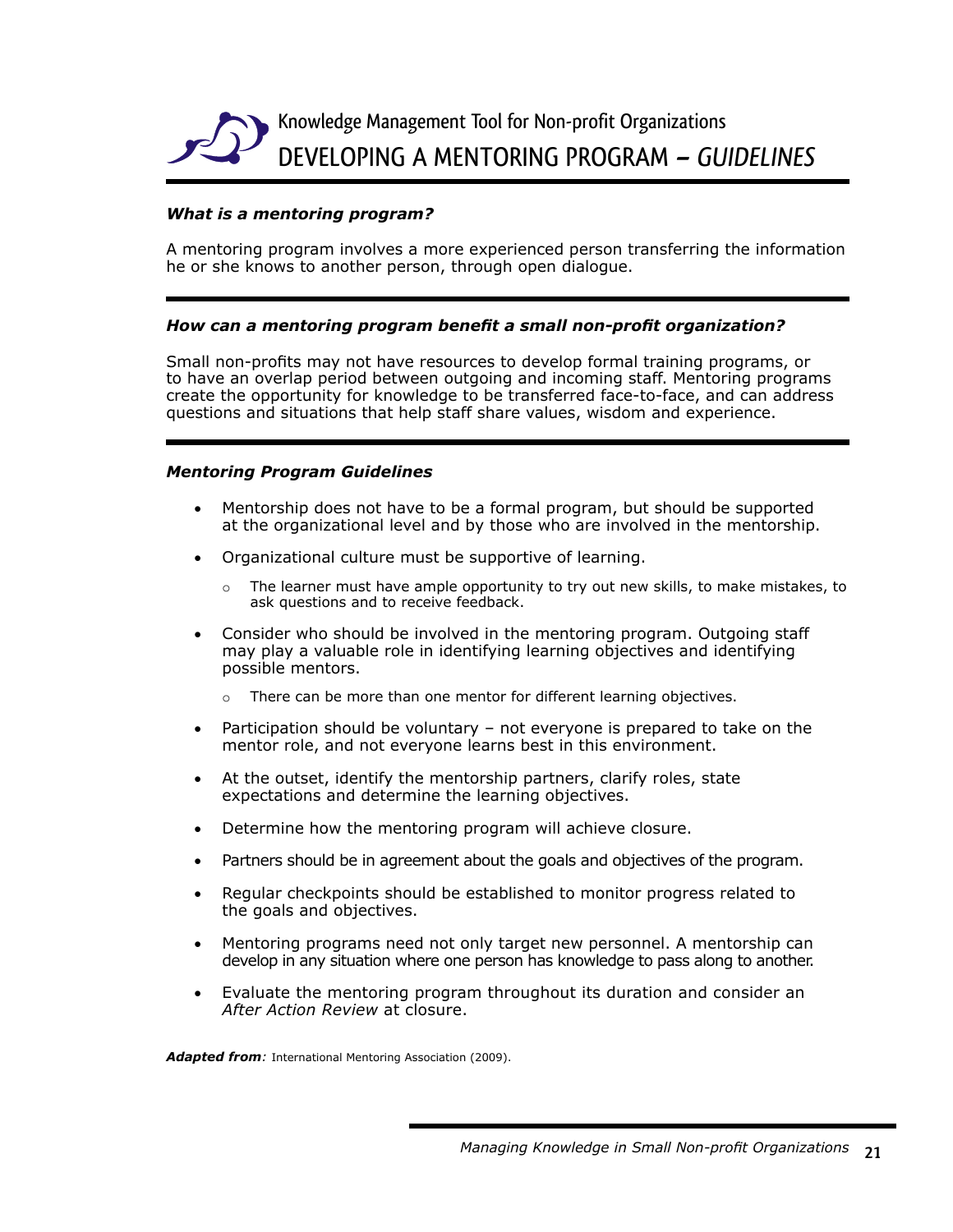

#### *What is an After Action Review?*

An *After Action Review* is a process in which an activity that is completed, is analyzed for what went right, what went wrong, and what can be improved in the future.

#### *How can After Action Reviews be useful for small non-profits?*

*After Action Reviews* (AARs) bring together key players to reflect on the outcomes and lessons learned in a particular initiative, and to record those reflections for future activities. In addition to being helpful to future outcomes, AARs are an opportunity for small non-profits to share tacit knowledge, such as wisdom and experience that might otherwise not be articulated. AARs need not be a formal, facilitated process, but it is important that results be recorded and filed for future use.

#### *After Action Review – Template*

| <b>After Action Review</b>   |              |  |
|------------------------------|--------------|--|
| Project Name                 | Project Date |  |
|                              |              |  |
| People involved in Project   |              |  |
|                              |              |  |
|                              |              |  |
| <b>Analysis</b>              |              |  |
| What was supposed to happen? |              |  |
|                              |              |  |
|                              |              |  |
| What actually happened?      |              |  |
|                              |              |  |
|                              |              |  |
| Why were there differences?  |              |  |
|                              |              |  |
|                              |              |  |
| (continues on page 23)       |              |  |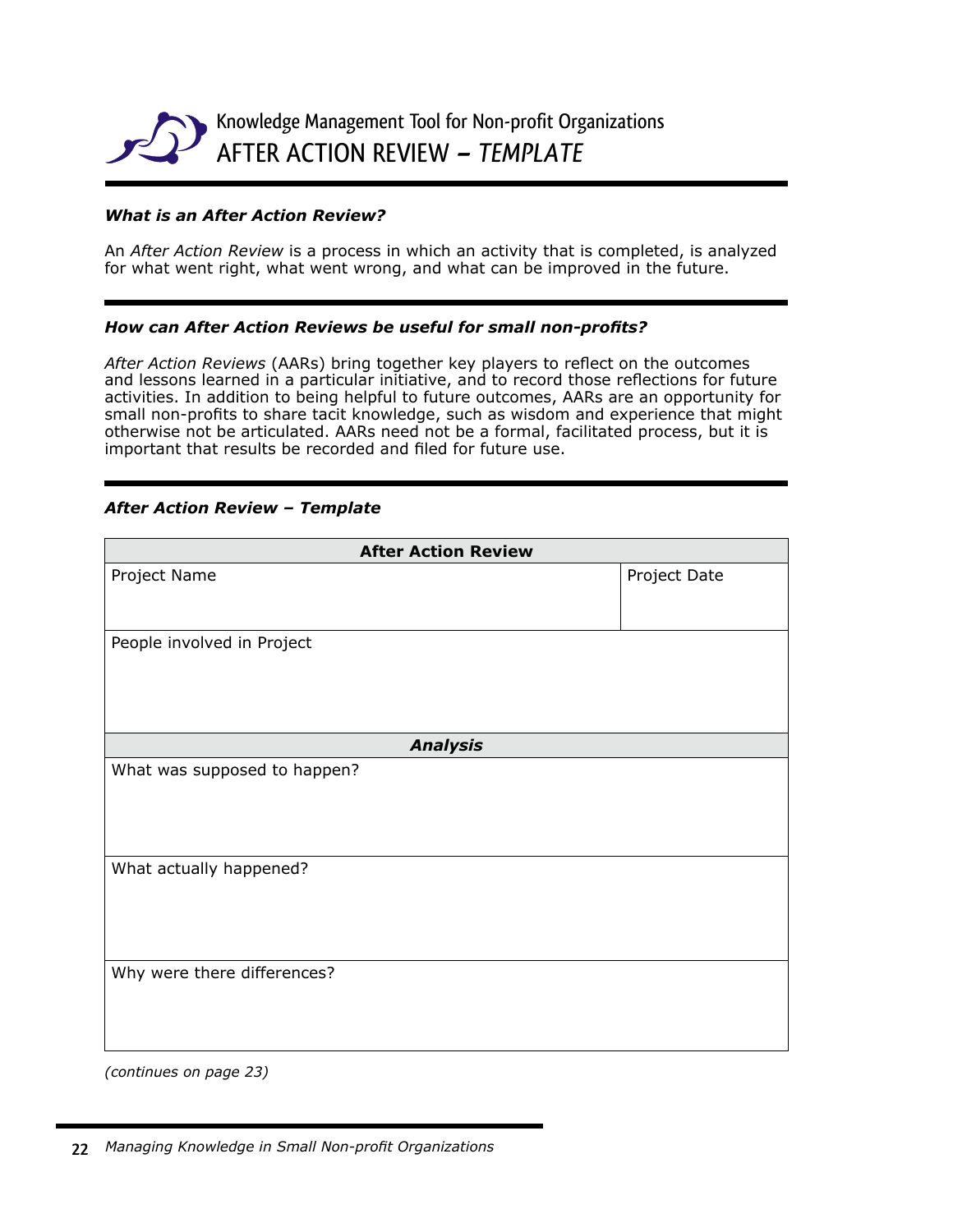| What worked?                             |       |
|------------------------------------------|-------|
| What didn't work?                        |       |
| What would you do differently next time? |       |
| AAR conducted by:                        | Date: |

*Adapted from: De Long, D.W. (2004).*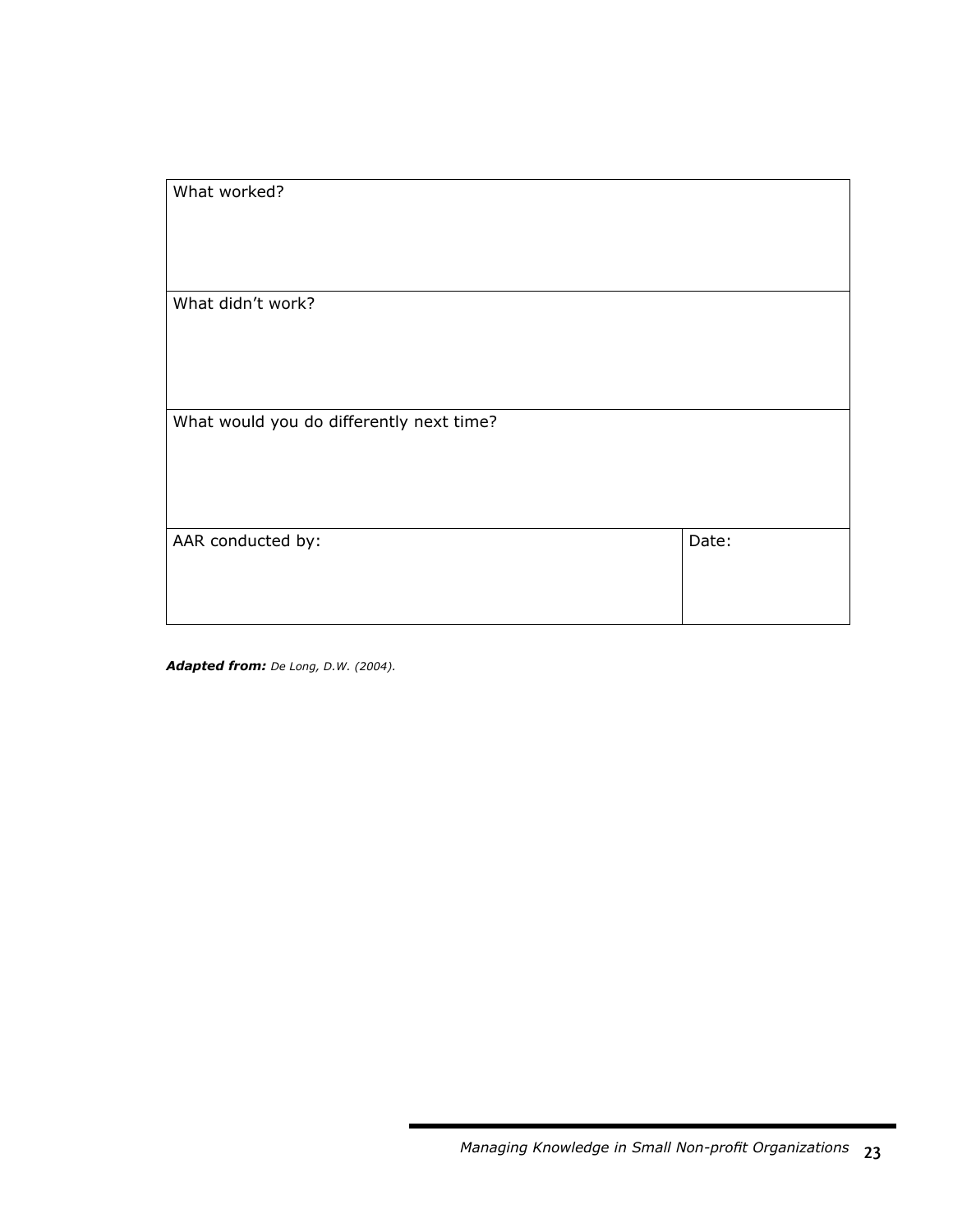

#### *What is the purpose of a Sudden Loss of Executive Plan?*

A *Sudden Loss of Executive Plan* helps ensure that critical business operations continue when an organization is faced with the sudden loss of key staff.

#### *Why is it important for small non-profits to develop a Sudden Loss Plan?*

Given the limited number of people involved in the operations of a small nonprofit, the sudden loss of key staff can be catastrophic because there may not be replacement staff readily available. A well-developed plan can reduce this risk.

Note: Given the potentially sensitive nature of the information contained within the plan, consideration must be given to security of the document.

#### *Sudden Loss of Executive Plan Template*

| Organization: | Name: | Position: |
|---------------|-------|-----------|
|               |       |           |
|               |       |           |

| Emergency Successor(s) Name: | Position: |
|------------------------------|-----------|
|                              |           |

| <b>Security - User Name &amp; Passwords</b> |           |        |
|---------------------------------------------|-----------|--------|
| Computer                                    | Voicemail | e-mail |
| <b>Security System</b>                      | Other     |        |

| <b>Security - Locations</b> |             |                     |
|-----------------------------|-------------|---------------------|
| <b>Building keys</b>        | Office keys | Filing cabinet keys |
| Locations of file back-ups  | Other       |                     |

*(continued on page 25)*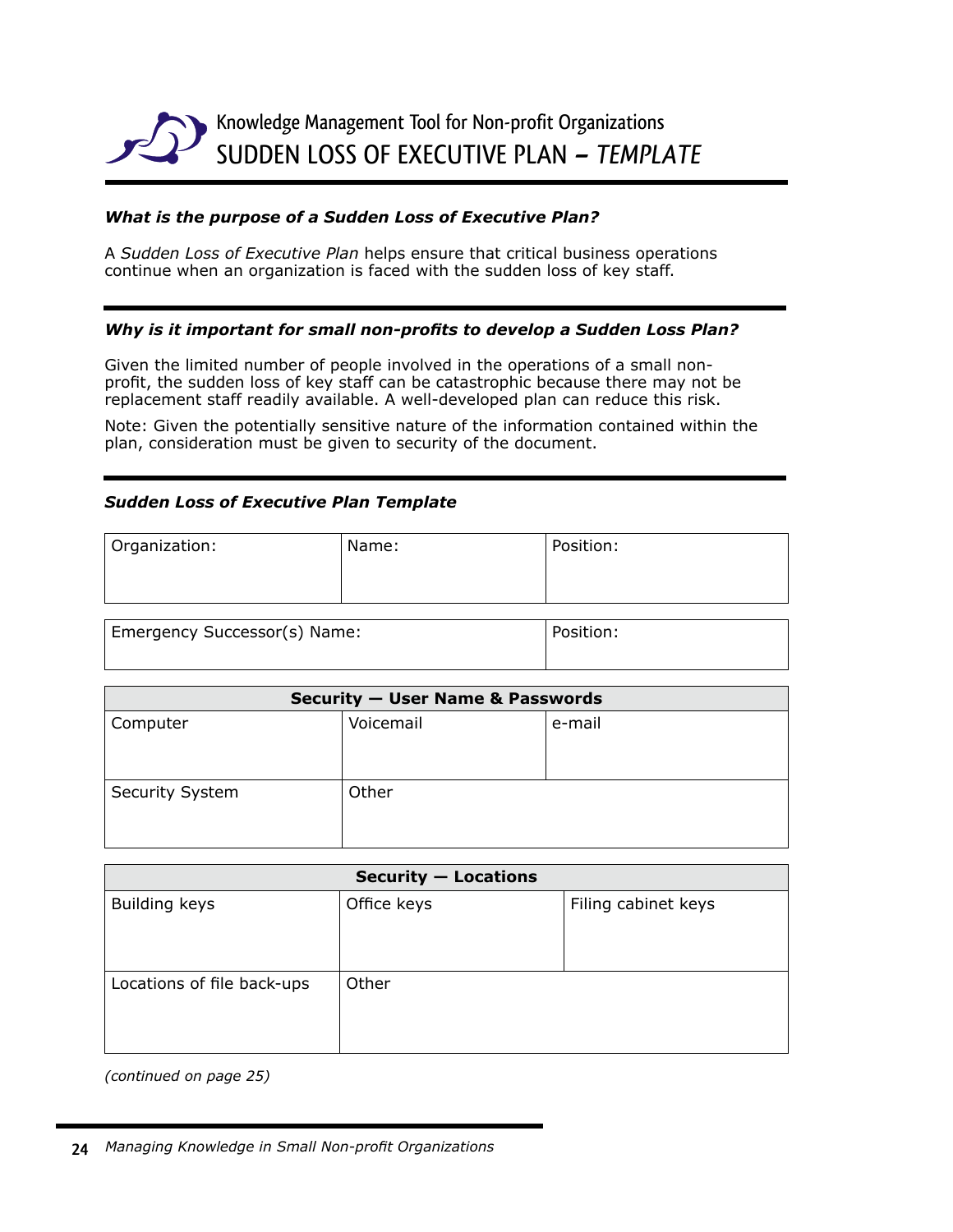| <b>Finances</b>             |                                 |                                   |  |
|-----------------------------|---------------------------------|-----------------------------------|--|
| <b>Funders</b>              | <b>Bank Account</b>             | Persons with signing<br>authority |  |
| Location of payroll records | Location of accounts<br>records | Other                             |  |

| Job Duties/Responsibilities |                                                     |          |  |  |
|-----------------------------|-----------------------------------------------------|----------|--|--|
|                             |                                                     |          |  |  |
| Critical Operations- daily  | Critical Operations- monthly   Critical Operations- | annually |  |  |

| Date | Review Date: |
|------|--------------|
|      |              |

Adapted from: Carver, John. (1997).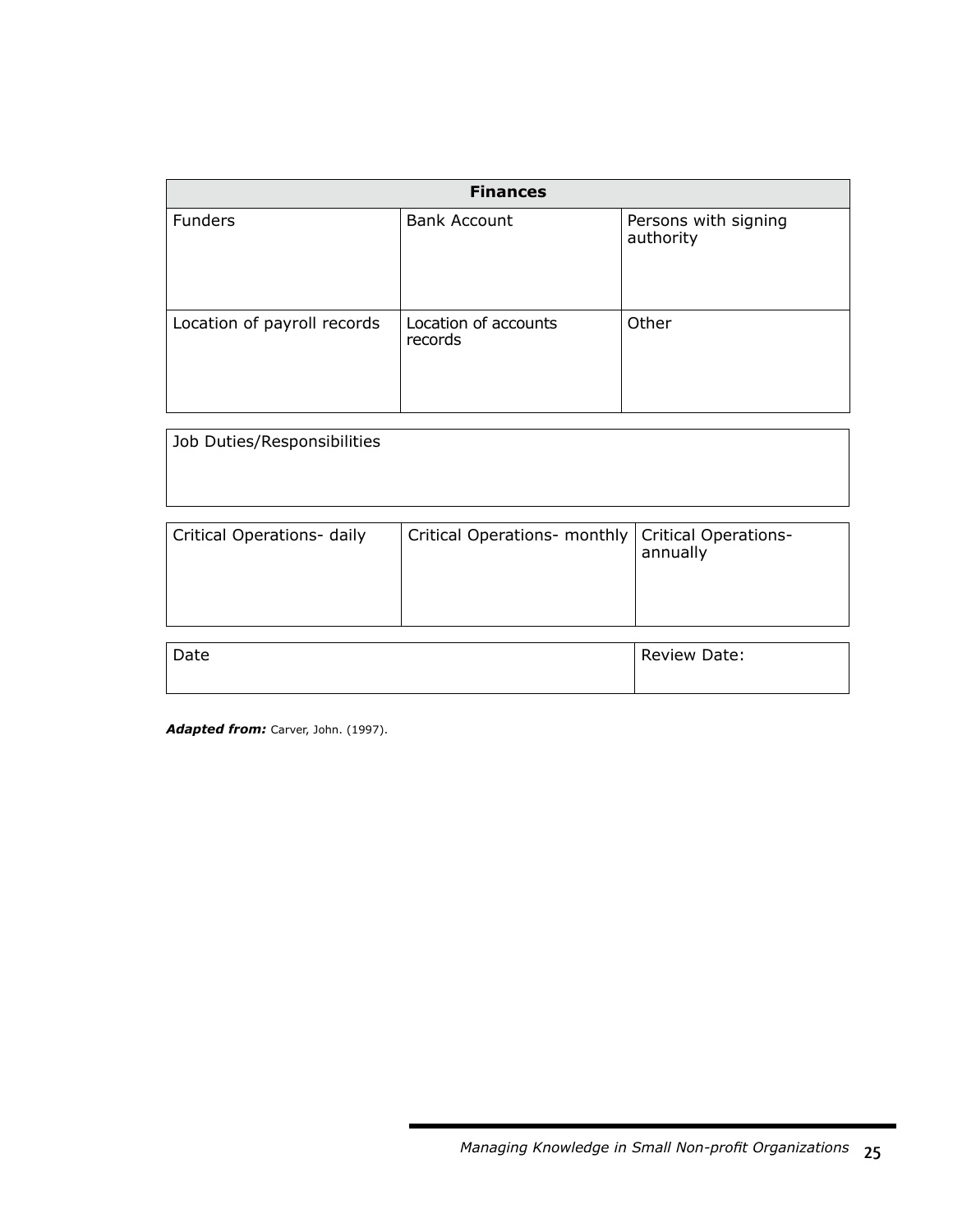

#### *What are the components of an effective training program?*

An effective training program provides the foundation for acquiring organizational knowledge. It links the learner to contacts and knowledge resources, and builds commitment between the newcomer and the organization. Effective training focuses on more than the technical knowledge required to perform. It also focuses on the values, experiences and relationships that make up the organization.

#### *Checklist for training your successor for the transfer of tacit knowledge*

- $\Box$  Assess the newcomer's learning needs and assumptions about the organization.
- $\Box$  Create a training plan.
- $\Box$  Identify who will be involved in the training.
- $\square$  Describe the organization's mission and values.
- $\Box$  Introduce the new person to staff, volunteers, networks and key contacts.
- $\Box$  Explain how these people work together to achieve the organization's goals.
- $\Box$  Explain how your role contributes to the vision.
- $\Box$  Explain the key responsibilities of your role.
- $\Box$  Discuss the contributions you have made to the organization and your personal vision for the organization's future.
- $\Box$  Share the history and stories of the organization both the successes and the challenges.
- $\Box$  Allow time for knowledge to be absorbed and reflected upon.
- □ Encourage questions.
- $\Box$  Acknowledge that not all information will be retained during the training period.
- $\Box$  Identify key contacts and sources of organizational knowledge that can be accessed once the formal training is complete.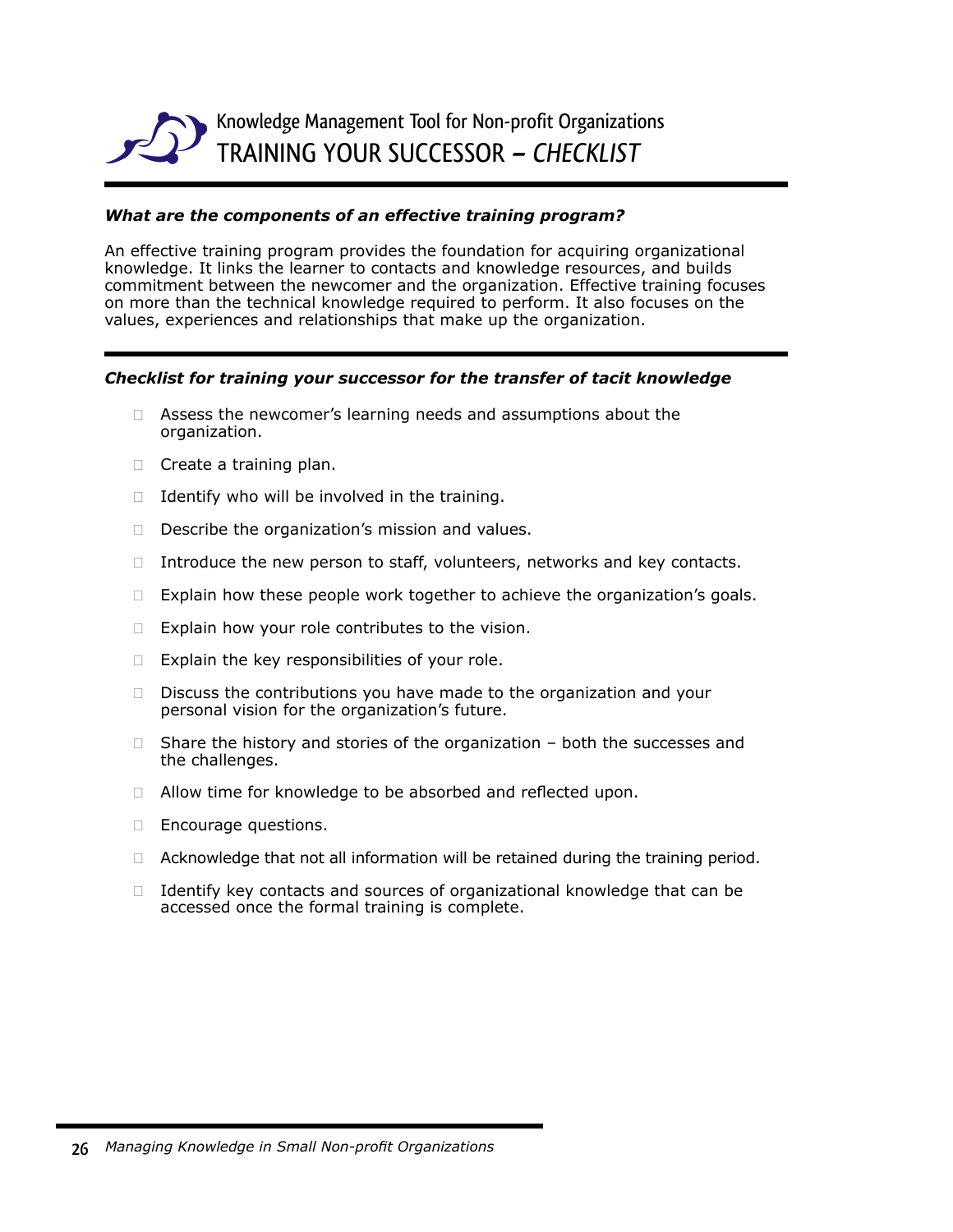

#### *What is social capital and how is it relevant to knowledge management?*

Social capital can be defined as "ability of people to work together for common purposes and to trust each other" (Coleman, 1988) and is based on mutual understanding and commitment. Social capital is characterized by strong bonds, close connections, and overlapping spheres of influence — factors which can have a significant impact on organizational knowledge management practices.

#### *Why is social capital important to small non-profits?*

Social capital can help develop an environment that enables the transfer of knowledge. Creating and maintaining strong personal bonds that transcend formal employment relationships, can reduce the risk of knowledge being lost to the organization.

#### *Tips to build social capital*

#### **Build commitment**

- Hire based on cultural fit.
- Involve as many people as possible in the hiring process to confirm the fit and to develop an early network for the new hire.
- • Emphasize values and organizational culture in the training and orientation.
- Collaborate on decision-making.

#### **Focus on trust**

- Hire for longevity.
- • Keep promises and deliver on commitments.
- • Develop networks within, and external to, the organization.

#### **Enhance understanding**

- • Communicate openly and without confrontation.
- Find the common ground. Use common goals and values as the basis for decision-making, organizational initiatives and conflict resolution.

*Sources:* Cohen, D. & Prusak, L. (2001). Coleman, J.S. (1988).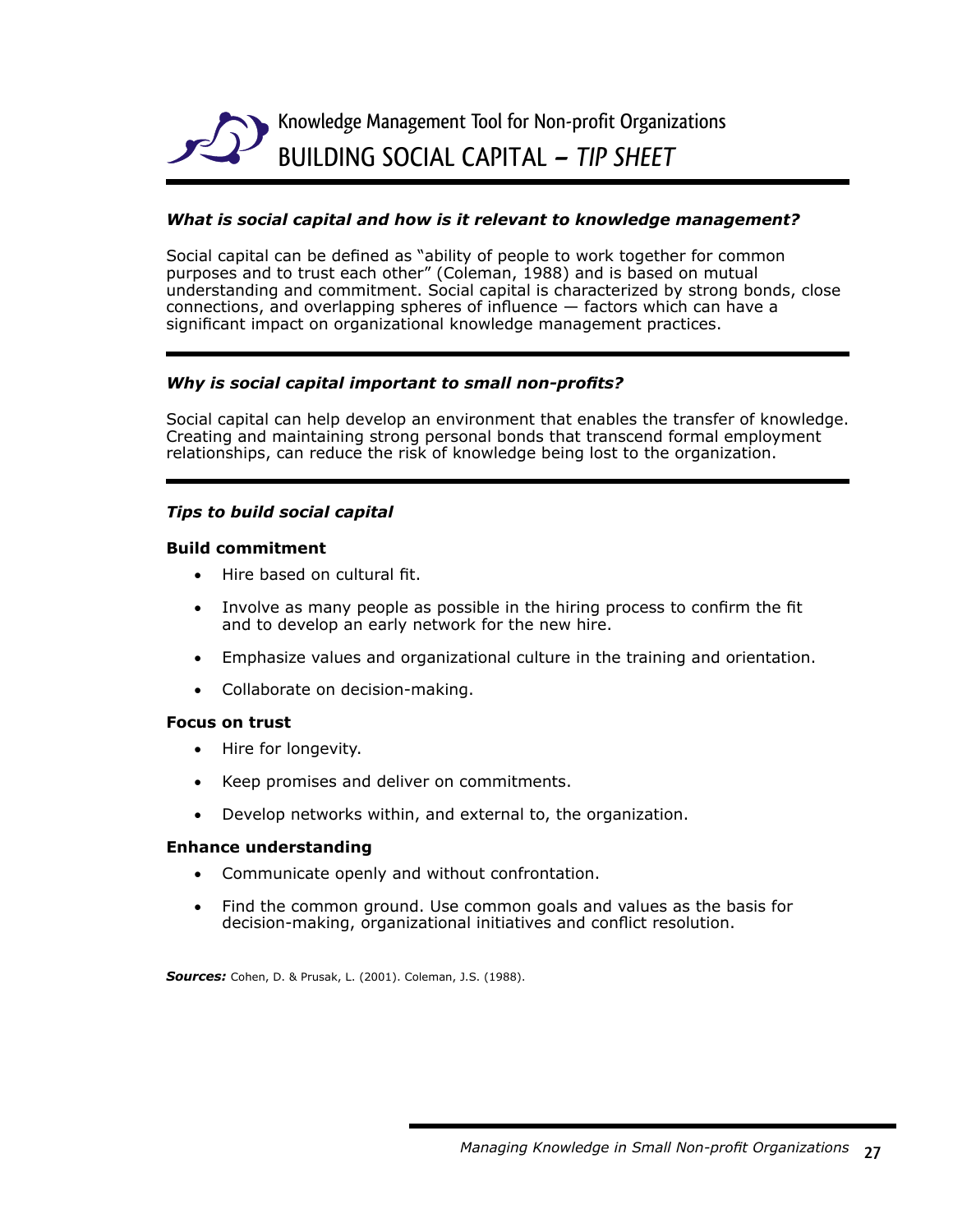

#### *How can networks be useful in managing knowledge?*

Networks can make possible the sharing and co-creation of knowledge, and provide access to limitless knowledge that is not available when someone is working in isolation.

#### *Why is it important for small non-profits to develop and maintain effective networks?*

Effective networks contribute to the sustainability of small non-profit organizations. Networks increase adaptability to changing external environments through shared resources, wisdom and knowledge. Networks also foster participation, connections and contribution to the broader community.

#### *Tips for developing and maintaining effective networks*

- Consider how technology can assist in developing networks, such as social networking sites, blogs and wikis.
- Do not discount the utility of 'low-tech' options, such as a Rolodex.
- Remember that networks are ultimately about communication and connection.
- Analyze your current networks and determine where there may be gaps and opportunities.
- • Develop and participate in *Communities of Practice* that are based on cooperation, reciprocity and common goals.
- When face-to-face connections are not possible, consider technologyenabled communication.
- Share knowledge and experience.
- Look inside and outside the organization when developing networks.
- Build on personal and professional connections.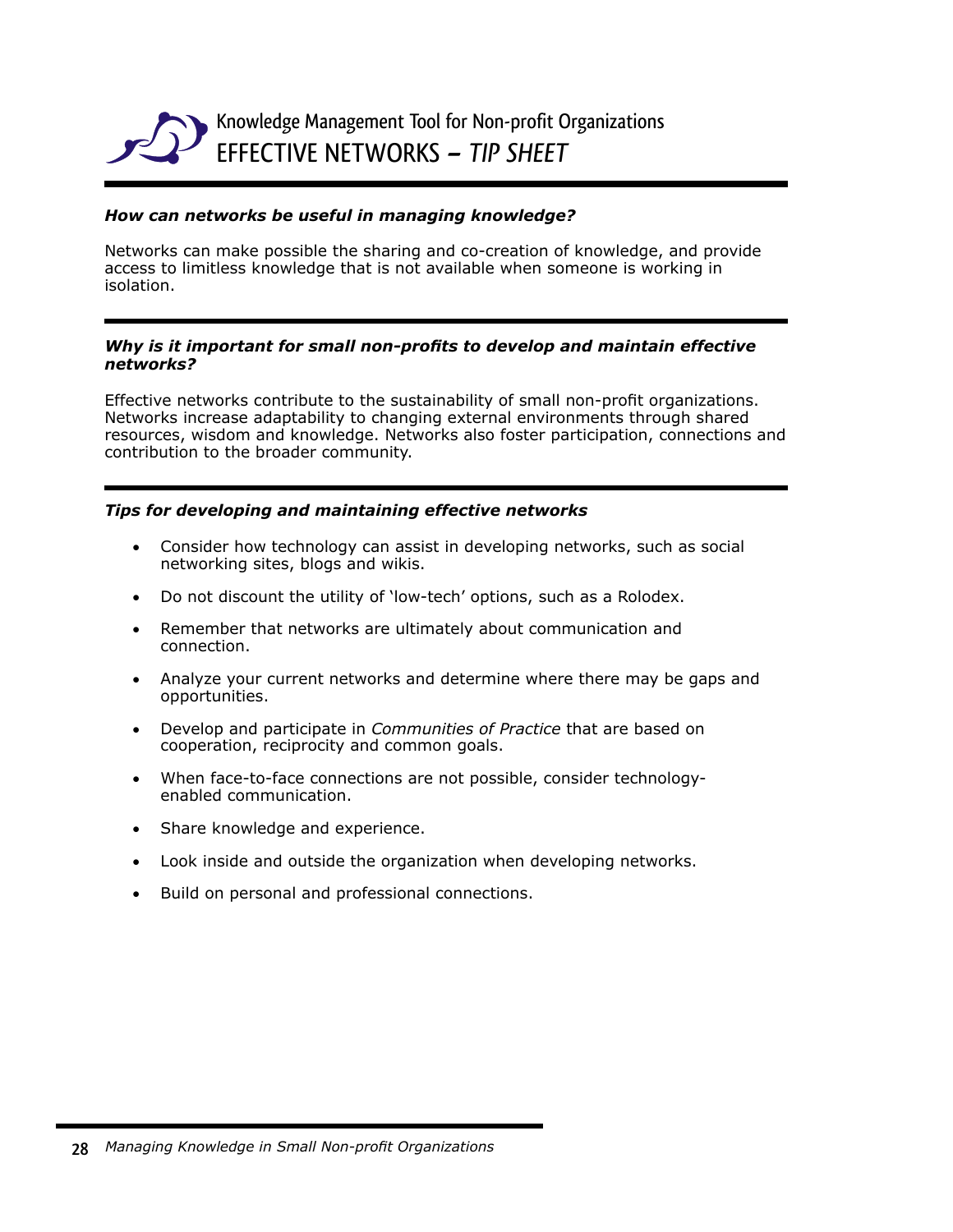# Summary of Research

According to Statistics Canada (2005), Canada's workforce is aging rapidly, with a projected doubling of retirement-aged population by 2031. As a result, organizations will have to develop effective ways to manage their collective knowledge, or risk losing the wisdom and experience of their veteran personnel when they retire, putting their organization's sustainability at risk (DeLong, 2004). This risk is especially significant for small non-profit organizations because they already face challenges associated with small numbers of employees, limited resources and restrictions tied to how they are funded.

Lost knowledge as a result of staff turnover can have dire consequences on organizations. Not only can it affect an organization's capacity to be innovative and grow, it can increase errors, reduce efficiencies and damage the organization's credibility (Delong, 2004). In all the literature on knowledge management, there is widespread recognition that organizations are not managing their knowledge effectively, and that proactive solutions are required for retaining knowledge and transferring it to new employees.

However, little attention has been paid to knowledge management research as it affects small non-profit organizations  $-$  the grassroots of the social economy. These organizations may be at the greatest risk for lost knowledge.

The social economy is essentially a knowledge economy. The embedded knowledge of the people involved – who they know, what they know, and how they know it  $-$  is what drives the activity of the social economy. This study examines what can happen when the people that embody this knowledge no longer work for the organization.

Prince Edward Island provides a unique context for this study. Its social economy is predominantly comprised of small organizations and its social capital characterized by strong bonds, close connections, and overlapping spheres of influence, factors which may have an impact on organizational knowledge management practices.

There were three primary objectives of this research. The first was to assess the risk of lost knowledge in small non-profit organizations due to the loss of veteran personnel. The second was to identify the current practices around keeping and transferring knowledge, and to identify the factors that affect knowledge management. And finally, the study aimed to develop a Knowledge Management Toolkit which can be customized for small non-profit organizations to reduce the risk of lost knowledge due to staff turnover.

 $\mathcal{D}$  "I think that any time you lose somebody key, there is going to *be a hiccup. Especially in a small organization like this, where each of us is key. You can't have a whole lot of attrition before you find yourself in an empty room." – Study participant*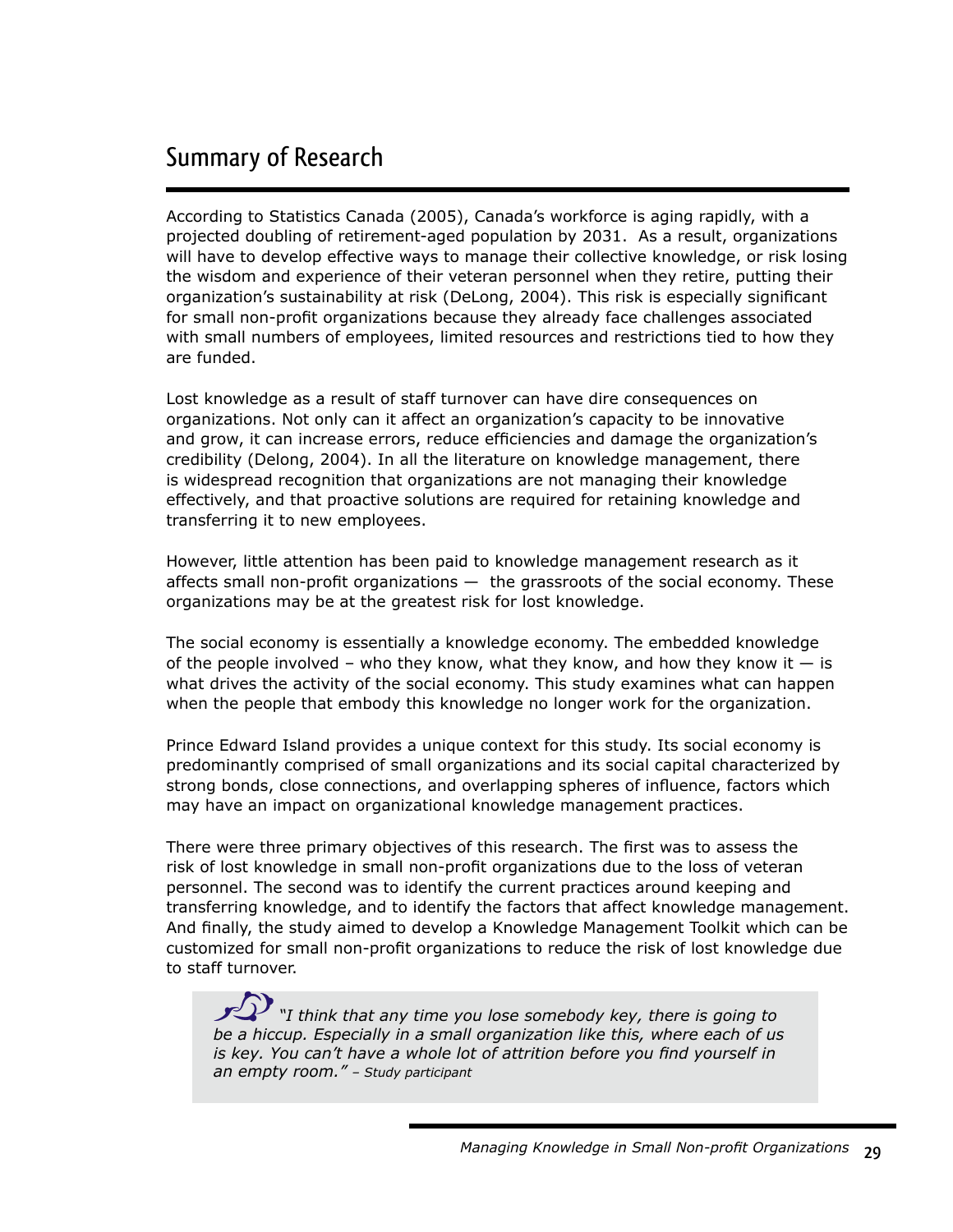# *THEORY*

This study was developed upon the assumptions that veteran employees of small non-profits embody valuable knowledge, and that losing them means organizational knowledge will be lost, too. In the context of Prince Edward Island's small non-profit community, this study examined the problem presented in the book, *Lost Knowledge: Confronting the Threat of an Aging Workforce* (DeLong, 2004). DeLong hypothesized that the impact of an aging workforce will be that knowledge based on experience particularly experience that is not documented — will be lost as staff retire. This threat is not addressed because it is not known what to do about it.

DeLong asserts that knowledge is likely to be lost through ineffective documentation and storage of knowledge, as well as the failure to develop the environment in which experienced outgoing personnel can pass on their wisdom (2004, p. 54).

In order to address this potential loss, the term *knowledge* must first be defined. Knowledge has many definitions, both broad and abstract. For the purposes of this study, a narrow, action-oriented definition has been adopted, with knowledge considered to be "the capacity for effective action or decision-making in the context of organized activity" (DeLong, 2004, p. 21), where this capacity has been demonstrated in the organization's past activities.

In examining specific ways to retain knowledge within the organization, two broad types of knowledge were considered: explicit and tacit knowledge. Explicit knowledge is knowledge that can be codified and stored (Nonaka, 1991); organizational examples include documents, databases, and work processes.

 *"We all have to kind of know each other's business and for me that is fairly indicative of the non-profit world. Because if you operate individually, you are sunk when somebody leaves for quite a while." – Study participant*

Tacit knowledge is the personal knowledge that exists in individuals' minds and consequently is not as easily accessed (Polanyi, 1966); examples include intuition, wisdom and experience. This study recognizes the multiplicitous nature of knowledge and the varying factors that affect knowledge management in small non-profit organizations.

At the heart of this inquiry were the processes of transferring explicit and tacit knowledge between veteran employees, and their organizations. An individual's knowledge can transcend into the organizational level (Lam, 2000) when this knowledge is acquired by future generations of employees. In the context of this study, with organizations comprised of one or few staff, the tacit knowledge of the veteran personnel *is* the corporate knowledge.

DeLong notes that the "most effective knowledge management strategies will require a customized, multifaceted and long-term commitment" (DeLong, 2004, p. 48). To that end, this study tried to determine what customizations might be required for small non-profits. Our result is a multi-faceted toolkit to address the problem.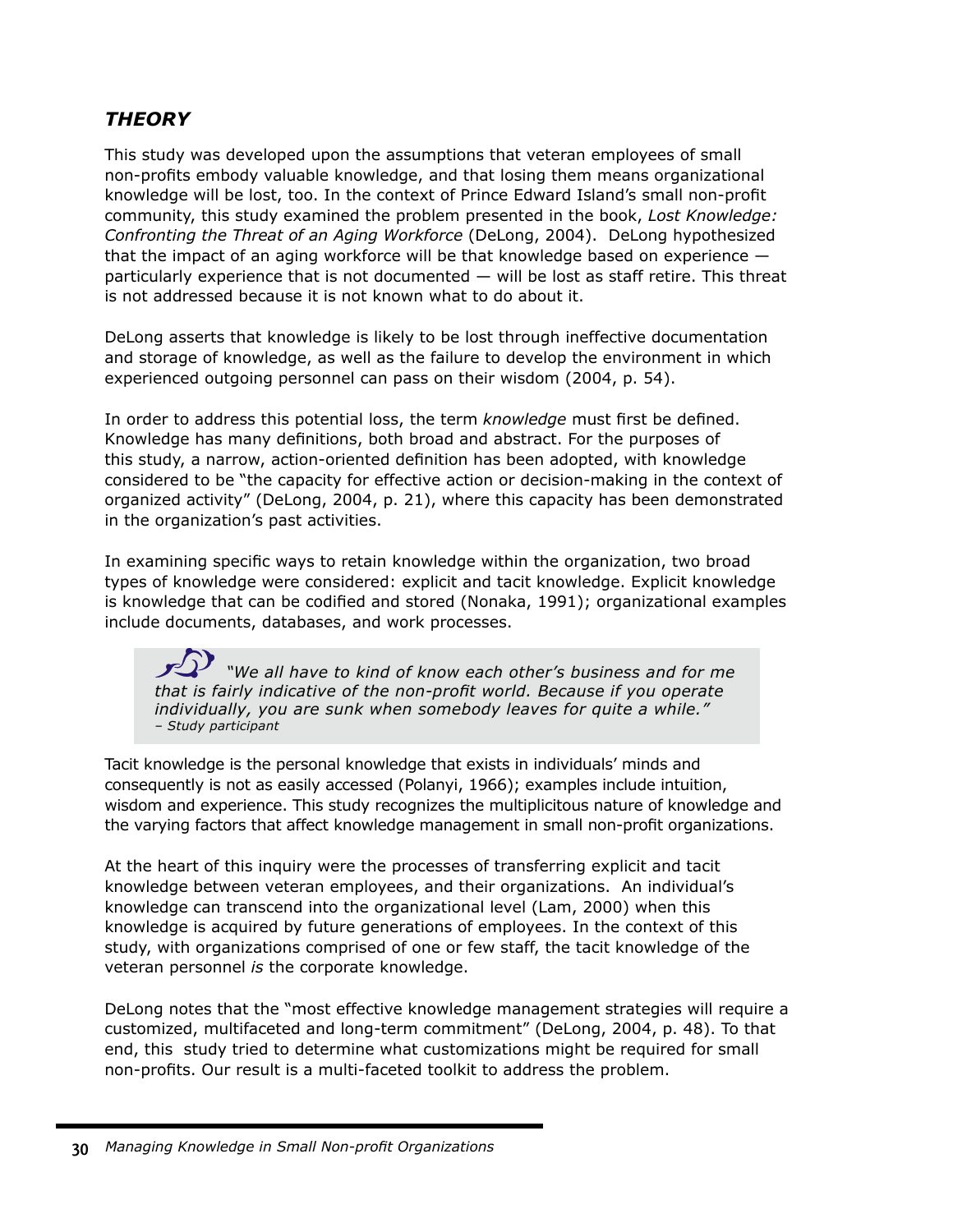Small organizations are unique with respect to their knowledge management capacity (Desouza & Awazu, 2006) in that they can be more social and share more common knowledge across the organization. They are adept at accessing external resources of knowledge, because they have had to do so as a matter of survival. In small organizations it is people, not technology, who are at the centre of knowledge management.

In studying knowledge management in small non-profits, it is important to note that the process of sharing knowledge involves either direct or indirect interaction. Therefore, the social context of small non-profits must be taken into account. Consequently, this study considered how social capital, defined as "the ability of people to work together for common purposes and to trust each other" (Coleman, 1988, p. 98), affected the knowledge management practices of small non-profit groups. Social capital was considered as one factor in sharing knowledge (Nahapiet & Goshal, 1998), particularly in terms of the social networks that exist around these small non-profit organizations.

King (2004) noted that non-profit organizations are inextricably rooted in the dimensions of social capital "networks, relationships and trust and shared vision and norms" (p. 482) and are essentially social capital in action.

# *METHODOLOGY*

The study was conducted in three phases: surveys, interviews and applied research. Study participants were obtained using a convenience sample through the Social Economy and Sustainability Research Network as well as through publicly available sources of information about Prince Edward Island non-profit organizations.

 *"We had a transition plan in place, which seemed fine up until, quite frankly, we received the first part of this study. And when I received the first part of that study, it brought a number of areas where we were really quite lacking." – Study participant*

# **Survey**

The first phase involved a survey sent out to 99 non-profit organizations on Prince Edward Island with fewer than 10 employees. This survey had a 38% response rate. It generated quantitative data on knowledge retention and transfer practices, the barriers to these practices, the types of knowledge at risk of being lost when employees leave the organization, and the consequences of losing that knowledge. The survey results and interview findings informed the development of the Knowledge Management Toolkit.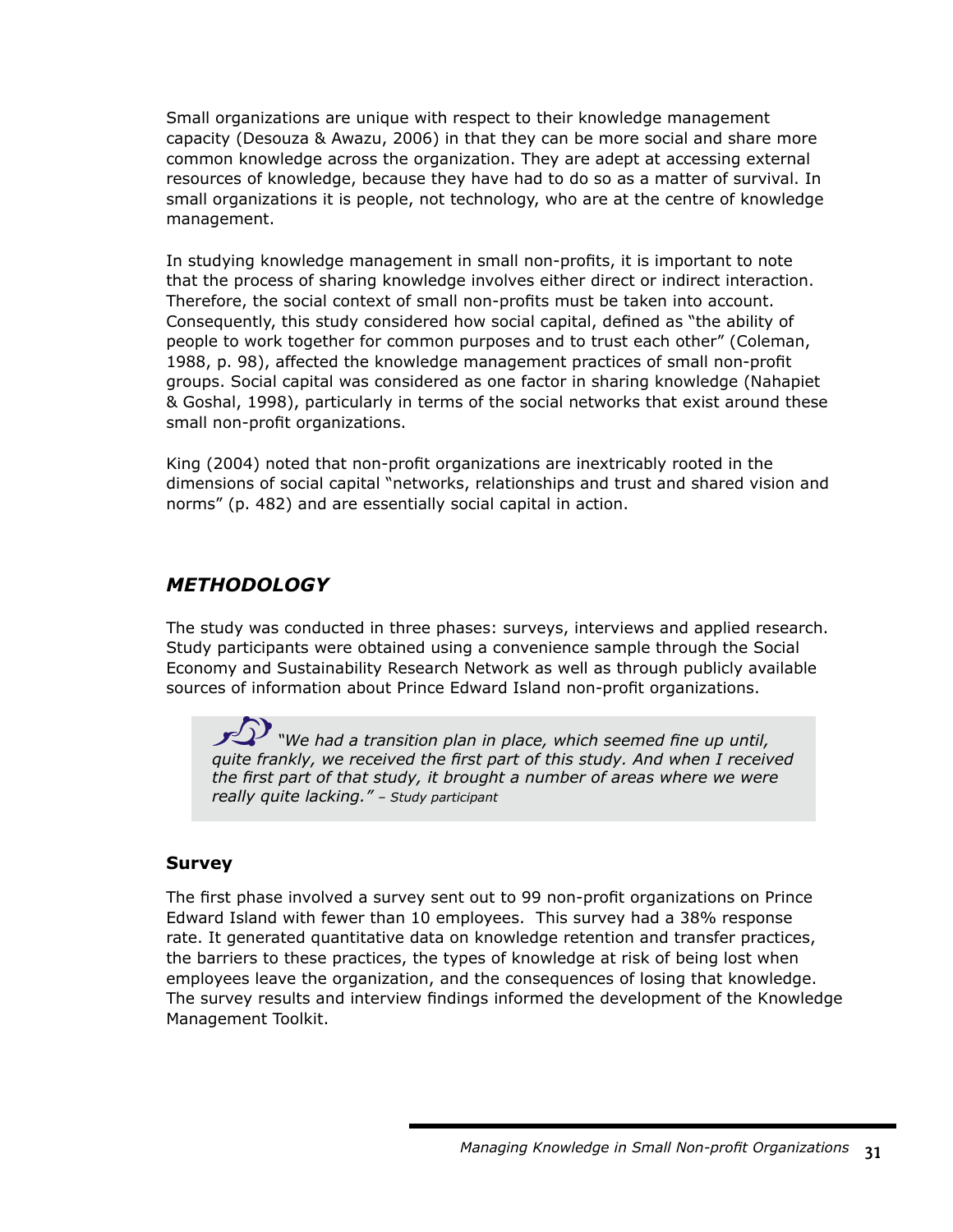# **Interviews**

The second phase consisted of 10 semi-structured, face-to-face interviews with key personnel of organizations who had participated in the survey. The interview questions expanded upon the survey findings, and probed into the knowledge management practices in the small non-profit sector. Participants were encouraged to share their organization's experiences with knowledge that was lost due to changes in personnel. The tenure of interview participants ranged from an acting Executive Director who had been in the position for three months, to a founding member of over 25 years.

# **Applied research**

The final phase of the study involved the creation and delivery of a Knowledge Management Toolkit to apply the knowledge gained from the data collection and analysis. The Toolkit prototype was delivered in a workshop for small non-profits, which consisted of a presentation of this study, with breakout sessions on specific topics of the toolkit, followed by a facilitated discussion of the results of these sessions. A description of the workshop is included below (page 44).

# *FINDINGS*

# **Knowledge management through documentation**

The survey inquired into the type of information that is documented in the organizations, and found that policy and job descriptions were the most common (89.5% and 86.8% of participants, respectively). The least common practices were to document details about filing systems (26.3%) and exit interviews from departing staff (15.8%).

Survey participants reported that an average of 56.5% of their individual knowledge is captured in the organization's documentation, and the interview data reflected the split survey results. Many participants were confident that their organization's documents capture the individual's knowledge. Others are notably deficient. The ways in which individual knowledge has been retained in documents include:

- personal portfolio of accomplishments of one longstanding staff member;
- processes to ensure that knowledge exists in places other than the person's head; and
- drafting notes, lessons learned and plans for the future as part of a transition plan.

The interviews highlighted the wide range of documentation activities. Some organizations "document everything, processes and results" and organizational knowledge is well perpetuated in the work that the organizations produce. Conversely, others reported that the organization might be able to document more with stable funding, and that they could be better organized and purge more out-of-date information. Ways of storing documents for some participants are inconsistent. Most organizations reported having to document some information in their reports to funders.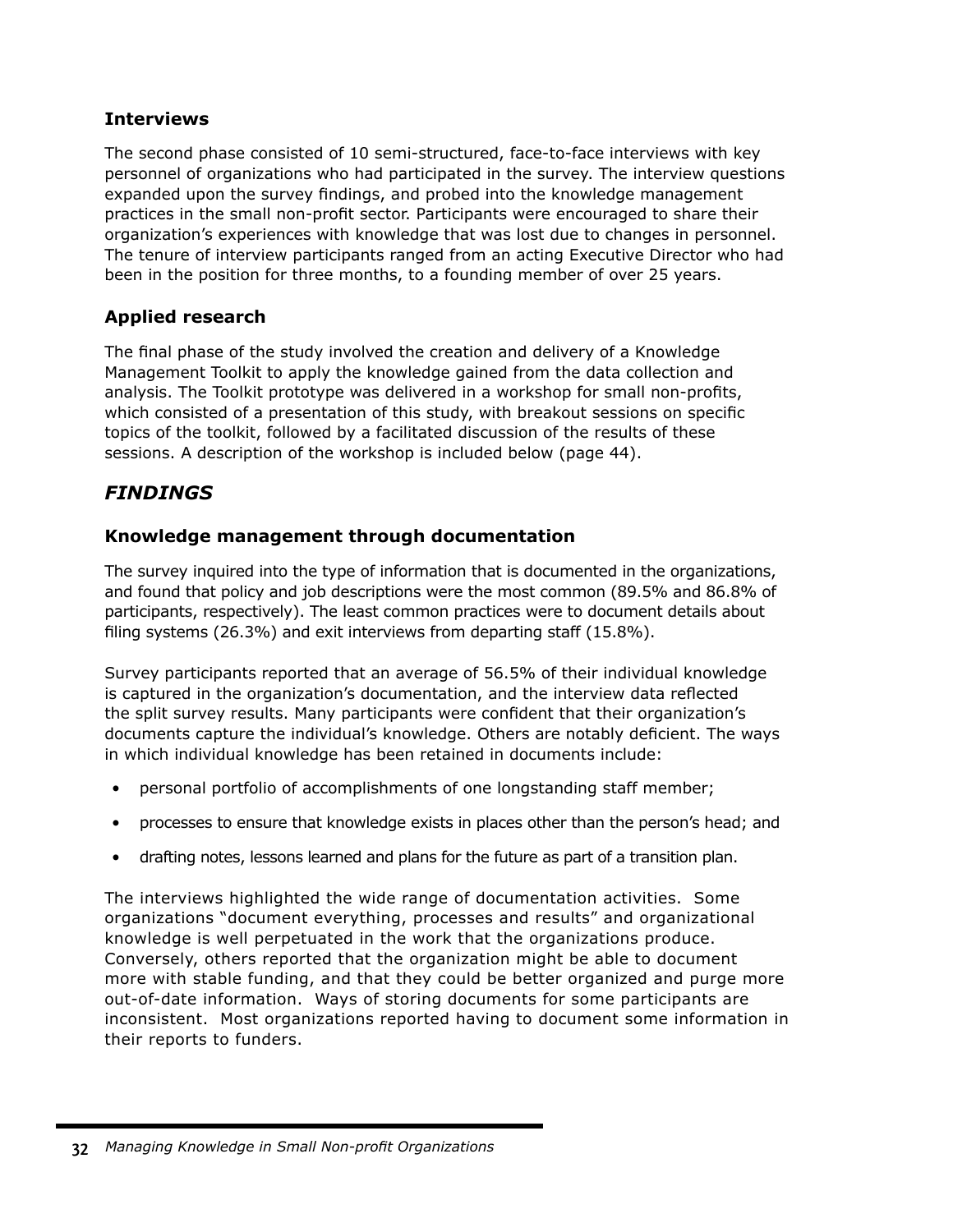The interviewees noted that other types of information documented include:

- mission and values statements;
- meeting minutes;
- strategic plans;
- governance;
- job descriptions and roles;
- sudden loss of executive plans;
- lists of networks/clients;
- performance evaluations;
- project evaluations;
- training manuals;
- annual reports;
- files with ideas for future projects;
- photos; and
- a wall calendar with staff appointments.

Regular, repetitive processes can be documented, but it is more difficult with contextspecific activities. Short-term projects outside of the core business are not as well documented, and there is an absence of formal reflections of lessons learned and plans for the organization's future.

Many interview participants stated that too much documentation is as problematic as very little. It is important to document history, but it can be difficult to identify what will be significant in the future.

Participants reflected that valuable practices are:

- taking notes;
- keeping binders and information updated and accurate;
- printing important e-mails and filing for future reference; and
- including the context and rationale of decisions in e-mails for record keeping.

 These practices are particularly important for successors, as the gap in documentation is felt most by those new to the organization.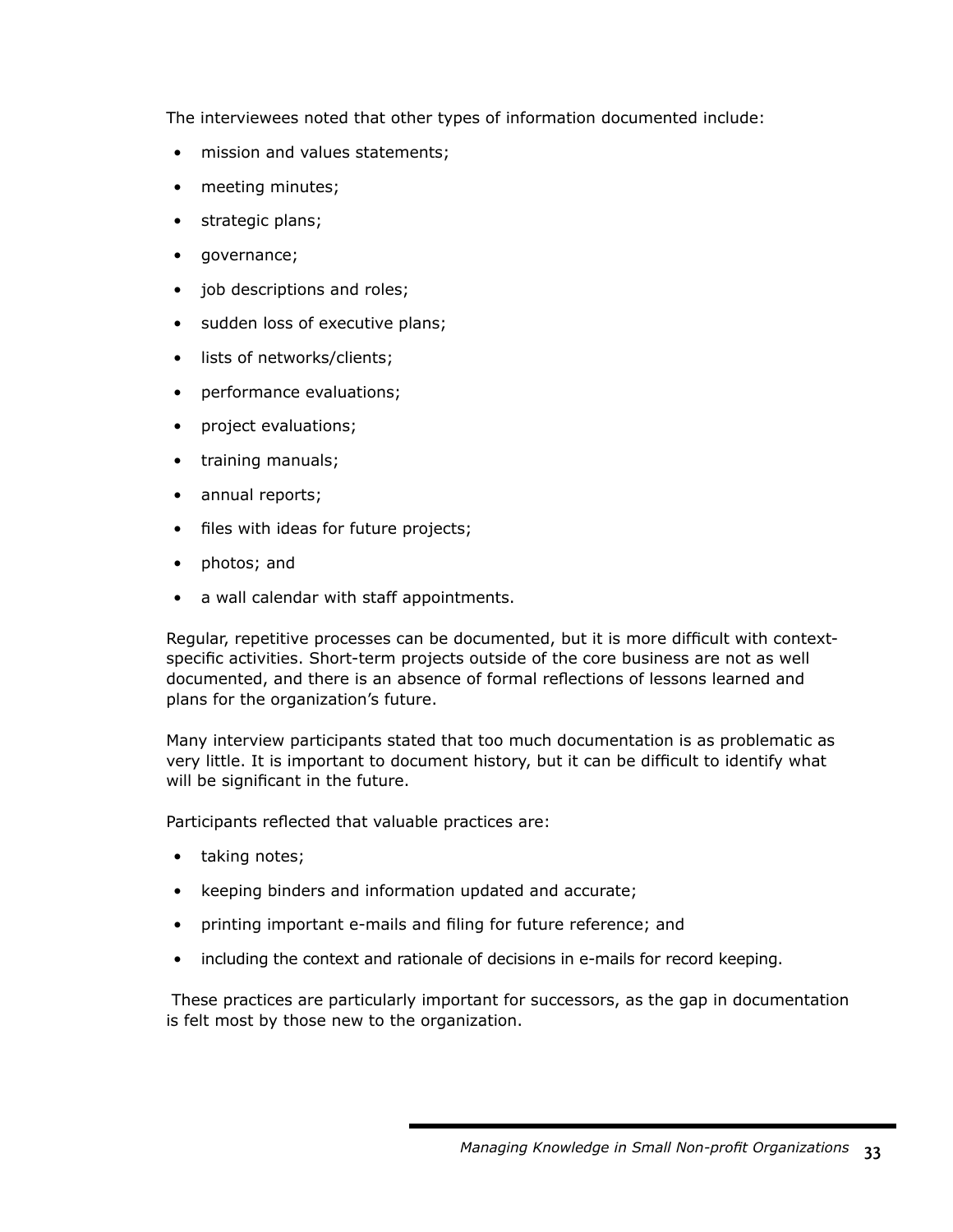# **Quality of documentation**

In addition to asking what was documented, the survey inquired into the quality of that documentation. The majority of respondents either agreed or strongly agreed that their documentation is accurate (86.1%), easy to access (75.7%), easy to understand (80.0%), and centrally located (91.4%). About half reported that their documentation was complete (52.7%) and standardized (48.6%). The lowest scores were for updating regularly (41.6%). Organizations whose documentation is less complete also tend to document less personal knowledge, thus compounding the risk of lost knowledge.

Participants explained that while knowledge is often shared, documentation is not always preferred, or possible. For example, past successes are often discussed rather than documented. When work is not standardized, which is often the case in small non-profits, it is not easily translated into explicit documents.

There are also those things that have not been articulated, such as values which are implied, or plans which have not been formulated. These do not lend themselves easily to documentation. Participants noted that it is impossible to document everything and it comes down to priorities and resources. Every organization does things differently depending on need, and also depending on who determines what is significant.

Participants noted that there were several factors affecting the level and degree of the organization's documentation. Formal documentation is not always necessary to communicate with colleagues in a small organization. Organizations might not be aware where documentation may be lacking. Security and accessibility requirements also have an impact on the type of documentation. The archiving medium can also be a factor, because technology evolves so quickly and new media are not always compatible with their predecessors.

#### **Knowledge transfer based on documentation**

It is one thing to retain knowledge in documents, and another to use these documents to transfer knowledge. Responses were divided as to whether the next generation of staff will know how to do their jobs based on the organization's documentation. Over half (56.8%) agreed or strongly agreed, and 43.2% disagreed or strongly disagreed.

This result may be qualified by the reiteration throughout the interviews that many types of knowledge cannot be transferred through documentation. These include:

- the relationships between staff and board;
- the people involved and their histories;
- unofficial practices that cannot be, or should not be documented; and
- the overall understanding and learning processes of the organization.

Although documentation can be effective in transferring history, it was noted that some documents such as annual reports are merely perfunctory accounts of the organization's history.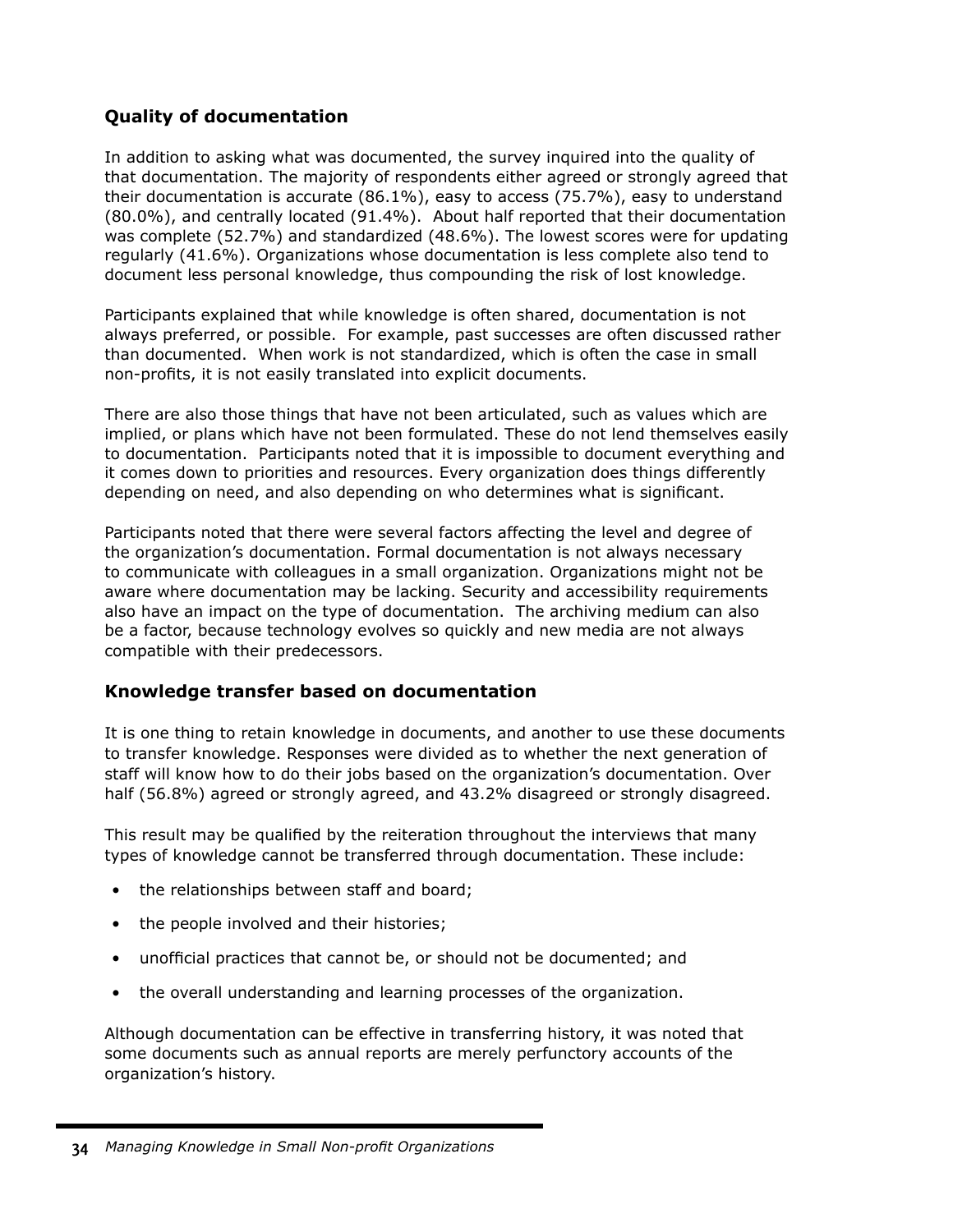# **Use of technology**

The survey results indicated that the most common uses of technology are e-mail (92.1%), website (84.2%) and filing systems (76.3%). The interview participants reported a wide range of technology usage, with some organizations primarily using electronic documents, some primarily iusing hard copy files, and most a combination of the two. While some participants noted shortcomings in their organization's use of technology, such as a lack of server, network, or central filing system, none of the participants felt this was particularly problematic. These shortcomings were overcome through tactics such as sharing passwords and e-mailing documents that need to be shared. For most organizations, improving the ways in which technology is used is a 'nice to have' item, such as storing knowledge in alternate media like video.

From interviews, participants also noted that although there was a reliance on computers for documentation, processes for back-ups are not always meticulous and version control can be an issue, with many different, and not necessarily accurate, files existing at the same time. Documentation can be out of date, or too plentiful to be of use. Accessibility issues were noted with archives, although one participant qualified that the files that are inaccessible are the less critical ones.

#### **Knowledge management through successor training**

The most popular method of training successors, is by reading existing documentation (89.2%). Only 13.5% of staff are trained through a formal training program. From interview data, the ideal successor training program would include an overlap period between the outgoing and incoming staff member. This overlap would involve a job shadow or demonstration of how programs and daily business operations occur, as this was noted to be more effective than simply reading about it.

More important than demonstration and documentation, the ideal training would involve mentoring, where the successor could perform the job duties with the incumbent as a resource, at the same time providing enough distance to allow the successor to make their own way. The role of the mentor would be phased out over time. The role of formal or informal mentoring was described by numerous participants to be invaluable.

 *"I am a firm believer in mentorship. A firm, firm believer. I think that people gain the most knowledge and the most confidence when they can mentor under somebody and shadow someone." – Study participant*

# **Effectiveness of successor training**

Overall, the respondents reported that training is effective. The majority of the respondents report high ratings (either communicating very well or adequately) for the transfer of their organization's operations (97.1%), history (84.4%), relationships (84.8%), networks (84.4%) and daily tasks (84.8%). The lowest ratings were on the context of decisions (54.5%) and the lessons learned (67.7%).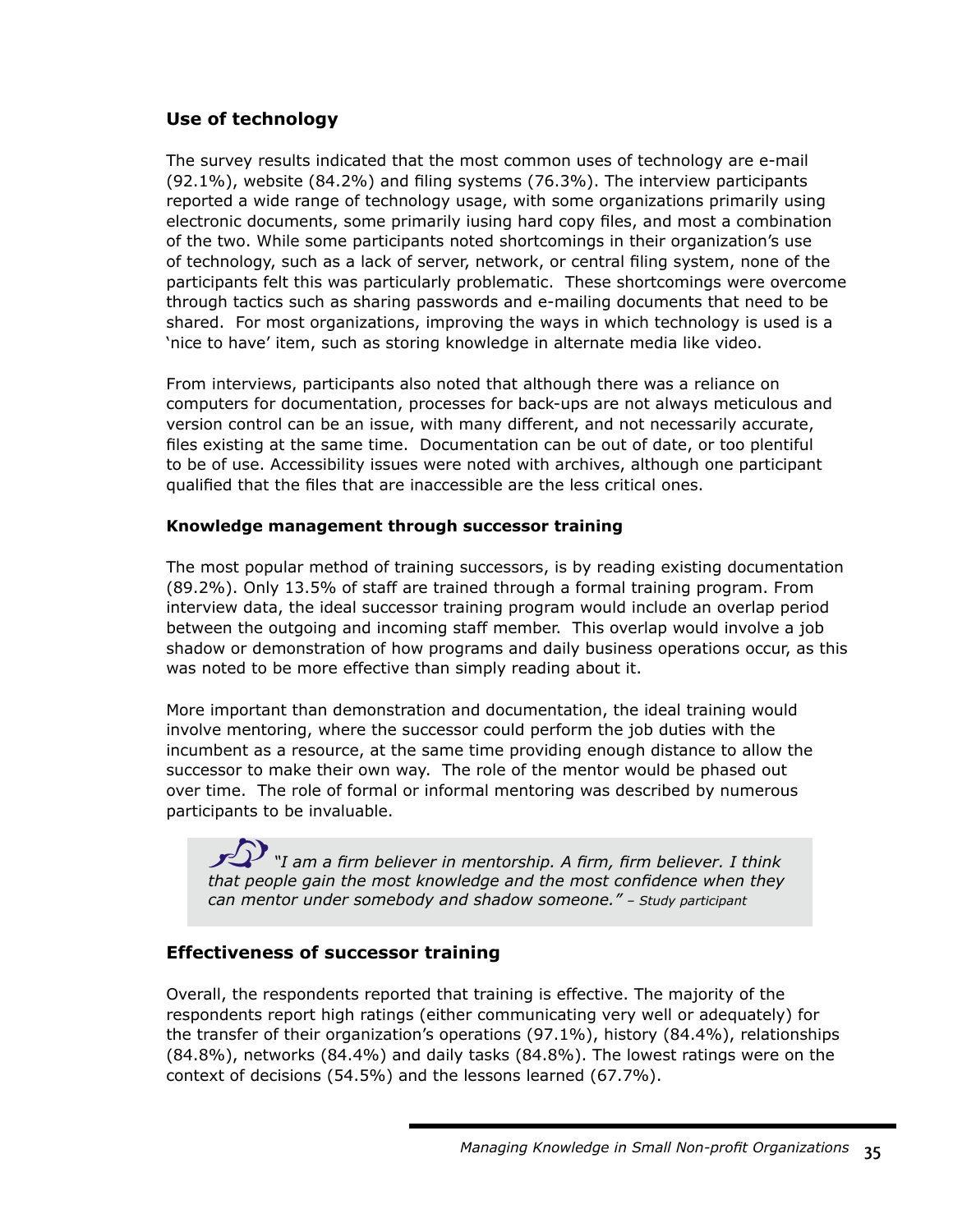From interviews, it was learned that there are some challenges associated with the training process and the resources available. The difficulties in transferring tacit knowledge were emphasized, and it was noted that documentation is not always the source of knowledge. Several participants commented that although the successor would learn more from doing and through mentorship, than through a standard training regime, this might not be possible. One participant noted that the organization's lack of physical space will have an impact on the knowledge that is transferred to the successor.

The qualities of the successor  $-$  the receiver of the knowledge  $-$  will also have an impact on the success of the transition period. There may be challenges with the assumptions and values that the successor brings to an organization. It was noted that the incoming staff will have to know how to ask the right questions, and that time put into the training program will not necessarily translate into understanding.

Twenty-one percent of the surveyed organizations stated they were not sure if they planned to hire in the next five years. Twenty-six percent stated that there would be none, or very few, new hires. Forty-two percent reported that between one to five new hires were anticipated and one participant reported that more than five would likely be hired in the next five years.

### **Knowledge retention and sharing practices**

According to the interview participants, knowledge management practices that can aid in retaining the organizational knowledge that veteran staff hold include:

- maintaining relationships with previous staff;
- promoting from within;
- keeping an open door policy;
- sharing knowledge within the organization;
- planning succession and transfer of knowledge by delegating responsibilities to other members of organization, staff, or Board;
- documenting knowledge;
- preparing reports for departure; and
- making organizational decisions by consensus.

These practices can also help ensure that knowledge does not exist in silos within the organization.

 *"Knowledge sharing must become a part of your culture." – Study participant*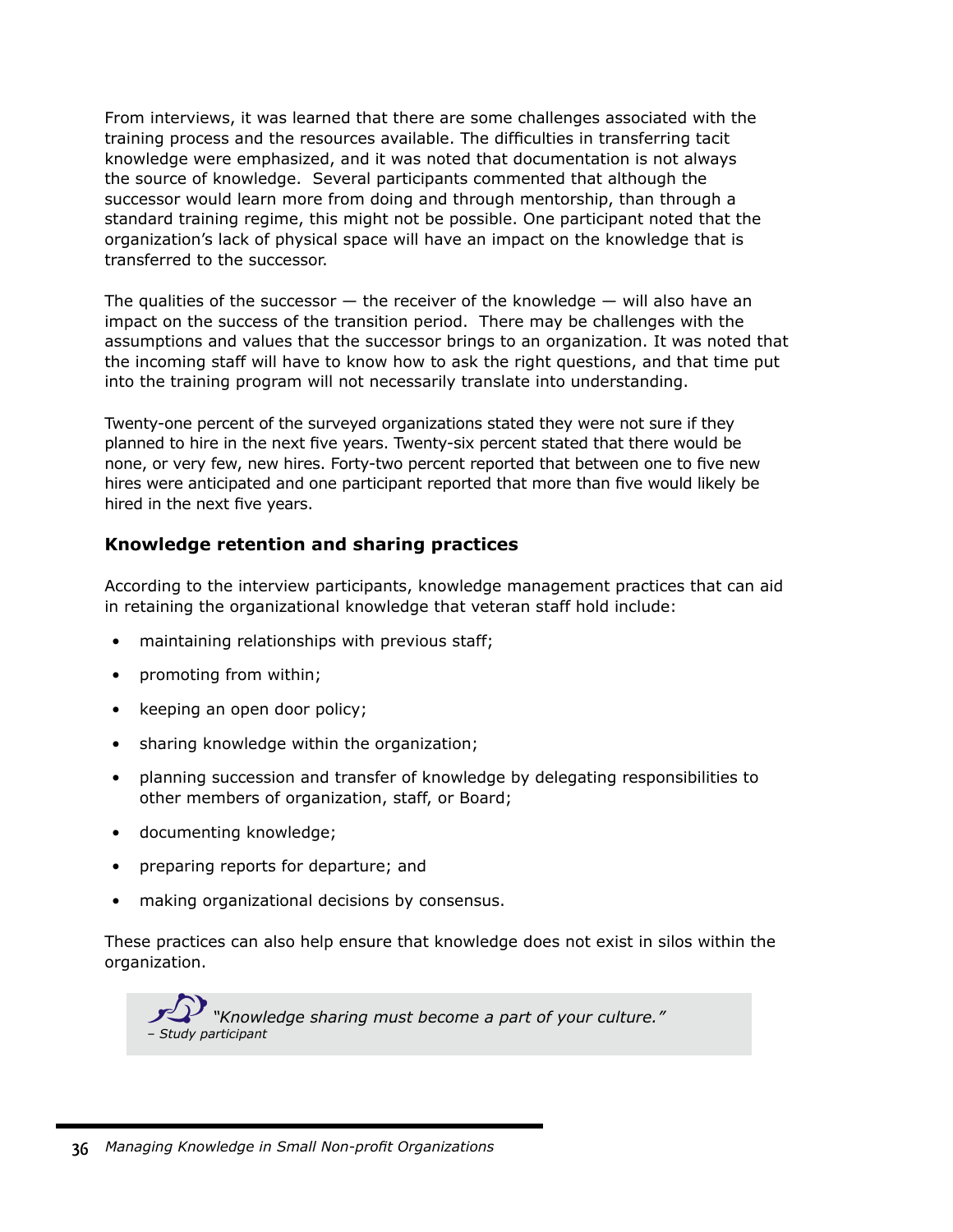Interview participants reported that knowledge can be partly retained through documentation practices such as:

- building into projects some way of recording, documenting and giving back to members;
- recording projects that have been done;
- keeping records and purging insignificant information as matter of practice, and using reporting practices as a method for retaining the significant.

One participant noted that reporting requirements from funders have become less onerous, although often not reflective of project success in any meaningful way, and therefore not a valuable venue for knowledge retention.

Tactics to sharing knowledge that are used or recommended by interview participants included ensuring that knowledge is shared between Board and staff. Knowledge sharing must be part of the culture, and be embedded in:

- formal structures such as governance with a President and Past President seat on the Board;
- human resources practices such as hiring from within, and retaining outgoing staff in some capacity to facilitate knowledge transfer; and
- networks, with the sharing of knowledge both within the organization and with other non-profit organizations.

#### **Factors affecting knowledge management**

#### *Organization resources*

The study revealed several barriers that small non-profit organizations face when managing knowledge. The most frequently reported barriers in the survey results were time (58.8%) and money (52.9%). Only 8.8% reported that there were no barriers.

There is not enough time or money to document regularly, to develop processes for documentation, or to consider the problem of knowledge transfer with a successor. It was often noted that a reliance on project funding has an impact on maintaining a stable staff. Staff are often not permanent, there is no job security, and layoffs can be a natural part of day-to-day business because the organization is funded from project to project.

Overlap between outgoing and incoming staff is not always possible because it can take longer to hire a replacement than the notice given by the incumbent, plus finances may prohibit paying two salaries. For the incoming staff, particularly when there is no overlap, knowledge transfer is dependent upon the practices of their predecessors. It was also noted that because small non-profits rely heavily on volunteer Boards, it is difficult to motivate these busy people to dedicate energy to knowledge retention and transfer efforts.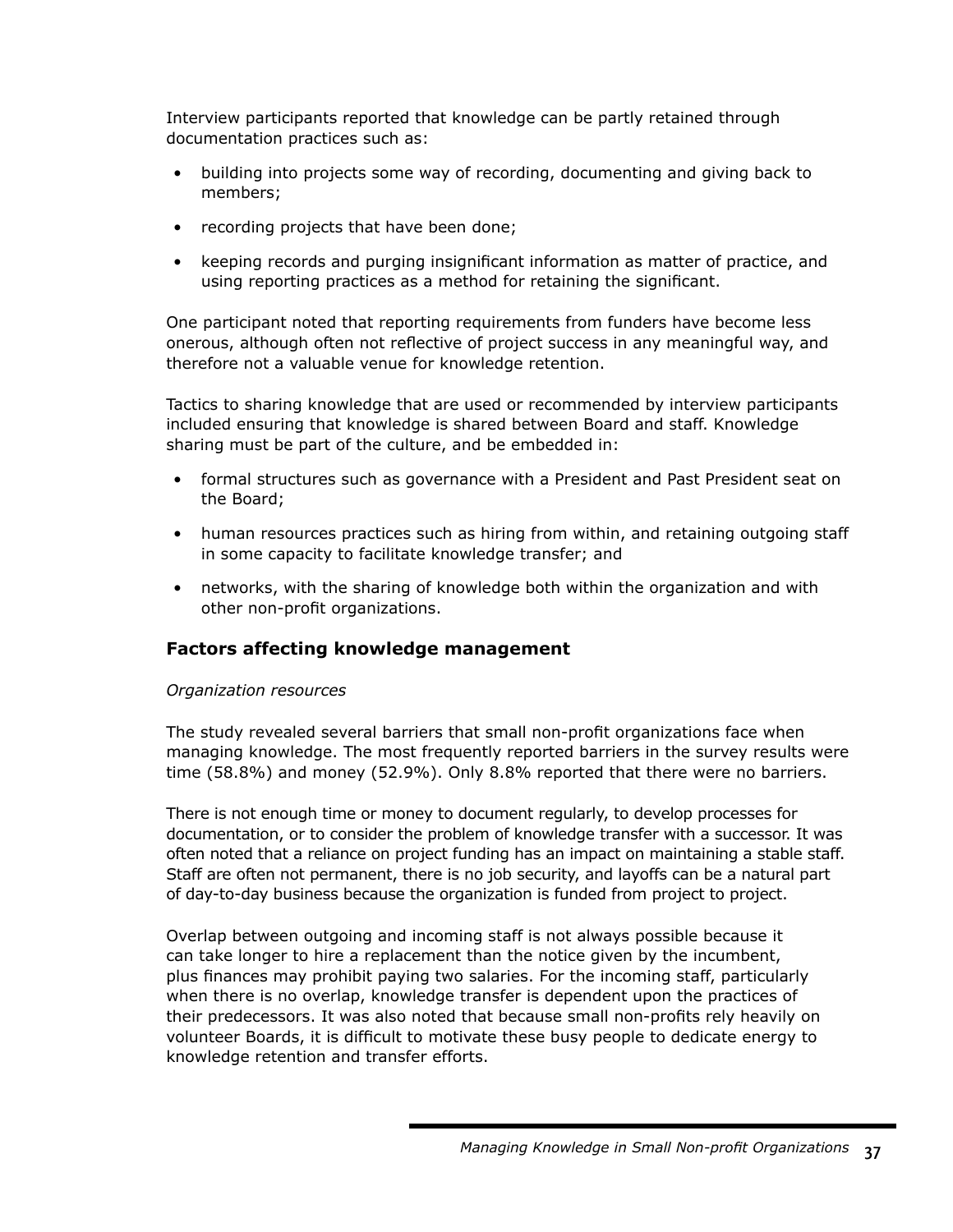The reality reported by most organizations was that there are likely not the resources available for an ideal transition. Successors will learn by trial and error, by experience, and by relying on remaining staff and networks. Participants reported that practices that can help deal with this reality are:

- a celebration of the transition with a welcome/farewell party;
- hiring someone from within, so the training is about the mechanics of the job instead of the principles;
- adequate recording practices; and
- storytelling ingrained in the organization's culture.

#### *Organization size*

According to the interviews, small organizations are at risk of knowledge loss because when there are a small number of staff, organizational knowledge resides with fewer individuals. This means that if funding instabilities translate into staff turnover, or there is a sudden loss of a key individual, the shocks are greater.

 *"An organization mustn't depend upon one person…if we can replace the Pope, we can replace anybody." – Study participant*

Participants stated that organizations must foster a knowledge sharing culture, and in fact this knowledge sharing is a requirement for empowered staff. Organizations should not be anchored in the knowledge that one or few individuals possess. Often, individual knowledge cannot be documented or shared due to time and resources constraints, and some individual knowledge may not be readily translatable. The individual staff person is in a privileged position in a small organization. He/she is the embodiment of the organization's accumulated history and its relationships, and knows what knowledge to purge or to retain. Participants noted that staff often extend the employment relationship longer than planned to ensure that the knowledge is preserved.

The size of small organizations means that individual qualities and relationships have a large impact on how the organization operates and on how knowledge is transferred. Overall in non-profits, individuals often have a vested interest in the success of the organization, as values and goals are often in alignment between the individual and the organization. Individual characteristics of the newcomer also affect the transfer of knowledge.

#### *Priorities*

Few participants reported that there are no perceived benefits of knowledge management. But when asked whether the potential loss of knowledge due to attrition is considered to be a problem in the organization, 45.5% said no, while 54.5% either agreed, or strongly agreed. The interviews confirmed this split opinion. It was stated that the risk of lost knowledge is not considered to be a priority, and knowledge management is not a priority, against the immediate social needs that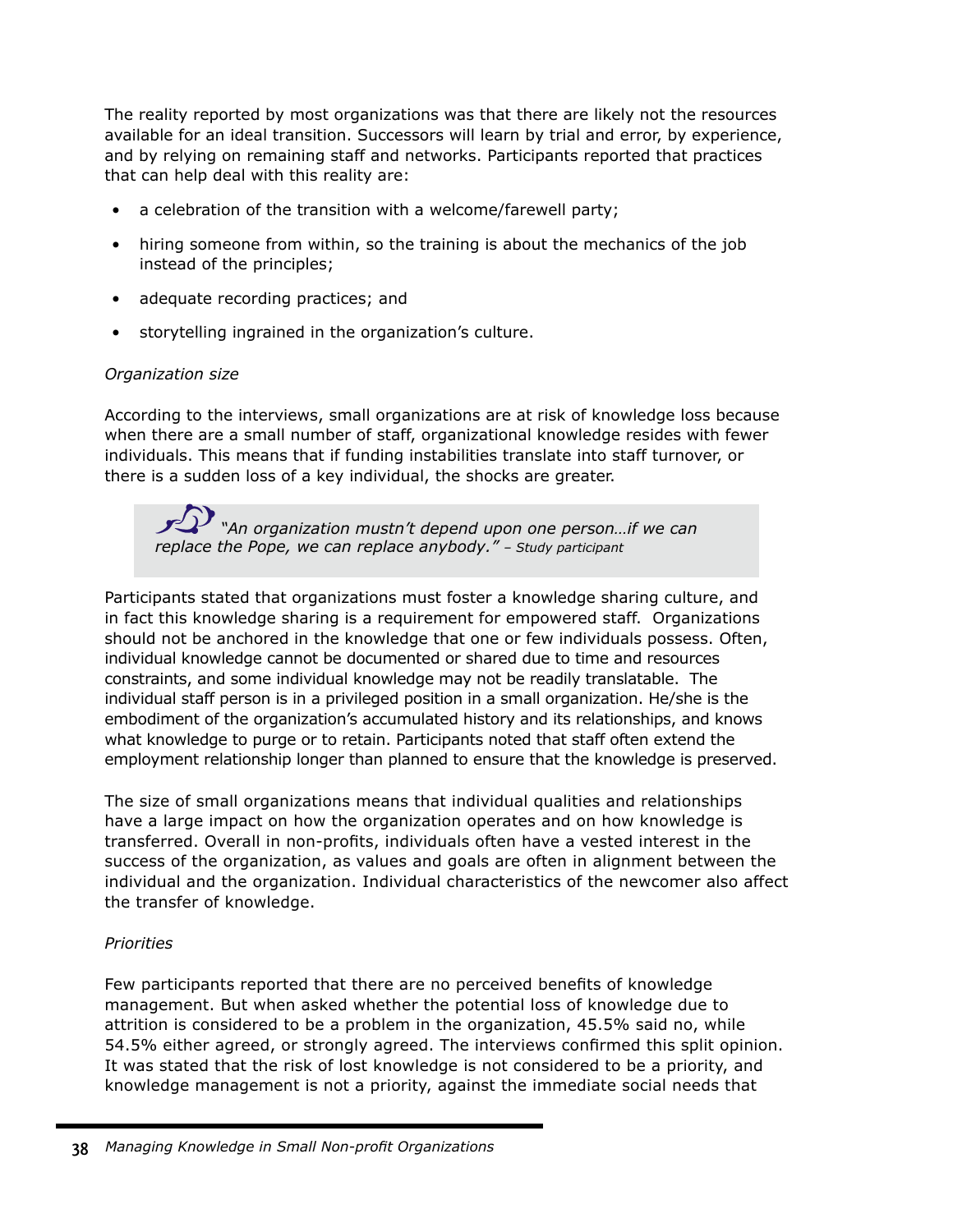small non-profits address. Even if there were resources to dedicate to knowledge management, they would likely be funnelled elsewhere to higher priorities.

*"We kind of act as if what is happening now will probably go on forever. I will always be here, they will always be the Board, and nothing will ever change."– Study participant*

It was noted that succession planning is also not a priority, although knowledge retention is important. Boards often do not plan for succession because often they do not have to — historically, staff are longstanding in small non-profits and maintain ties with the organization after they leave.

#### *Operating environment*

The operating environment in which small non-profits must sustain themselves has many implications for knowledge management. The factors which affect the organization's sustainability, have a direct impact on knowledge retention, and vice versa. Organizations must face the reality that the new generation of workers may not be willing to sacrifice work/life balance for the good of the organization, and efforts by the outgoing generation to keep the organization afloat through volunteer hours may not be repeated. At the same time, the risks of lost knowledge may be minimized by the practices that non-profits have created to survive, with everyone knowing the minimum requirements to sustain the overall function of the organization.

Ultimately, interviewees reported that the organization will be sustained as long as knowledge based on the values and culture of the organization is transmitted. Positive contributors to knowledge retention were described as:

- the practice of promoting from within;
- consensus decision-making;
- lack of hierarchy;
- team approach; and
- knowledge sharing as a part of operating practices.

Small non-profits are heavily reliant on volunteer service, from staff as well as from volunteers. The Board's involvement in the organization can have an impact on knowledge retention, with Boards acting as *de facto* staff if highly involved in the activities of daily operations.

The interviewees noted that in addition to the barriers, there are also numerous organizational requirements that have an impact on what and how knowledge is managed. Accessibility is one factor which must be considered in terms of the abilities of those who must take part in sharing knowledge. The content of reports is driven by audiences such as funders and partners, who may have different priorities than the organization. Not all organizational knowledge can be, or should be explicit, such as unofficial policies or context-specific activities.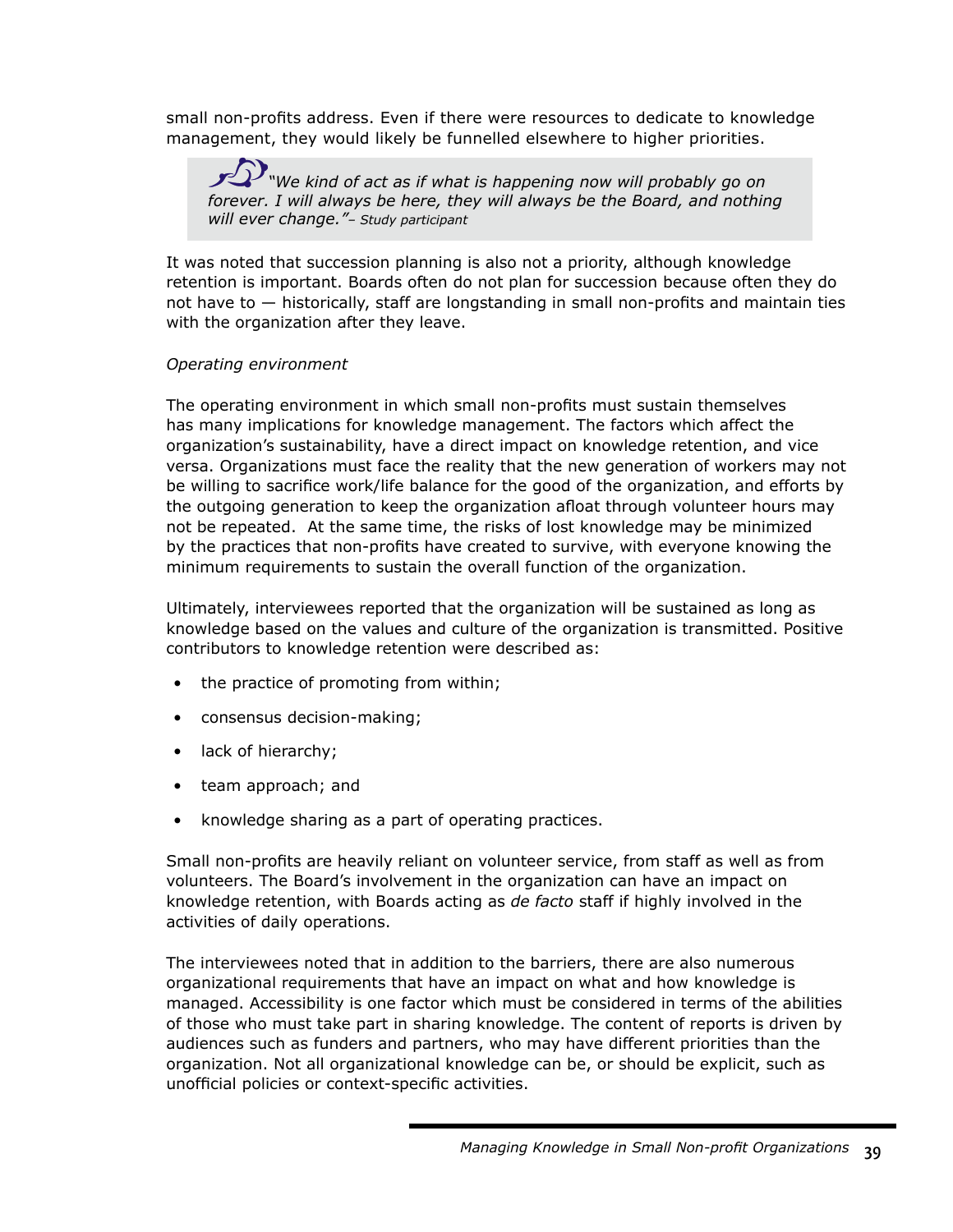Being adaptable and resourceful is a requirement for survival of resource-limited non-profits (Desouza and Awazu, 2006; Wynne, 2007) and maintaining formal documentation is not always conducive to this level of flexibility. In addition, every small non-profit is different, and standardized processes that capture knowledge in some types of organizations may not translate well to the small non-profit environment. Small non-profts must select and use tools that they can customize to meet their own particular needs.

# **Nature of knowledge**

The risks and potential solutions to knowledge management are as varied as the types of knowledge. The complexity of knowledge is reflected in the study results and can range from knowledge that has not yet been made explicit, to that which must have the right questions asked to be articulated, to that which is based on norms, beliefs and values (DeLong, 2004).

Interview participants also noted difficulties in determining which knowledge may be significant in the future. There are problems in keeping documents current, and even if it were possible to maintain effective documentation, different people prefer different types of knowledge when they are learning.

However, the nature of knowledge itself puts knowledge retention and transfer at risk. Knowledge about people, relationships, and expectations are all context-specific, and this type of knowledge is difficult to document in any realistic and accurate way that is reflective of the spirit of that knowledge. Much of the knowledge in a small non-profit is based on intuition and wisdom, and is to some degree, innate.

There are challenges in making tacit knowledge explicit, if that is a goal, given the social nature of knowledge. One participant observed that knowledge is essentially community knowledge  $-$  it is not owned by one person. and embodies a spirit which cannot be stored in a file. Conversely, another participant noted that the work of the organization is to document and share knowledge, and therefore knowledge management is at the forefront of the organization's goals and activities.

In terms of the limitations that documentation has in adequately capturing knowledge, it was noted that one cannot document every context of day-to-day operations because it depends on the people who are involved. There can be too much contextspecific information to transfer or retain. Documents are also ineffective in networking and building relationships.

# **Social capital**

The constructs of social capital were reported by interview participants to be a factor in retaining and transferring knowledge. Knowledge itself was described as a social entity, residing in the minds of all who are involved, with knowledge transfer dependent on relationships and trust between people. These relationships can be founded in the shared values of the organization and can help to bond staff to the organization even after the formal employment relationship is severed. Networks can be used to attract new people with common values to the organization.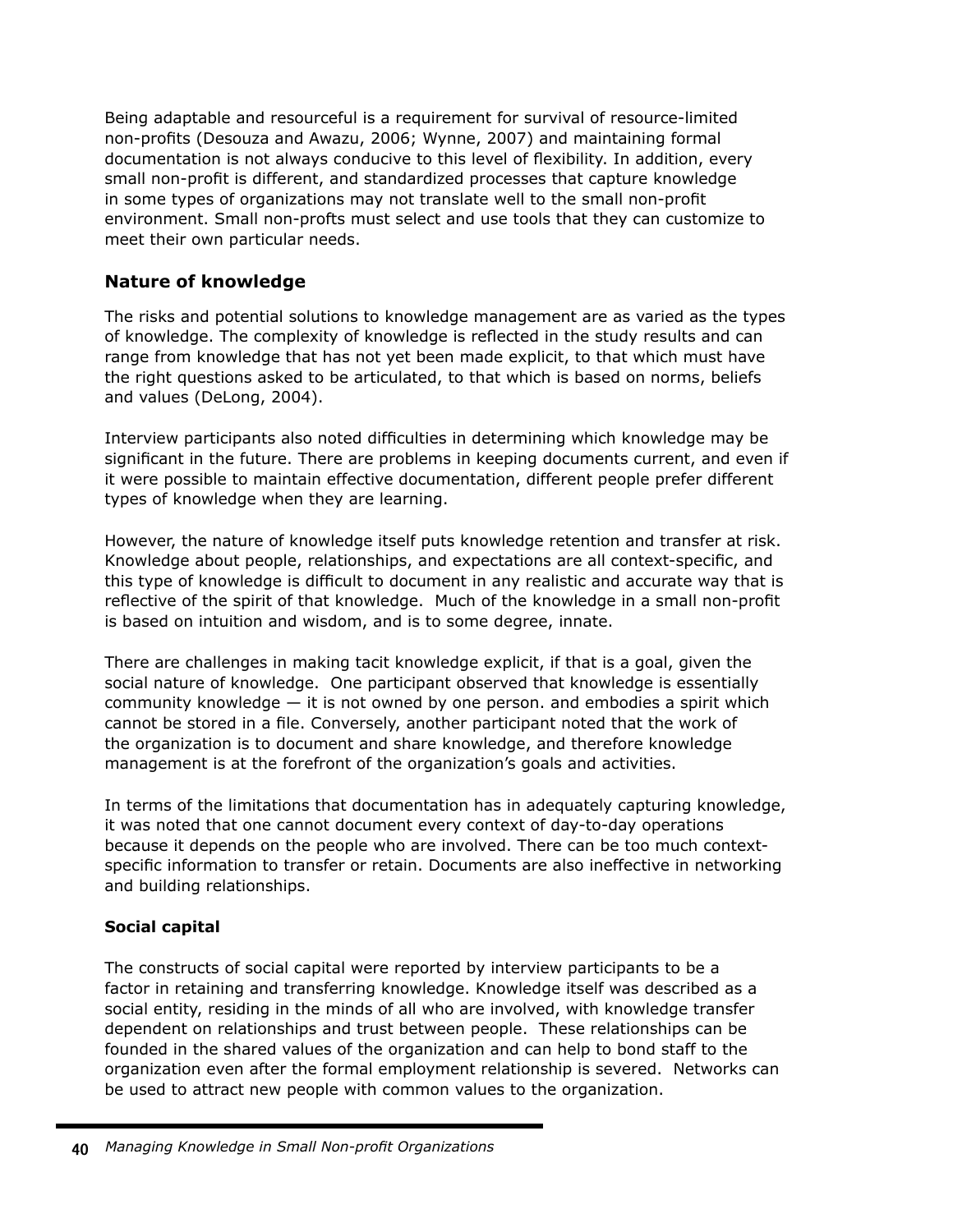Trust and respect among the people within the organization are important factors in retaining and transferring knowledge. If these bonds are not created, then the operation of the organization, including its knowledge management practices, will reflect that. When there are strong bonds, participants noted that the people within the organization are like family. They are bound together by a cause that is beyond a standard employment relationship, and it is more like a lifestyle choice with longstanding ties and involvement. As a result, formal knowledge transfer practices need not be developed because the predecessor is often available and maintains ties to the organization after they have left it.

Participants noted that knowledge is transferred and retained because people have conversations and opportunities to share. Social links are not always incorporated into the next generation of staff, because introductions to the network are not necessarily part of the orientation. It was noted, however, that knowledge will endure as long as people are dedicated to the values and the cause.

A comfort in asking questions, and trust, must exist within the organization; and between the veteran staff and the successor, for knowledge transfer to be effective. Essentially, effective social capital contributes to knowledge transfer (Stenmark, 2001) and can overcome inherent challenges that are associated with small organizations. Opportunities for individual knowledge to transcend into the organization (Lam, 2000) can be facilitated by the networks and values that small non-profits share.

 *"…it's knowledge that you have gained over the years, but it's not really on paper…it is going to be hard to transmit to someone else." – Study participant*

The interviews confirmed that small non-profits can use their shared values as safety nets for knowledge loss (McKee & Driscoll, 2008), although they are more likely to do this in an informal manner. Ultimately, social capital can contribute to knowledge management if is characterized by trust, shared values, common goals, and strong bonds (Cohen and Prusak, 2001), but it can also be a detriment. The accounts of two interviewees demonstrated that weak ties and an organization characterized by a lack of trust (Nahapiet and Ghosal, 1998), the negative side of social capital, can impede the transfer of knowledge.

#### **Consequences of lost knowledge**

The most frequent consequence of lost knowledge reported in the survey was less ability to be innovative, or build on previous experiences (79.4%). All other responses listed (inefficiencies, more errors, missed opportunity for expansion of services, and loss of community relationships) also ranked high, with at least a 50% frequency of response. One participant noted that the risk was the possible demise of the organization. While the majority shared positive experiences and projections for future knowledge transfer, this was not the case with all organizations

Many interviewees reported that their organization's board does not typically plan for turnover of key staff. This has a large impact on those organizations whose knowledge is embodied in the outgoing staff person. Participants generally reported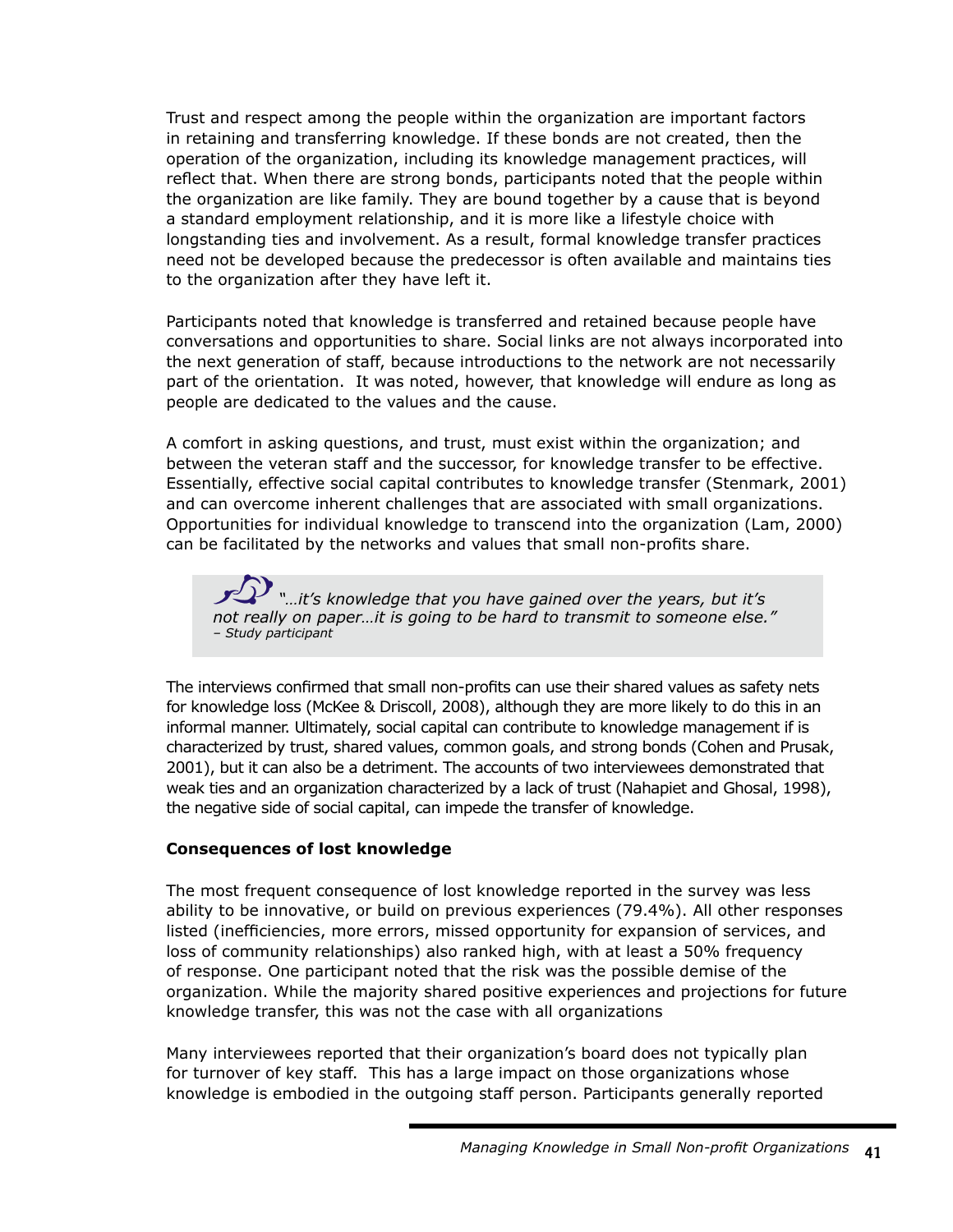that the organization would continue well enough with the loss of key staff. It might take some time for the newcomer to get up to speed, and this would mean that others in the organization would have to pick up the slack temporarily. It was acknowledged that staff of small non-profits have to have generalized knowledge of the organization and be adaptable, for the organization to sustain itself.

The greatest consequences noted by the interview participants were in terms of the vision of the organization  $-$  if it has not been articulated, or if it is primarily based on the characteristics of the incumbent — and password protected items such as the financials. For those interview participants who entered the organization in a period of knowledge transfer dysfunction, it took months or years to be fully functional in their jobs. It was noted that knowledge is also lost in turnover of volunteers and volunteer board members, but if there is enough stability in staff, organizations can weather this. This level of stability was reported as being directly connected to the funding status — whether organizations have stable core funding, or whether they rely on more volatile and temporary funds.

# *DISCUSSION*

There are some areas in which the participating organizations could improve the ways and types of knowledge documented. Knowledge that could be codified more frequently includes:

- exit interviews from departing staff;
- details about filing systems;
- business procedures; and
- lessons learned.

There were also gaps noted in the quality of documentation  $-$  whether documents were complete, standardized and updated regularly. It was evident in the survey responses that only about half of individual knowledge is typically retained in documents, yet that documentation is relied upon to train the next generation.

In this study, knowledge retention and transfer was analyzed on two dimensions, within the current organization and across to the next generation of staff. The value of knowledge retained within the existing organization was diminished if the information was not complete or updated regularly. Participants noted that reports required for funders often fail to document lessons learned from projects or previous initiatives, indicating that there is a lack of reflection captured in the mandatory reporting.

 *"The problem with most funders is that they want to check boxes...from our perspective that is not necessarily of any value." – Study participant*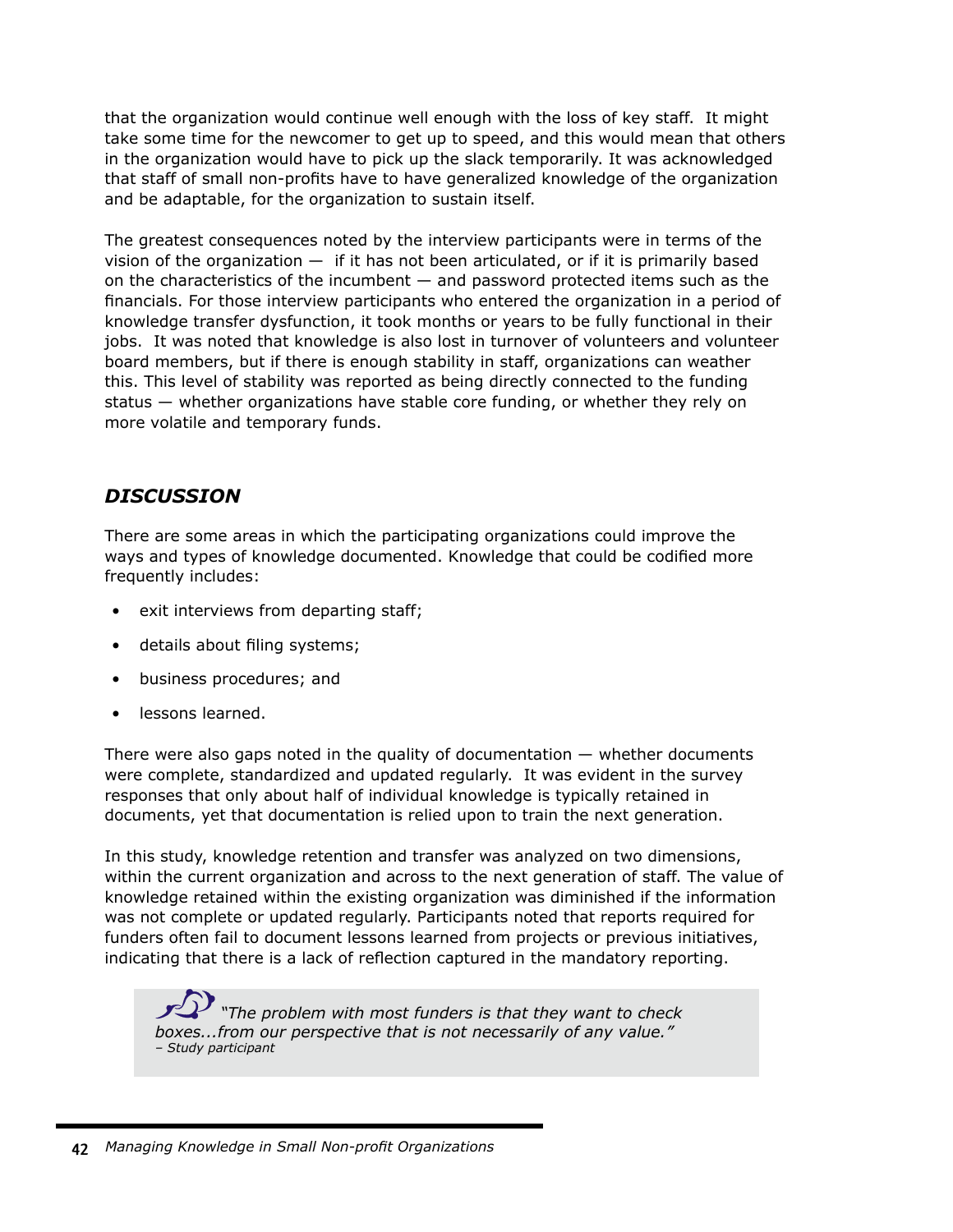# **Suggestions for toolkit**

While most interview participants emphasized the superficiality of documentation in capturing organizational knowledge, they acknowledged that there are pragmatic benefits to effective documentation. They made numerous suggestions on how documentation could contribute to knowledge retention and transfer. Regular purging of information that has not been used in several years was also recommended, being careful to retain that which is historically significant.

It is critical to make the overall structure of the organization explicit. Articulating the organization's values and goals, developing policies, defining roles and creating job descriptions are all effective ways in which to capture, at a macro level, the work of the organization. Operationally, the participants stated that a binder with forms, templates and general description of programs is useful, as well as more detailed descriptions of programs. A timeline for regular activities and events is another way in which the work of the organization can be documented.

For electronic storage of information, it was recommended that files be organized systemically on shared drives or networks, that files be backed up regularly and that these backups be stored offsite. The organization's templates, graphics and forms should be housed in a folder that is accessible to all who need them. This accessibility should be tempered by the need for security, such as in the case of financial details or passwords, where universal access would be inappropriate. Secure information should be shared with a limited number of people, with the caveat that no critical organizational knowledge resides with only one individual.

Some participants recommended that exit strategies be put in place for foreseeable departures of senior staff, and most agreed that in the case of an unforeseeable exit, a Sudden Loss of Executive Director document or 'Executive Vacancy Contingency Plan' (Carver, 1997) would be beneficial to ensure that the organization can continue critical operations despite staffing disruption. This document would include nuts and bolts items such as passwords, how to access files and locate important items.

For newcomers to the organizations, it should be expected that not all knowledge will be retained during the training period, and a responsive training program will include an assessment of what the successor already knows. It should include the key responsibilities of the position, and an orientation to the organization's history, challenges, successes and key players. Participants suggested that an introduction to the network, preferably in person, but at least via e-mail, is a way to connect with the sources of organizational knowledge.

In order to foster a culture of sharing knowledge, participants reported numerous practices which can be effective. Shared calendars and e-mail allow staff to be aware of each other's schedules and activities. Meeting agendas should include significant decisions and activities that have occurred since the last meeting. Meeting minutes should build upon these annotated agendas, and during the meeting a roundtable should be done to capture any items not included on the agenda. Those persons not in attendance should be debriefed after meetings. One participant recommended that imparting knowledge to others should be included in the official job description.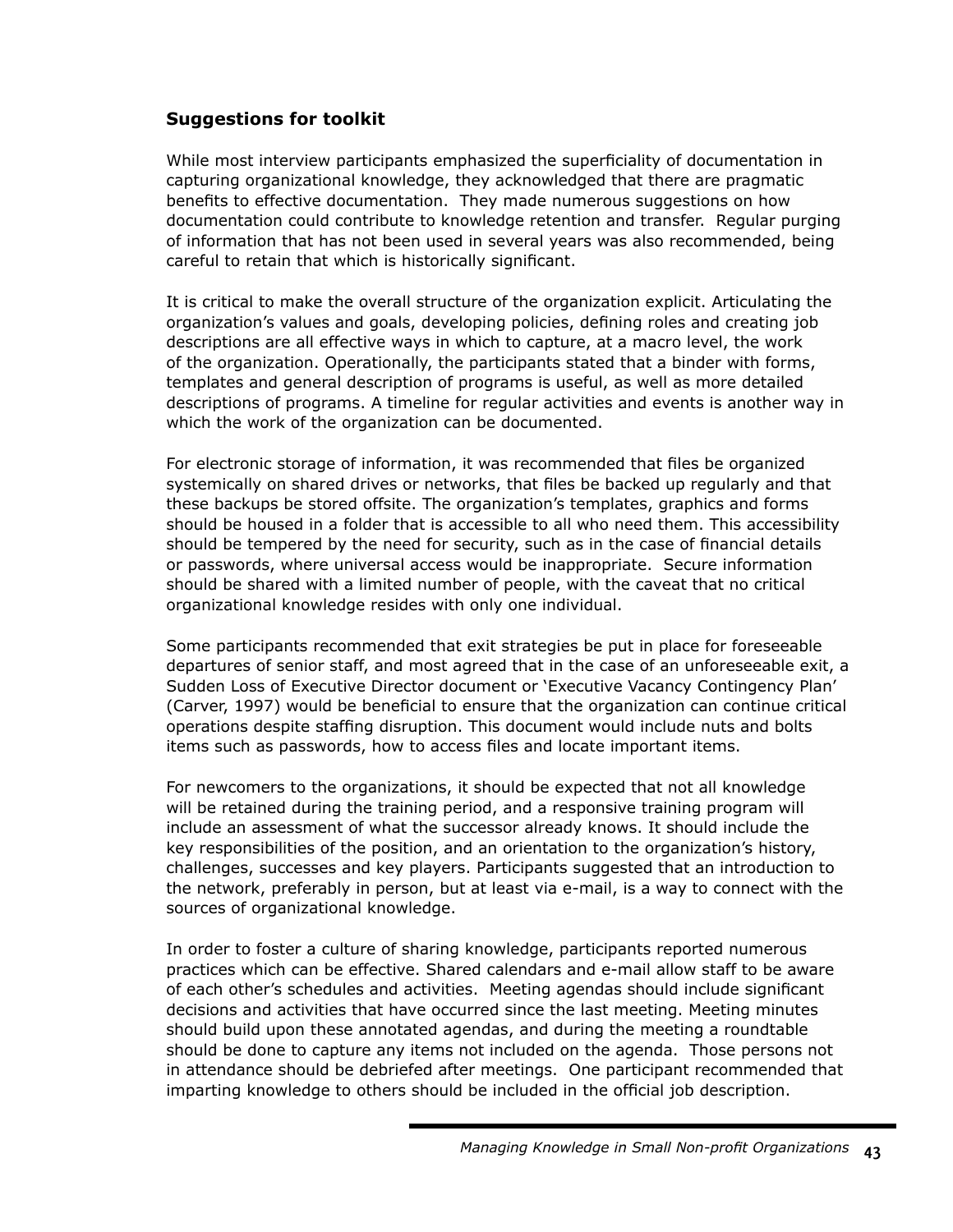To effectively retain organizational knowledge, useful practices include:

- cataloguing speeches;
- reporting a summary of issues; and
- including a subjective narrative along with the more factual information in required reports.

Embedding workshop processes in the agenda and then reporting afterward is a way in which one participating organization ensures that acquired knowledge is shared among the wider community. Another recommended the use of alternative media, like video, to document organizational knowledge. Overall, participants responded that any documentation has to be a reasonable part of work processes, and suggested that checklists which describe knowledge that can be documented, may be useful.

Ultimately, participants responded that the critical factor in knowledge retention and transfer is the people involved. The importance of networking was noted for resource-limited non-profits, and it was suggested that the identification of existing networks to newcomers to the organization could facilitate future knowledge exchanges. The effectiveness of knowledge sharing is about relationships between people, and is based on trust. Anticipating and addressing knowledge gaps is everyone's responsibility.

#### **Knowledge management workshop**

The Toolkit was presented in a workshop for small non-profit organizations in January 2010, attended by 16 members of Prince Edward Island's diverse social economy. During the two-hour workshop, participants were provided with a summary of the research and a copy of the Toolkit, and were guided through a series of activities related to knowledge management. Objectives of the workshop were:

- to learn about knowledge management;
- to share knowledge management experiences and challenges; and
- to acquire knowledge management tools that can reduce the risk of lost knowledge.

In the first activity, the participants were asked to introduce themselves and share their experiences with knowledge management. The participants repeated many of the survey and interview findings, citing challenges related to:

- inadequate transitions;
- knowledge residing with one or few members of the organization;
- reliability of technology;
- knowledge sharing as part of the organizational culture;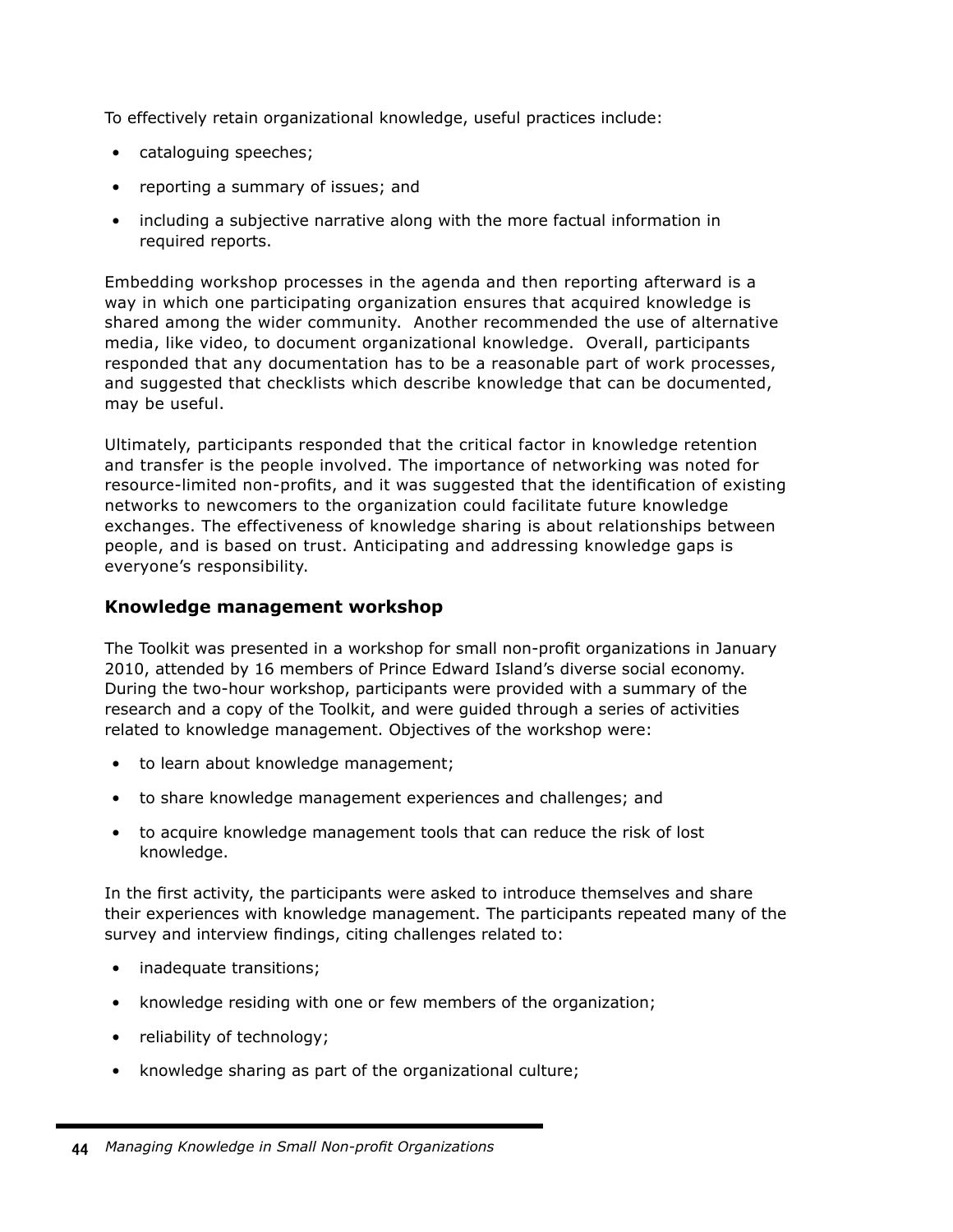- knowledge retention and transfer with volunteers;
- funding, funder and community relationship issues as they impact on knowledge transfer;
- complexity of knowledge acquisition in the non-profit community;
- minimal resources;
- putting knowledge management into practice;
- transfer of knowledge across generations;
- staff and Board turnover;
- power imbalances;
- knowledge management with satellite offices and the broader community; and
- underestimating new knowledge.

The participants were then led through the first two Toolkit documents on identifying risk and overcoming barriers. This exercise raised awareness of the different types of knowledge that could be at risk, and emphasized that the tactics used to address these risks must work within, or overcome, the barriers that may exist. It was emphasized that there is no quick solution to the challenges that organizations face, but that effective knowledge management can be achieved through numerous small efforts, across the long term.

The workshop focused on two approaches to knowledge management: the short term transition that can occur with the unforeseen loss of key personnel, and the plan to ensure that knowledge is transferred and retained with planned exits of personnel.

For the short term focus, participants were provided with a template and asked to work on their own *Sudden Loss of Executive Plan,* and then discuss the exercise with the group. Participants reported that the approach was similar to planning for someone's vacation, to ensure that critical operations continue. Ideas shared in the plenary session included security considerations, separating personal information from work, and soliciting more information from other people in the organization to capture all critical knowledge.

Suggestions were made to change the template to better meet the organization's needs. This was an ideal opportunity to remind participants that the tools provided are meant to be customized for the individual circumstance, and that there is no one right way to approach knowledge management.

One participant shared a technique to reduce lost knowledge in the event of a sudden loss: weekly team meetings are held in which members share what they are working on. It was noted that this approach assumes there is more than one person on staff.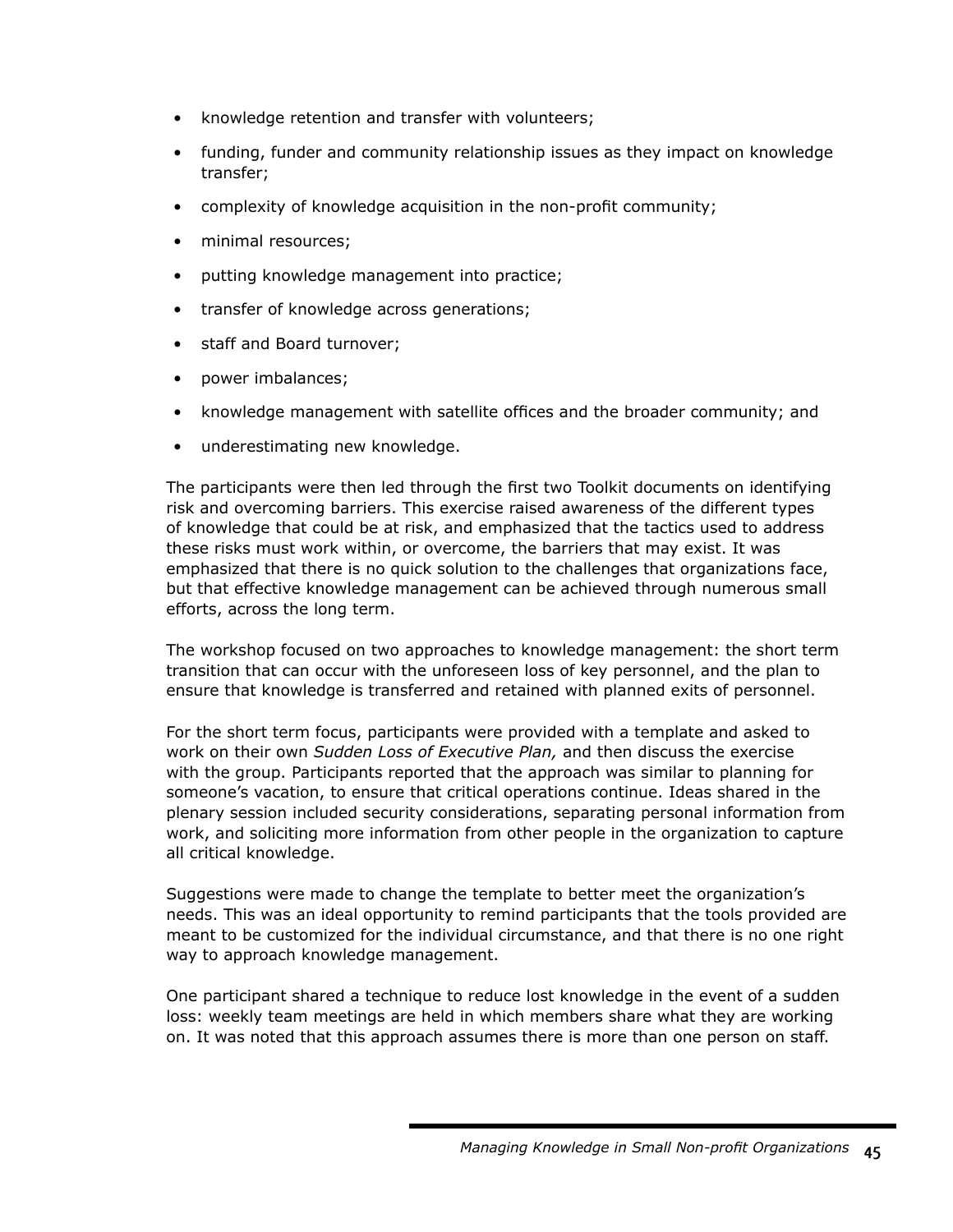For the long term approach, participants were asked to work in groups to develop a knowledge exit strategy using the tool provided in the Toolkit, and to share their experiences about the process. The groups reported that it was a valuable exercise to start thinking about planned exits. In particular, the questions that related to the most important role of the person leaving, and the important things known about the organization, would be revealing.

One participant shared that these are the types of questions that she has used successfully in exit interviews. The groups discussed that the standard notice period is inadequate to transfer all critical knowledge. They recommended building on what staff already know and involving staff in finding their successor, and noted that relationships and the people involved are the keys to success.

The final activity was an evaluation of the workshop, using an After Action Review, contained in the Toolkit. The purpose of this activity was two-fold: to introduce the participants to the collaboration involved in an After Action Review, as well as to gather information for the evaluation of the workshop. The participants worked in three groups and provided the following feedback: they enjoyed the opportunity to share experiences, be exposed to new ideas and work with others as part of the process, but would have preferred more time and space for the activities and to develop ideas. They suggested that providing the materials ahead of time, and arranging the groups based on common interests, would have contributed positively to the experience.

# *CONCLUSION*

The objectives of this research were:

- to assess the risk of lost knowledge in small non-profit organizations associated with the loss of veteran personnel;
- to identify the current knowledge retention and transfer practices and the factors that affect knowledge management in small non-profit organizations; and
- to develop a knowledge management toolkit for small non-profit organizations to reduce the risk of lost knowledge due to staff turnover.

We found that small non-profits, through resourcefulness and use of social capital, have the capacity to manage knowledge effectively, although there are some notable risks. The toolkit developed was based on the best practices of the participating organizations and further suggestions of solutions that meet organizational needs.

The primary target group for this study was Prince Edward Island's social economy sector, and in particular, community organizations with fewer than 10 employees. The ultimate goal was to assist these organizations in preserving and transferring knowledge so that they can face challenges armed with the experience and wisdom of their personnel, both past and present. It also aimed to raise awareness within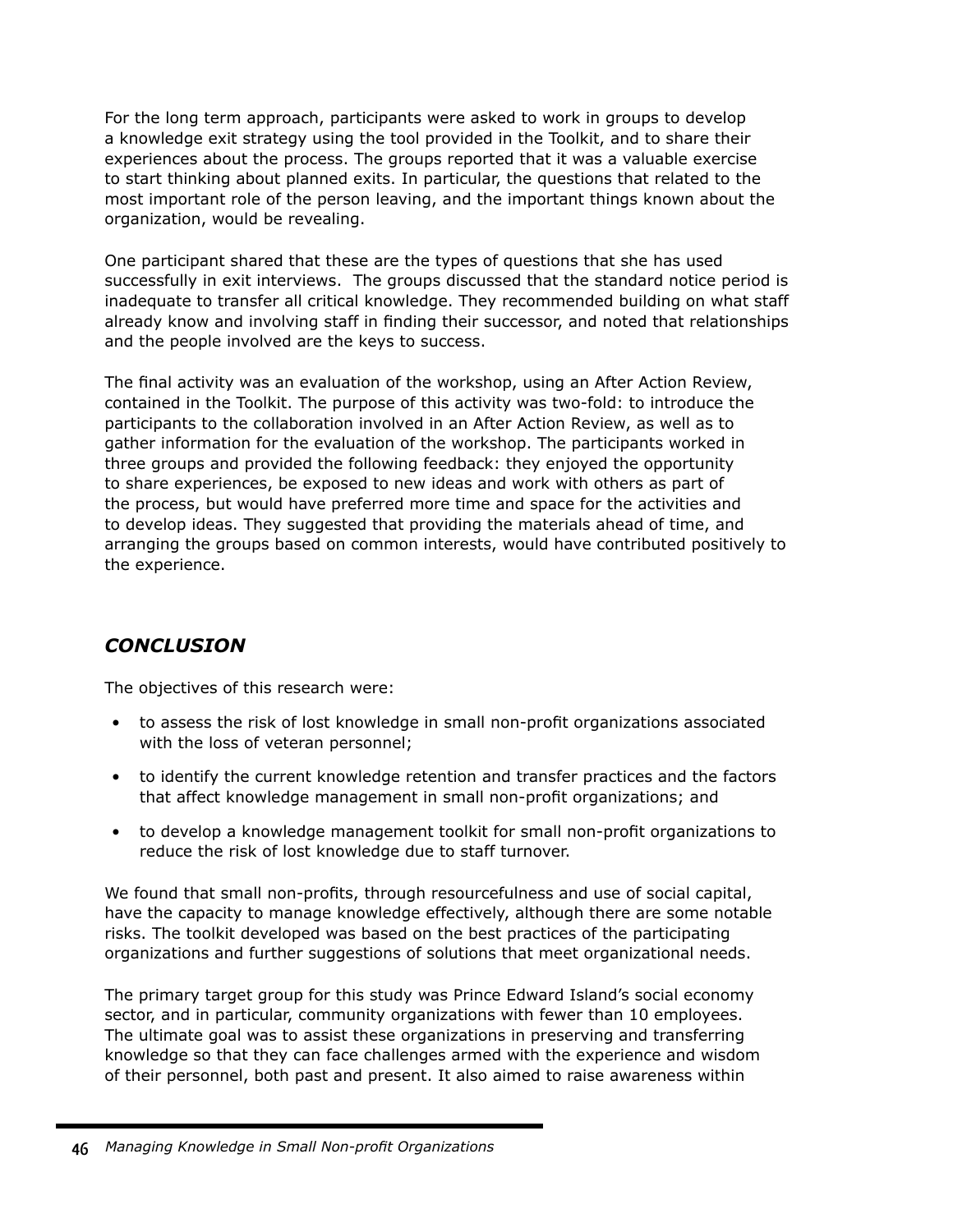social economy organizations and their funders, of the importance of knowledge management and the factors that affect knowledge management practices.

The survey questions were designed to prompt the participants into thinking about knowledge retention and transfer practices. Research findings will be shared with the participants, interested organizations in the social economy and public policy makers. In addition to raising awareness, this study hopes to empower social economy organizations to make efficient and effective choices about their organization's knowledge management practices.

The project contributes to the literature on knowledge management by examining practices in small non-profits, an area that has thus far been neglected. It is hoped that the lessons learned from the research in Prince Edward Island will be valuable in other settings. It is also hoped that it will prompt more research into the knowledge management successes and challenges in the non-profit sector, and inspire action toward sustainability by both organizations and their funding bodies.

*"Even if you lost all the information that is in this office or in that computer, as long as there are people who are committed to the purpose and the values that are important to that purpose, then the organization will endure." – Study participant*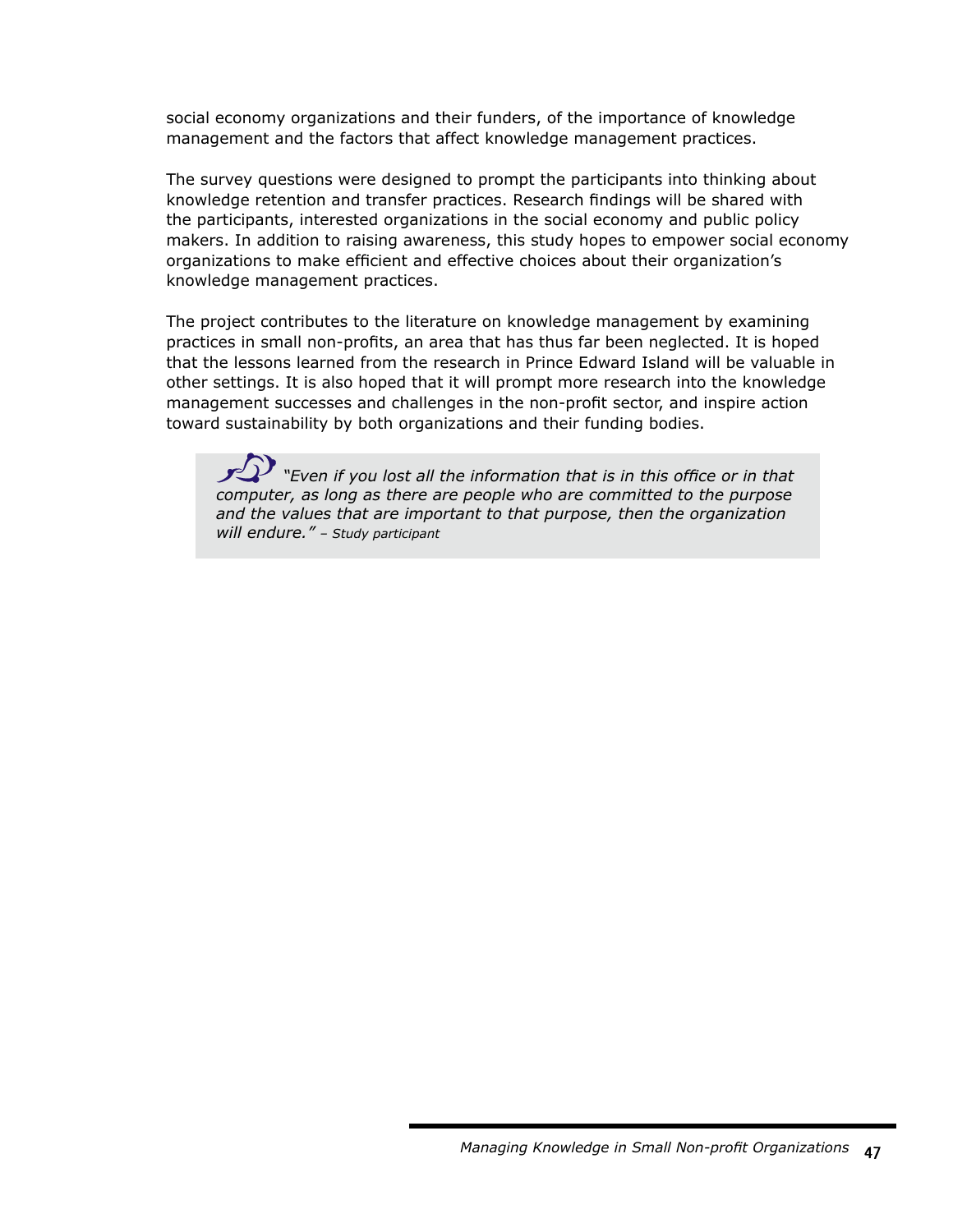# References

Allison, M. & Kayne, J. (2005). *Strategic Planning for Non-profit Organizations: A practical guide and workbook, 2nd Edition.* Hoboken, NJ: John Wiley & Sons, Inc.

Carver, J. (1997). *Boards that make a difference: A new design for leadership in nonprofit and public organizations, 2nd Edition.* Jossey-Bass: San Francisco.

Cohen, D. & Prusak, L. (2001). *In Good Company: How Social Capital Makes Organizations Work.* Boston: Harvard Business School Press.

Coleman, J.S. (1988). Social Capital in the Creation of Human Capital, in C. Winship & S. Rosen (eds.) *Organizations and Institutions: Sociological and Economic Approaches to the Analysis of Social Structure.* Chicago: University of Chicago Press, pp. 95-120.

DeLong, D.W. (2004). *Lost Knowledge: Confronting the threat of an aging workforce.* New York: Oxford University Press.

DeLong, D.W. & Davenport, T. (2003). Better practices for retaining organizational knowledge: lessons from the leading edge. *Employment Relations Today, 30, 3,* 51-63.

Desouza, K.C. & Awazu, Y. (2006). Knowledge management at SMEs: five peculiarities. *Journal of Knowledge Management, 10, 1,* 32-43.

Federation of Community Organizations & Non-Profit Sector Leadership Program (2008). *Succession planning checklist*. Halifax, Nova Scotia: Dalhousie University, College of Continuing Education.

Hurwit & Associates (2009). *Non-profit Resource Library: Traditional Nonprofit Organizational Structure.* Retrieved January 5, 2010, from http://www. hurwitassociates.com/l\_charts\_traditional.php

International Mentoring Association (2009). *Mentoring best practices*. Retrieved January 8, 2010 from www.mentoring-association.org

King, N. (2004). Social capital and non-profit leaders. *Non-profit Management & Leadership, 14, 4,* 471-486.

Lam, A. (2000). Tacit knowledge, organizational learning and societal institutions: An integrated framework*. Organization Studies, 21, 3,* 487-513.

McKee, M.C. & Driscoll, C. (2008). Creating Stabilizers and Safety Nets for Successor Executives' High-Wire Act. *Non-profit Management & Leadership, 18, 3,* 341-357.

Nahapiet, J. & Goshal, S. (1998). Social capital, intellectual capital, and the organizational advantage. *Academy of Management Review, 23, 2,* 242-266.

Nonaka, I. (1991). The knowledge-creating company. *Harvard Business Review, November-December, 69, 6,* 14-37.

Polanyi, M. (1966). *The Tacit Dimension*. New York: Anchor Day.

Riege, A. (2005). Three-dozen knowledge-sharing barriers managers must consider. *Journal of Knowledge Management, 9, 3,* 18-35.

Riege, A. (2007). Actions to overcome knowledge transfer barriers in MNCs. *Journal of Knowledge Management, 11, 1*, 18-67.

Statistics Canada (2005, December 15). Population projections. *The Daily*. Retrieved September 15, 2008, from http://www.statcan.gc.ca/daily-guotidien/051215/ dq051215b-eng.htm

Stenmark, D. ( 2001). Leveraging tacit organizational knowledge. *Journal of Management Information Systems, 17, 3,* 9-24.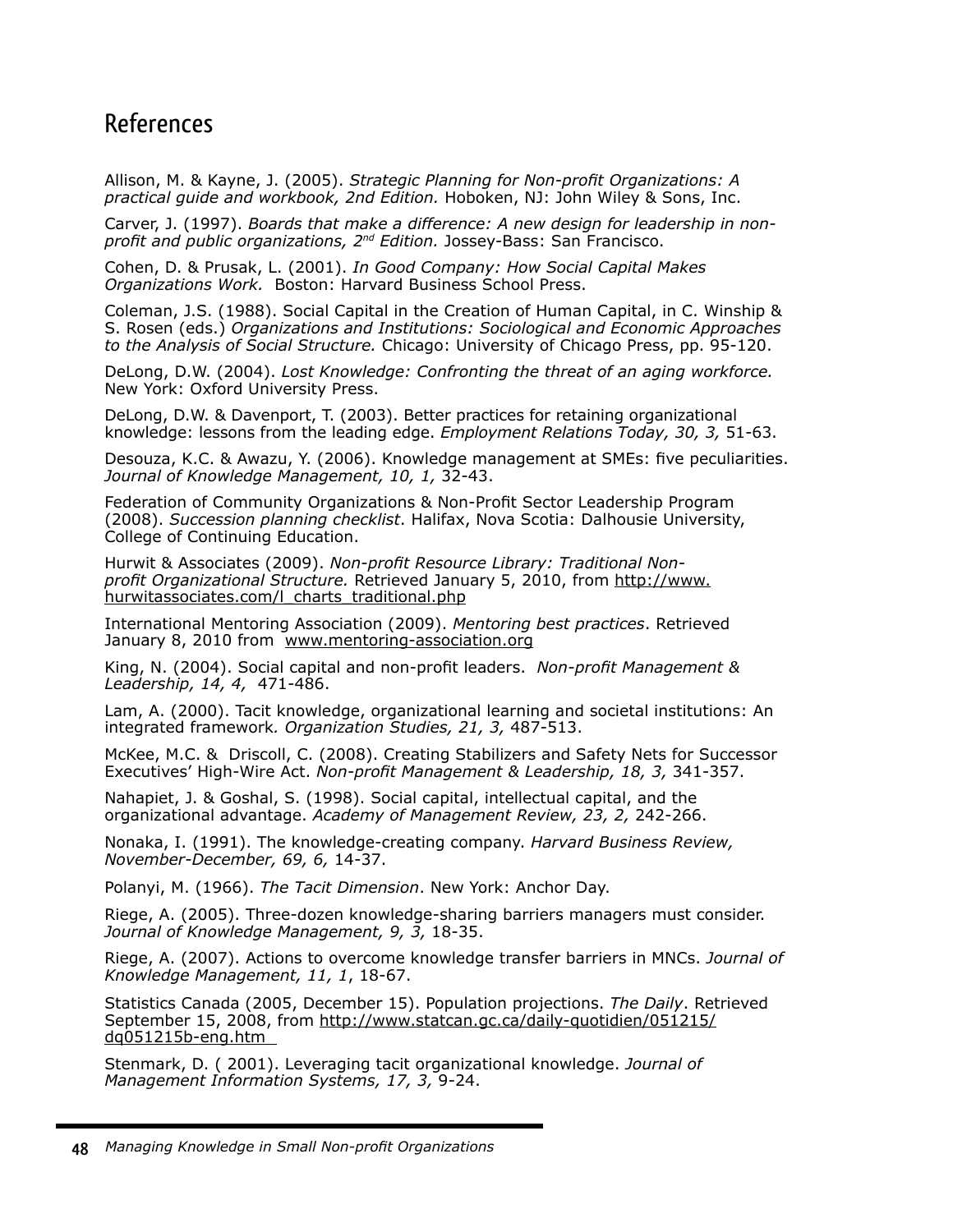University of Rochester, Human Resources Department (2005). *Guidelines for creating a functional job description.* Retrieved January 5, 2010, from http://www.rochester. edu/working/hr/employment/creating\_job\_desc.pdf.

Wynne, B.G. (2007). *Bridging public investment and social value: An examination of the supports for the Social Economy on Prince Edward Island.* Charlottetown, PE: Island Studies Press also available on *Social Economy and Sustainability Research Network Portal: Working Paper Series*, online at http://dc.msvu.ca:8080/xmlui/ handle/123456789/72